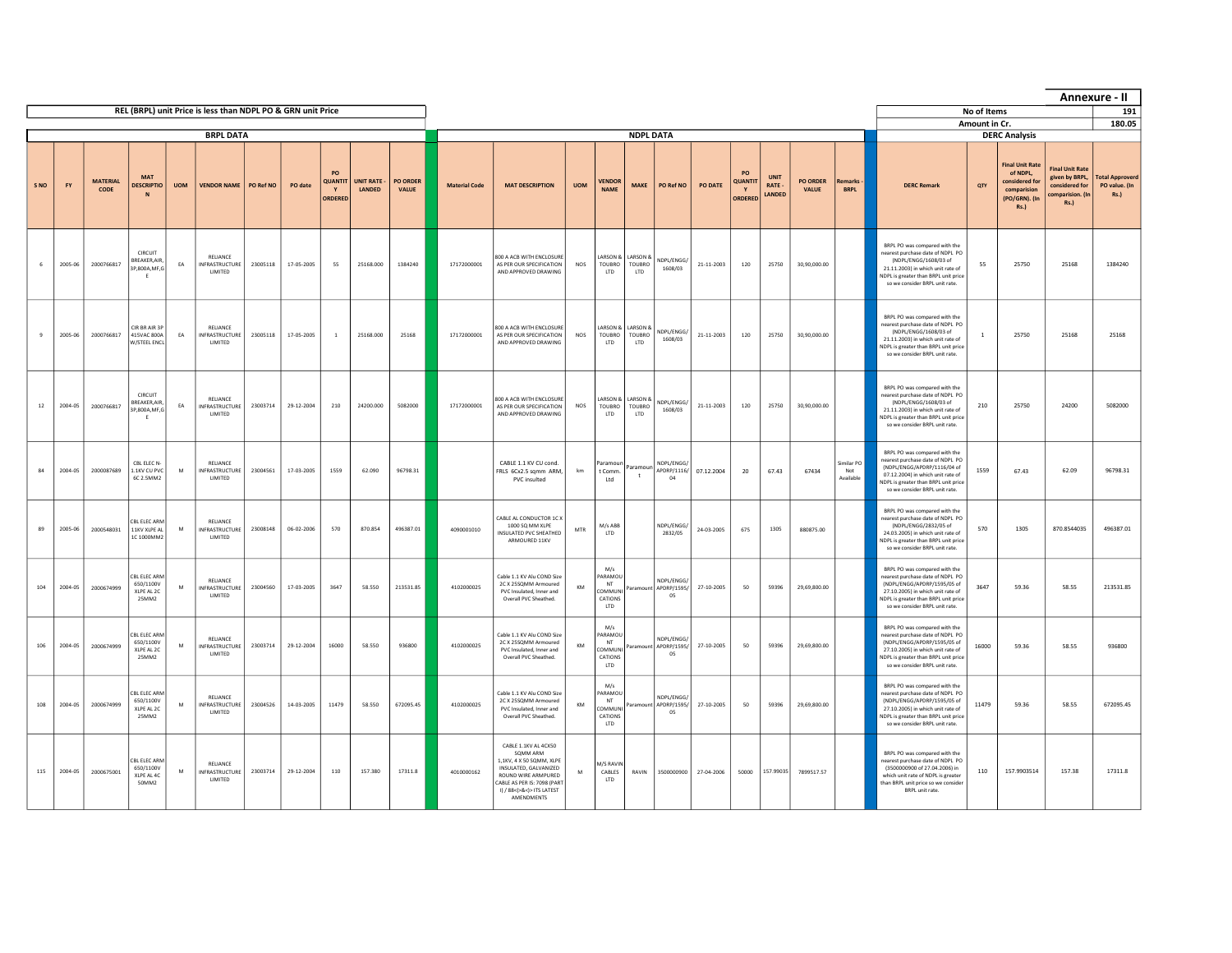| 125 | 2005-06 | 2000675348 | CBL ELC ARN<br>1.1kV XLPE AL<br>3.5C 50MM2                         | M | RELIANCE<br>INFRASTRUCTURE<br>LIMITED        | 23005118 | 17-05-2005 | 61810     | 161.044  | 9954129.64  | 4033000050 | CABLE 1.1 KV ALU COND. 3.5<br>C X 50 SQ.MM PVC<br>INSULATED & SHEATHED.<br>ARMOURED                                                               | <b>MTR</b> | M/s ABB<br><b>LTD</b>                            |                                | NDPL/ENGG/<br>2832/05           | 24-03-2005 | 1000 | 238    | 238000.00 |                                                           | BRPL PO was compared with the<br>nearest purchase date of NDPL PO<br>(NDPL/ENGG/2832/05 of<br>61810<br>24.03.2005) in which unit rate of<br>NDPL is greater than BRPL unit price<br>so we consider BRPL unit rate.         | 238     | 161.044 | 9954129.64  |
|-----|---------|------------|--------------------------------------------------------------------|---|----------------------------------------------|----------|------------|-----------|----------|-------------|------------|---------------------------------------------------------------------------------------------------------------------------------------------------|------------|--------------------------------------------------|--------------------------------|---------------------------------|------------|------|--------|-----------|-----------------------------------------------------------|----------------------------------------------------------------------------------------------------------------------------------------------------------------------------------------------------------------------------|---------|---------|-------------|
| 126 | 2005-06 | 2000675348 | CBL ELC ARN<br>1.1kV XLPE AL<br>3.5C 50MM2                         | M | RELIANCE<br>INFRASTRUCTURE<br>LIMITED        | 23005456 | 13-06-2005 | 1053      | 161.040  | 169575.12   | 4033000050 | CABLE 1.1 KV ALU COND. 3.5<br>C X 50 SQ.MM PVC<br>INSULATED & SHEATHED.<br>ARMOURED                                                               | <b>MTR</b> | M/s ABB<br><b>LTD</b>                            |                                | NDPL/ENGG/<br>2832/05           | 24-03-2005 | 1000 | 238    | 238000.00 |                                                           | BRPL PO was compared with the<br>nearest purchase date of NDPL PO<br>(NDPL/ENGG/2832/05 of<br>1053<br>24.03.2005) in which unit rate of<br>NDPL is greater than BRPL unit price<br>so we consider BRPL unit rate.          | 238     | 161.04  | 169575.12   |
| 127 | 2004-05 | 2000675348 | CBL ELEC ARM<br>650/1100V<br>XLPE AL 3.5C<br>50                    | M | RELIANCE<br>INFRASTRUCTURE<br>LIMITED        | 23004561 | 17-03-2005 | 54090     | 154.850  | 8375836.5   | 4033000050 | CABLE 1.1 KV ALU COND. 3.5<br>C X 50 SQ.MM PVC<br>INSULATED & SHEATHED.<br>ARMOURED                                                               | <b>MTR</b> | M/s ABB<br>LTD                                   |                                | NDPL/ENGG/<br>2832/05           | 24-03-2005 | 1000 | 238    | 238000.00 |                                                           | BRPL PO was compared with the<br>nearest purchase date of NDPL PO<br>(NDPL/ENGG/2832/05 of<br>54090<br>24.03.2005) in which unit rate of<br>NDPL is greater than RRPL unit price<br>so we consider BRPL unit rate.         | 238     | 154.85  | 8375836.5   |
| 128 | 2004-05 | 2000675349 | CBL ELEC ARM<br>650/1100V<br>XLPE AL 3.5C<br>150                   | M | RELIANCE<br>INFRASTRUCTURE<br>LIMITED        | 23003714 | 29-12-2004 | 4662      | 354.170  | 1651140.54  |            | 3.5CX150 SQMM CABLE                                                                                                                               | MTR        | ABSOLUTE ABSOLUTE<br>PVT. LTD.                   | PROJECTS PROJECTS<br>PVT, LTD. | NDPL/ENGG/<br>PDRP/368/03       | 26-09-2003 | 72   | 516.23 | 37,168.56 |                                                           | BRPL PO was compared with the<br>nearest purchase date of NDPL PO<br>(NDPL/ENGG/PDRP/368/03,26-09-<br>4662<br>03) in which unit rate of NDPL is<br>greater than BRPL unit price so we<br>consider BRPL unit rate.          | 516.23  | 354.17  | 1651140.54  |
| 129 | 2004-05 | 2000675349 | <b>CBL ELEC ARN</b><br>650/1100V<br>XLPE AL 3.5C<br>150            | M | RELIANCE<br>INFRASTRUCTURE<br>LIMITED        | 23004560 | 17-03-2005 | 7848      | 354,170  | 2779526.16  |            | 3.5CX150 SQMM CABLE                                                                                                                               | <b>MTR</b> | ABSOLUTE ABSOLUTE<br>PVT. LTD.                   | PROJECTS PROJECTS<br>PVT. LTD. | NDPL/ENGG/<br>PDRP/368/03       | 26-09-2003 | 72   | 516.23 | 37.168.56 |                                                           | BRPL PO was compared with the<br>nearest purchase date of NDPL PO<br>(NDPL/ENGG/PDRP/368/03,26-09-<br>7848<br>03) in which unit rate of NDPL is<br>greater than BRPL unit price so we<br>consider BRPL unit rate.          | 516.23  | 354.17  | 2779526.16  |
| 144 | 2005-06 | 2000680074 | "RI FIFC ARN<br>11KV XLPE AL<br>C 1000MM                           | M | RELIANCE<br>INFRASTRUCTURE<br>LIMITED        | 23005456 | 13-06-2005 | 1006      | 908.960  | 914413.76   | 4090001010 | CABLE AL CONDUCTOR 1C X<br>1000 SQ MM XLPE<br><b>INSULATED PVC SHEATHED</b><br>ARMOURED 11KV                                                      | <b>MTR</b> | M/s ABB<br>LTD                                   |                                | NDPL/ENGG/<br>2832/05           | 24-03-2005 | 675  | 1305   | 880875.00 |                                                           | BRPL PO was compared with the<br>nearest purchase date of NDPL PO<br>(NDPL/ENGG/2832/05 of<br>1006<br>24.03.2005) in which unit rate of<br>NDPL is greater than BRPL unit price<br>so we consider BRPL unit rate.          | 1305    | 908.96  | 914413.76   |
| 146 | 2004-05 | 2000680074 | CBL ELEC ARN<br>11000V XLPE<br>AL 1C<br>1000MM2                    | M | RELIANCE<br><b>INFRASTRUCTURE</b><br>LIMITED | 23003500 | 10-12-2004 | 5750      | 874,000  | 5025500     | 4090001010 | CABLE AL CONDUCTOR 1C X<br>1000 SQ MM XLPE<br><b>INSULATED PVC SHEATHED</b><br>ARMOURED 11KV                                                      | <b>MTR</b> | M/s ABB<br>LTD                                   |                                | NDPL/ENGG/<br>2832/05           | 24-03-2005 | 675  | 1305   | 880875.00 |                                                           | BRPL PO was compared with the<br>nearest purchase date of NDPL PO<br>(NDPL/ENGG/2832/05 of<br>5750<br>24.03.2005) in which unit rate of<br>NDPL is greater than BRPL unit price<br>so we consider BRPL unit rate.          | 1305    | 874     | 5025500     |
| 148 | 2004-05 | 2000680074 | <b>EBL ELEC ARP</b><br>11000V XLPE<br>AL <sub>1</sub> C<br>1000MM2 | M | RELIANCE<br><b>INFRASTRUCTURE</b><br>LIMITED | 23003714 | 29-12-2004 | 137       | 844,800  | 115737.6    | 4090001010 | CABLE AL CONDUCTOR 1C X<br>1000 SQ MM XLPE<br>INSULATED PVC SHEATHED<br>ARMOURED 11KV                                                             | <b>MTR</b> | M/s ABB<br>LTD                                   |                                | NDPL/ENGG/<br>2832/05           | 24-03-2005 | 675  | 1305   | 880875.00 |                                                           | BRPL PO was compared with the<br>nearest purchase date of NDPL PO<br>(NDPL/ENGG/2832/05 of<br>137<br>24.03.2005) in which unit rate of<br>NDPL is greater than BRPL unit price<br>so we consider BRPL unit rate.           | 1305    | 844.8   | 115737.6    |
| 150 | 2004-05 | 2000680074 | CBL ELEC ARM<br>11000V XLPE<br>AL 1C<br>1000MM2                    | M | RELIANCE<br><b>INFRASTRUCTURE</b><br>LIMITED | 23004526 | 14-03-2005 | 1500      | 844,800  | 1267200     | 4090001010 | CABLE AL CONDUCTOR 1C X<br>1000 SQ MM XLPE<br><b>INSULATED PVC SHEATHED</b><br>ARMOURED 11KV                                                      | <b>MTR</b> | M/s ABB<br>LTD                                   |                                | NDPL/ENGG/<br>2832/05           | 24-03-2005 | 675  | 1305   | 880875.00 |                                                           | BRPL PO was compared with the<br>earest purchase date of NDPL PO<br>(NDPL/ENGG/2832/05 of<br>1500<br>24.03.2005) in which unit rate of<br>NDPL is greater than BRPL unit price<br>so we consider BRPL unit rate.           | 1305    | 844.8   | 1267200     |
| 167 | 2004-05 | 2000682848 | CBL ELEC AB<br>11000V XLPE<br>AL3C<br>300MM2                       | M | RELIANCE<br><b>NFRASTRUCTURE</b><br>LIMITED  | 23004560 | 17-03-2005 | 20489.462 | 1281.250 | 26252123.19 | 4083000300 | CABLE 11 KV ALU COND 3 C<br>X 300 SOMM ARMOURED<br>XPLE INSULATED INNER<br>HEATH OF THERMO PLASTIC<br>MATERIAL AND OVERALL<br>PVC SHEATHED        | <b>MTR</b> | M/S<br>TORRENT<br>POWER<br><b>AEC</b><br>LIMITED | TORRENT                        | NDPL/ENGG/<br>APDRP/1623/<br>05 | 26-10-2005 | 500  | 1261.1 | 630550.00 | Our<br>aterial is<br>also with<br>round wire              | BRPL PO was compared with the<br>nearest purchase date of NDPL PO<br>(NDPL/ENGG/APDRP/1623/05 of<br>20489.4<br>26.10.2005) in which unit rate of<br>NDPL is greater than BRPL unit price<br>so we consider BRPL unit rate. | 1286.02 | 1281.25 | 26252123.19 |
| 170 | 2004-05 | 2000682848 | CBL ELEC AF<br>11000V XLPE<br>A1.3C<br>300MM2                      | M | RELIANCE<br>INFRASTRUCTURE<br>LIMITED        | 23003714 | 29-12-2004 | 252047    | 1281.250 | 322935218.8 | 4083000300 | CABLE 11 KV ALU COND 3 C<br>X 300 SOMM ARMOURED<br>XPLE INSULATED INNER<br>HEATH OF THERMO PLASTIC<br>MATERIAL AND OVERALL<br>PVC SHEATHED        | <b>MTR</b> | M/S<br>ORRENT<br>POWER<br>AEC<br>LIMITED         | <b>TORRENT</b>                 | NDPL/ENGG<br>APDRP/1623/<br>05  | 26-10-2005 | 500  | 1261.1 | 630550.00 | Our<br>naterial i:<br>also with<br>round wire.            | BRPL PO was compared with the<br>nearest purchase date of NDPL PO<br>(NDPL/ENGG/APDRP/1623/05 of<br>252047<br>26.10.2005) in which unit rate of<br>NDPL is greater than BRPL unit price<br>so we consider BRPL unit rate.  | 1286.02 | 1281.25 | 322935218.8 |
| 173 | 2004-05 | 2000682848 | CBL ELEC AB<br>11000V XLPE<br>AL3C<br>300MM2                       | M | RELIANCE<br><b>INFRASTRUCTURE</b><br>LIMITED | 23004526 | 14-03-2005 | 2732      | 1281.250 | 3500375     | 4083000300 | CABLE 11 KV ALU COND 3 C<br>X 300 SOMM ARMOURED<br><b>XPLE INSULATED INNER</b><br>HEATH OF THERMO PLASTIC<br>MATERIAL AND OVERALL<br>PVC SHEATHED | <b>MTR</b> | M/S<br>TORRENT<br>POWER<br>AEC<br>LIMITED        | TORRENT                        | NDPL/ENGG/<br>APDRP/1623/<br>05 | 26-10-2005 | 500  | 1261.1 | 630550.00 | Q <sub>III</sub><br>aterial i:<br>also with<br>round wire | BRPL PO was compared with the<br>earest purchase date of NDPL PO<br>(NDPL/ENGG/APDRP/1623/05 of<br>2732<br>26.10.2005) in which unit rate of<br>NDPL is greater than BRPL unit price<br>so we consider BRPL unit rate.     | 1286.02 | 1281.25 | 3500375     |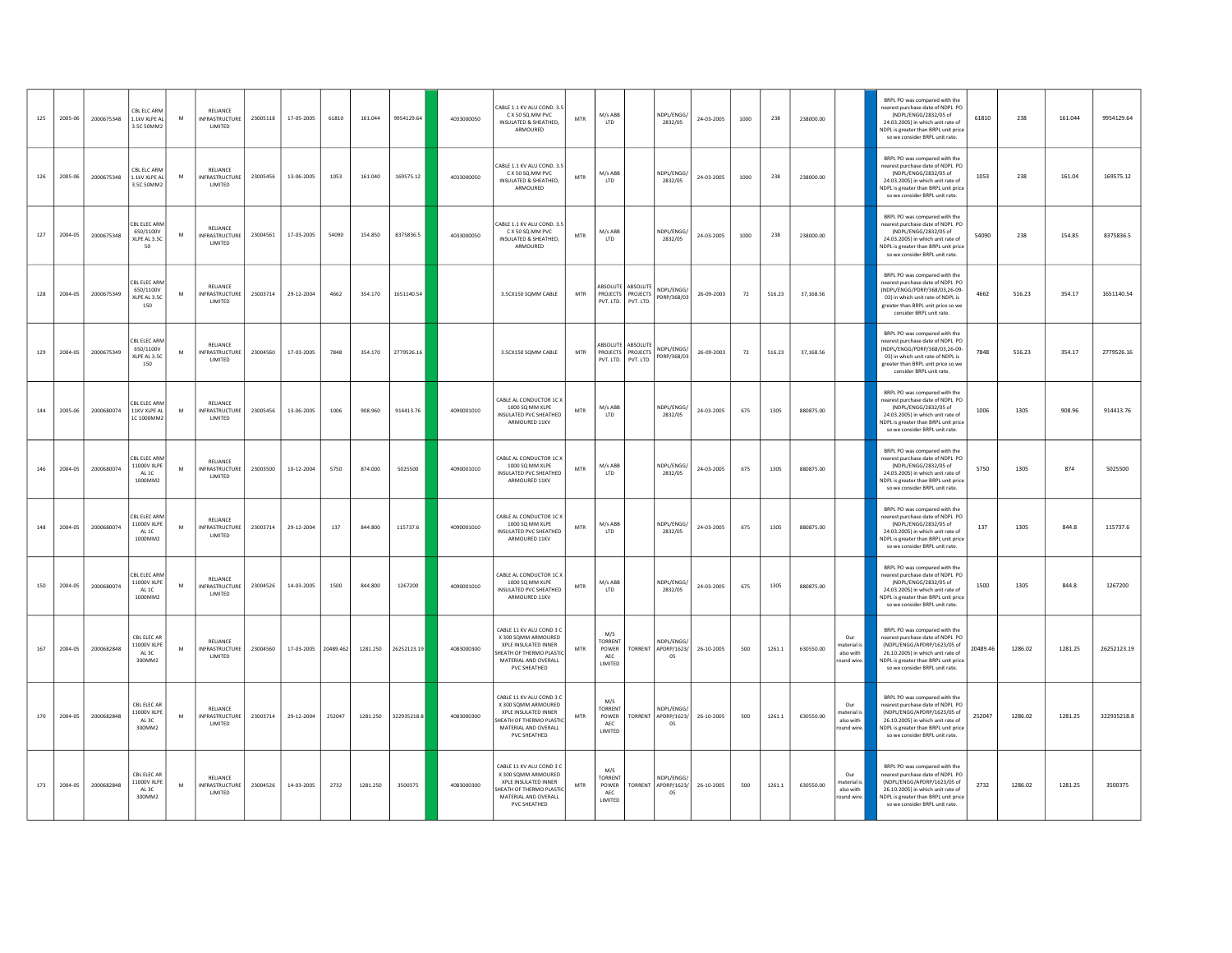| 176 | 2004-05 | 2000682848 | CRI FLEC AR<br>11000V XLPE<br>AL3C<br>300MM2                       | M         | RELIANCE<br>NFRASTRUCTURE<br>LIMITED                | 23004605 | 24-03-2005       | 2980  | 1281.250   | 3818125               | 4083000300 | CABLE 11 KV ALU COND 3 C<br>X 300 SOMM ARMOURED<br><b>XPLE INSULATED INNER</b><br>HEATH OF THERMO PLASTIC<br>MATERIAL AND OVERALL<br>PVC SHEATHED                                          | MTR        | M/S<br>TORRENT<br>POWER<br><b>AEC</b><br>LIMITED   | TORRENT        | NDPL/ENGG/<br>APDRP/1623/<br>05             | 26-10-2005 | 500  | 1261.1  | 630550.00 | Our<br>aterial i:<br>also with<br>round wire                        | BRPL PO was compared with the<br>nearest purchase date of NDPL PO<br>(NDPL/ENGG/APDRP/1623/05 of<br>2980<br>26.10.2005) in which unit rate of<br>NDPL is greater than BRPL unit price<br>so we consider BRPL unit rate. | 1286.02 | 1281.25     | 3818125     |
|-----|---------|------------|--------------------------------------------------------------------|-----------|-----------------------------------------------------|----------|------------------|-------|------------|-----------------------|------------|--------------------------------------------------------------------------------------------------------------------------------------------------------------------------------------------|------------|----------------------------------------------------|----------------|---------------------------------------------|------------|------|---------|-----------|---------------------------------------------------------------------|-------------------------------------------------------------------------------------------------------------------------------------------------------------------------------------------------------------------------|---------|-------------|-------------|
| 179 | 2004-05 | 2000682848 | CBL ELEC AF<br>11000V XLPE<br>AL3C<br>300MM2                       | M         | RELIANCE<br><b>INFRASTRUCTURE</b><br>LIMITED        | 23004642 | 30-03-2005       | 26863 | 1281.250   | 34418218.75           | 4083000300 | CABLE 11 KV ALU COND 3 C<br>X 300 SQMM ARMOURED<br>XPLE INSULATED INNER<br>HEATH OF THERMO PLASTIC<br>MATERIAL AND OVERALL<br>PVC SHEATHED                                                 | <b>MTR</b> | M/S<br>TORRENT<br>POWER<br>AEC<br>LIMITED          | <b>TORRENT</b> | NDPL/ENGG/<br>APDRP/1623/<br>05             | 26-10-2005 | 500  | 1261.1  | 630550.00 | Our<br>haterial is<br>also with<br>ound wire                        | BRPL PO was compared with the<br>earest purchase date of NDPL PO<br>(NDPL/ENGG/APDRP/1623/05 of<br>26863<br>26.10.2005) in which unit rate of<br>NDPL is greater than BRPL unit price<br>so we consider BRPL unit rate. | 1286.02 | 1281.25     | 34418218.75 |
| 188 | 2004-05 | 2000689344 | <b>BLARM FRLS</b><br>1100V AL<br>HRPVC 3.5C<br>50MM2               | M         | RELIANCE<br><b>INFRASTRUCTURE</b><br>LIMITED        | 23004523 | 14-03-2005       | 510   | 114,440    | 58364.4               | 4033000050 | ABLE 1.1 KV ALU COND. 3.5<br>C X 50 SQ.MM PVC<br>INSULATED & SHEATHED,<br>ARMOURED                                                                                                         | <b>MTR</b> | M/s ABB<br>LTD                                     |                | NDPL/ENGG/<br>2832/05                       | 24-03-2005 | 1000 | 238     | 238000.00 |                                                                     | BRPL PO was compared with the<br>earest purchase date of NDPL PO<br>(NDPL/ENGG/2832/05 of<br>510<br>24.03.2005) in which unit rate of<br>NDPL is greater than BRPL unit price<br>so we consider BRPL unit rate.         | 238     | 114.44      | 58364.4     |
| 203 | 2005-06 | 2000755246 | CBL AB 11KV<br>XLPE AL<br>CX95MM2+<br>CX35MM2                      | KM        | RELIANCE<br><b>INFRASTRUCTURE</b><br>LIMITED        | 23005491 | 14-06-2005       | 10.58 |            | 166094.552 1757280.36 | 4025000151 | AERIAL BUNCHED CABLE<br>ABC) 11KV SIZE 1 X 95 + 1 X<br>35SQMM XLPE INSULATED<br>STRANDED ALUMINIUM<br><b>CONDUCTOR WITH BARE</b><br>CATENARY NEUTRAL CUM<br>MESSENGER WIRE OF ALU<br>ALLOY | <b>MTR</b> | M/s L&T<br>$\ensuremath{\mathsf{Ltd}}\xspace$ -ECC | L&T            | NDPL/ENGG/<br>APDRP/514/0<br>$\overline{4}$ | 09-01-2004 | 200  | 167.871 | 33,574.20 |                                                                     | BRPL PO was compared with the<br>nearest purchase date of NDPL PO<br>(NDPL/ENGG/APDRP/1091/04.<br>10.58<br>02.01.2004) in which unit rate of<br>NDPL is greater than BRPL unit price<br>so we consider BRPL unit rate.  | 167871  | 166094.552  | 1757280.36  |
| 210 | 2005-06 | 2000755246 | CBL AB 11KV<br>XI PF AI<br>CX95MM2+<br>CX35MM2                     | KM        | RELIANCE<br><b>INFRASTRUCTURE</b><br>LIMITED        | 23005118 | 17-05-2005       | 18    | 166094.240 | 2989696.32            | 4025000151 | AERIAL BUNCHED CABLE<br>ABC) 11KV SIZE 1 X 95 + 1 X<br>35SOMM XLPE INSULATED<br>STRANDED ALUMINIUM<br><b>CONDUCTOR WITH BARE</b><br>CATENARY NEUTRAL CUM<br>MESSENGER WIRE OF ALU<br>ALLOY | <b>MTR</b> | M/s L&T<br>Ltd.-ECC                                | L&T            | NDPL/ENGG/<br>APDRP/514/0<br>$\overline{4}$ | 09-01-2004 | 200  | 167,871 | 33,574.20 |                                                                     | BRPL PO was compared with the<br>nearest purchase date of NDPL PO<br>(NDPL/ENGG/APDRP/1091/04.<br>18<br>02.01.2004) in which unit rate of<br>NDPL is greater than BRPL unit price<br>so we consider BRPL unit rate.     | 167871  | 166094.24   | 2989696.32  |
| 217 | 2004-05 | 2000755246 | <b>BLARHTXU</b><br>E.AL.1CX95+1<br>CX35SOMM                        | KM        | RELIANCE<br><b>INFRASTRUCTURE</b><br>LIMITED        | 23004526 | 14-03-2005       | 3.09  | 159706.249 | 493492.31             | 4025000151 | AERIAL BUNCHED CABLE<br>ABC) 11KV SIZE 1 X 95 + 1 X<br>35SQMM XLPE INSULATED<br>STRANDED ALUMINIUM<br>CONDUCTOR WITH BARE<br>CATENARY NEUTRAL CUM<br>MESSENGER WIRE OF ALU<br>ALLOY        | <b>MTR</b> | M/s L&T<br>$\ensuremath{\mathsf{Ltd}}\xspace$ -ECC | L&T            | NDPL/ENGG.<br>APDRP/514/0<br>$\overline{4}$ | 09-01-2004 | 200  | 167,871 | 33,574.20 |                                                                     | BRPL PO was compared with the<br>nearest purchase date of NDPL PO<br>(NDPL/ENGG/APDRP/1091/04,<br>3.09<br>02.01.2004) in which unit rate of<br>NDPL is greater than BRPL unit price<br>so we consider BRPL unit rate.   | 167871  | 159706.2492 | 493492.31   |
| 229 | 2004-05 | 2000781737 | CBL ELEC AR<br>1.1KV PVC in<br>CU 10C<br>2.5MM2                    | M         | RELIANCE<br><b>INFRASTRUCTURE</b><br>LIMITED        | 23003500 | $10 - 12 - 2004$ | 30000 | 126.500    | 3795000               | 4026000020 | CABLE COPPER CONDUCTOR<br>10CX2.5 SQMM ARMOURED<br>1.1 KV FRLS                                                                                                                             | <b>MTR</b> | M/S TCL<br>SPECIAL<br>CABLES<br>LTD                |                | NDPL/ENGG/<br>1623/03                       | 27-11-2003 | 4000 | 68.44   | 273760.00 |                                                                     | BRPL PO was compared with the<br>nearest purchase date of NDPL PO<br>(NDPL/ENGG/1623/03 of<br>30000<br>27.11.2003) in which unit rate of<br>NDPL is greater than BRPL unit price<br>so we consider BRPL unit rate.      | 129     | 126.5       | 3795000     |
| 231 | 2005-06 | 2000781737 | CBL ELEC ARN<br>1.1KV PVC CU<br>10C 2.5MM                          | M         | RELIANCE<br>NFRASTRUCTURE<br>LIMITED                | 23005458 | 13-06-2005       | 1659  | 116.615    | 193464.62             | 4026000020 | CABLE COPPER CONDUCTOR<br>10CX2.5 SQMM ARMOURED<br>1.1 KV FRLS                                                                                                                             | MTR        | M/S TCL<br>SPECIAL<br>CARLES<br><b>LTD</b>         |                | NDPI / FNGG/<br>1623/03                     | 27-11-2003 | 4000 | 68.44   | 273760.00 |                                                                     | RRPL PO was compared with the<br>nearest purchase date of NDPL PO<br>(NDPL/ENGG/1623/03 of<br>1659<br>27.11.2003) in which unit rate of<br>NDPL is greater than BRPL unit price<br>so we consider BRPL unit rate.       | 129     | 116.6152019 | 193464.62   |
| 277 | 2005-06 | 2000744033 | CLAMP, SUSPI<br><b>NSION</b><br>F/11KV,1CX9<br>+1CX35MM2           | EA        | RELIANCE<br><b>INFRASTRUCTURE</b><br>LIMITED        | 23006994 | 13-10-2005       | 300   | 195.010    | 58503.12              | 4084003150 | <b>SUSPENSION CLAMP</b><br>SUITABLE FOR 11KV ABC<br>ABLE 3 X 95 + 1 X 95 SQMM<br>SUSPENSION CLAMP<br>SUITABLE FOR 11KV ABC<br>ABLE 3 X 95 + 1 X 95 SQMM                                    | <b>NOS</b> | M/s L&T<br>Ltd.-ECC                                | L&T            | NDPL/ENGG/<br>APDRP/514/0<br>-4             | 09-01-2004 | 6    | 193.6   | 1,161.60  | Clamp size<br>lifferent i<br>BSES &<br>NDPL                         | BRPL PO was compared with the<br>nearest purchase date of NDPL<br>PO(NDPL/ENGG/APDRP/514/04<br>300<br>Dated 09.01.2004) in which unit rat<br>of NDPL is greater than BRPL unit<br>price so we consider BRPL unit rate   | 225.4   | 195.0104    | 58503.12    |
| 289 | 2005-06 | 2000744034 | CLAMP(ANCH<br>OR), HT AB<br>CBL,3CX150+1<br>CX150MM2               | <b>FA</b> | RELIANCE<br><b>INFRASTRUCTURE</b><br><b>IIMITED</b> | 23006994 | 13-10-2005       | 30    | 220.168    | 6605.04               | 4084003700 | Anchor (Dead end clamp)<br>Suitable For 11KV ABC cable<br>size 3C x 120 to 150 SOMM                                                                                                        | NOS        | Ultima<br>vitchgea<br>s and<br>Projects<br>Put Itd |                | NDPL/ENGG.<br>APDRP/814/0<br>$\Lambda$      | 20-05-2004 | 1000 | 238     | 238000.00 | NDPL has<br>ordered<br>with 3<br><b>BOLLTE</b><br>TYPE PG<br>CLAMP. | BRPL PO was compared with the<br>nearest purchase date of NDPL PO<br>(NDPL/ENGG/APDRP/814/04 of<br>30<br>20.05.2004) in which unit rate of<br>NDPL is greater than BRPL unit price<br>so we consider BRPL unit rate.    | 247     | 220.168     | 6605.04     |
| 307 | 2004-05 | 2000804681 | CLAMP<br><b>IUSPENSION</b><br>FOR AB<br>CBL, 35-70 SC<br><b>MM</b> | EA        | RELIANCE<br><b>INFRASTRUCTURE</b><br>LIMITED        | 23004561 | 17-03-2005       | 1746  | 95.890     | 167423.94             | 4084001210 | SUSPENSION CLAMP<br>SUTABLE FOR 1.1KV ABC<br>ABLE 3 X 70 + 1 X 70 SQMM                                                                                                                     | NOS        | L&T LTD-<br>ECC                                    |                | NDPL/ENGG<br>APDRP/519/0                    | 19-01-2004 | 5    | 215.6   | 1078.00   |                                                                     | RRPL PO was compared with the<br>nearest nurchase date of NDPL PO<br>(NDPL/ENGG/APDRP/519/04 of<br>1746<br>19.01.2004) in which unit rate of<br>NDPL is greater than BRPL unit price<br>so we consider BRPL unit rate.  | 166     | 95.89       | 167423.94   |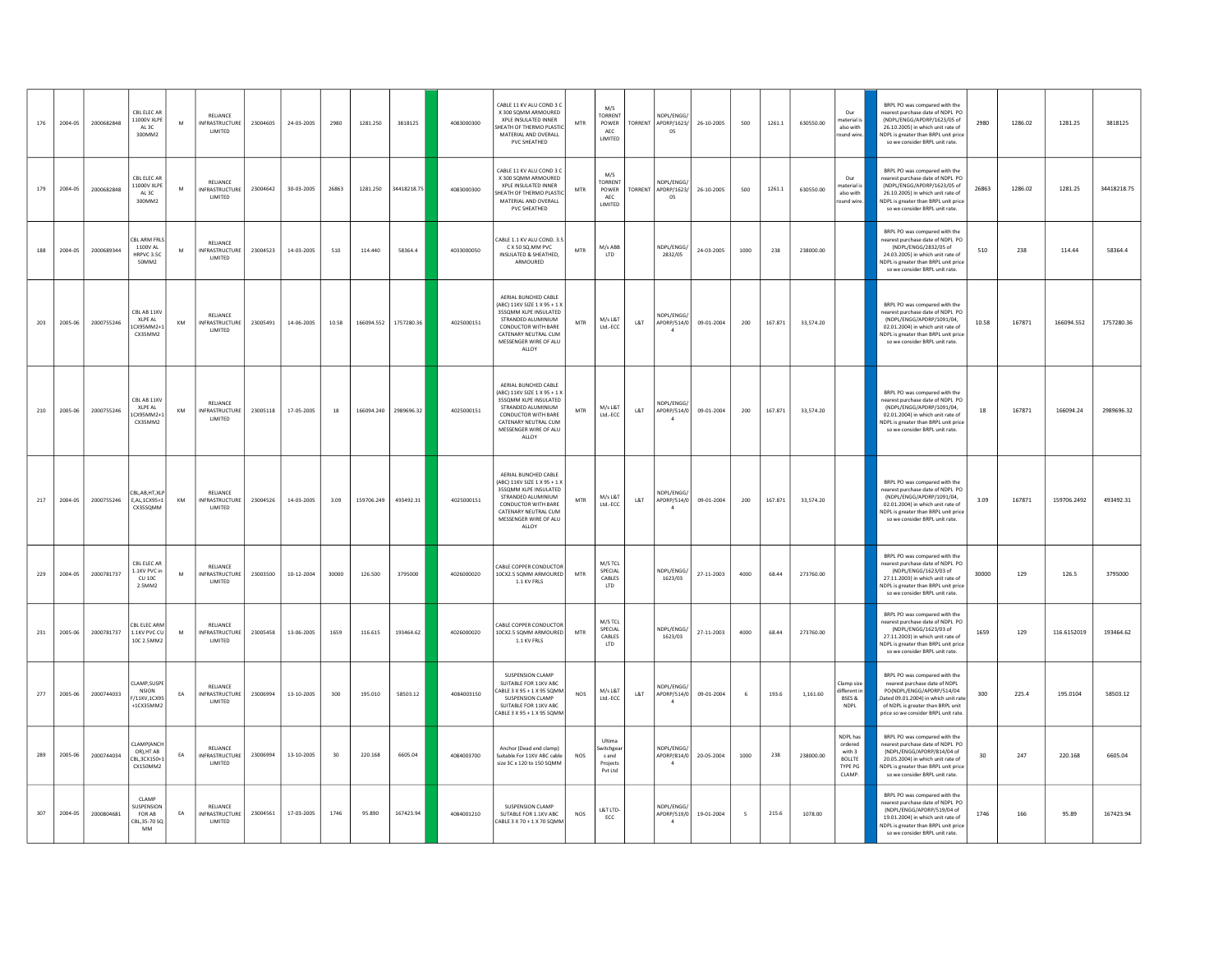| 312 | 2005-06 | 2000804681 | CLAMP<br>USPENSION<br><b>FOR AB</b><br>CBI 35-70 SO<br><b>MM</b> | EA | RELIANCE<br><b>INFRASTRUCTURE</b><br><b>I IMITED</b> | 23007067 | 20-10-2005 | 156       | 87.360  | 13628.16    | 4084001210 | <b>SUSPENSION CLAMP</b><br>SUTABLE FOR 1.1KV ABC<br>CABLE 3 X 70 + 1 X 70 SOMM                                        | <b>NOS</b>  | L&T LTD-<br>ECC                                     | NDPL/ENGG/<br>APDRP/519/0<br>$\mathbf{a}$                                | 19-01-2004 | - 5  | 215.6  | 1078.00   |                                | BRPL PO was compared with the<br>nearest purchase date of NDPL PO<br>(NDPL/ENGG/APDRP/519/04 of<br>19.01.2004) in which unit rate of<br><b>IDPL</b> is greater than BRPL unit price<br>so we consider BRPL unit rate.    | 156    | 166     | 87.36  | 13628.16    |
|-----|---------|------------|------------------------------------------------------------------|----|------------------------------------------------------|----------|------------|-----------|---------|-------------|------------|-----------------------------------------------------------------------------------------------------------------------|-------------|-----------------------------------------------------|--------------------------------------------------------------------------|------------|------|--------|-----------|--------------------------------|--------------------------------------------------------------------------------------------------------------------------------------------------------------------------------------------------------------------------|--------|---------|--------|-------------|
| 337 | 2004-05 | 2000675455 | CONDUCTOR<br>ACSR.PVC<br>INS.RABBIT.32<br>.26 MM2                | M  | RELIANCE<br><b>INFRASTRUCTURE</b><br>LIMITED         | 23003714 | 29-12-2004 | 4040      | 37.040  | 149641.6    | 1032000015 | PVC INSULATED ACSR<br>RABBIT CONDUCTOR 61.70<br>SQ. MM (WIRESIZE 6+1/3.35<br>NO/MM)                                   | MTR         | L&T LTD-<br>ECC                                     | NDPI/FNGG/<br>APDRP/718-<br>719/04                                       | 12-04-2004 | 390  | 58.30  | 22,737.00 |                                | BRPL PO was compared with the<br>nearest purchase date of NDPL PO<br>NDPL/ENGG/APDRP/718-719/04 of<br>12.04.2004) in which unit rate of<br><b>NDPL</b> is greater than BRPL unit price<br>so we consider BRPL unit rate. | 4040   | 58.3    | 37.04  | 149641.6    |
| 354 | 2004-05 | 2000680507 | CONDUCTOR<br>ACSR, PVC<br>INS.DOG.64.5<br>2 MM2                  | M  | RELIANCE<br><b>INFRASTRUCTURE</b><br>LIMITED         | 23004526 | 14-03-2005 | 105656    | 51.760  | 5468754.56  |            |                                                                                                                       |             |                                                     |                                                                          |            |      |        |           | Similar PO<br>Not<br>Available | s conductor in RRPL PO is insulated<br>but the same material in NDPI PO is<br>uninsulated but for comparision<br>purpose we have taken NDPL<br>amount                                                                    | 105656 | 52.7735 | 51.76  | 5468754.56  |
| 355 | 2004-05 | 2000680507 | CONDUCTOR<br>ACSR.PVC<br>INS, DOG, 64.5<br>2 MM2                 | M  | RELIANCE<br><b>INFRASTRUCTURE</b><br>LIMITED         | 23004561 | 17-03-2005 | 31866     | 51.760  | 1649384.16  |            |                                                                                                                       |             |                                                     |                                                                          |            |      |        |           | Similar PO<br>Not<br>Available | As conductor in BRPL PO is insulated<br>but the same material in NDPL PO is<br>uninsulated but for comparision<br>purpose we have taken NDPL<br>amount                                                                   | 31866  | 52.7735 | 51.76  | 1649384.16  |
| 356 | 2004-05 | 2000680507 | CONDUCTOR<br>ACSR, PVC<br>INS.DOG.64.<br>2 MM2                   | M  | RELIANCE<br><b>INFRASTRUCTURE</b><br>LIMITED         | 23004605 | 24-03-2005 | 9217      | 51,760  | 477071.92   |            |                                                                                                                       |             |                                                     |                                                                          |            |      |        |           | imilar PO<br>Not<br>Available  | As conductor in BRPL PO is insulated<br>but the same material in NDPL PO is<br>uninsulated but for comparision<br>purpose we have taken NDPL<br>amount                                                                   | 9217   | 52.7735 | 51.76  | 477071.92   |
| 357 | 2004-05 | 2000680507 | CONDUCTOR<br>ACSR, PVC<br>INS.DOG.64.5<br>2 MM2                  | M  | RELIANCE<br>INFRASTRUCTURE<br>LIMITED                | 23004605 | 24-03-2005 | 6400      | 51.760  | 331264      |            |                                                                                                                       |             |                                                     |                                                                          |            |      |        |           | Similar PO<br>Not<br>Available | s conductor in BRPL PO is insulated<br>out the same material in NDPL PO is<br>uninsulated but for comparision<br>purpose we have taken NDPL<br>amount                                                                    | 6400   | 52.7735 | 51.76  | 331264      |
| 358 | 2004-05 | 2000680507 | CONDUCTOR<br>ACSR, PVC<br>INS, DOG, 64.5<br>2 MM2                | M  | RELIANCE<br>INFRASTRUCTURE<br>LIMITED                | 23004642 | 30-03-2005 | 10000     | 51,760  | 517600      |            |                                                                                                                       |             |                                                     |                                                                          |            |      |        |           | Similar PO<br>Not<br>Available | s conductor in BRPL PO is insulated<br>but the same material in NDPL PO is<br>uninsulated but for comparision<br>purpose we have taken NDPL<br>amount                                                                    | 10000  | 52.7735 | 51.76  | 517600      |
| 359 | 2004-05 | 2000680507 | CONDUCTOR<br>ACSR.PVC<br>INS.DOG.64.<br>2 MM2                    | M  | RELIANCE<br><b>INFRASTRUCTURE</b><br>LIMITED         | 23003714 | 29-12-2004 | 650492.95 | 51.760  | 33669515.09 |            |                                                                                                                       |             |                                                     |                                                                          |            |      |        |           | Similar PO<br>Not<br>Available | As conductor in BRPL PO is insulated<br>out the same material in NDPL PO is<br>uninsulated but for comparision<br>purpose we have taken NDPL<br>amount                                                                   | 650493 | 52.7735 | 51.76  | 33669515.09 |
| 360 | 2005-06 | 2000687190 | CONDUCTOR<br>ACSR.UN<br>INSULATED.D<br>OG                        | M  | RELIANCE<br>INFRASTRUCTURE<br>LIMITED                | 23005491 | 14-06-2005 | 4000      | 50.232  | 200928      | 1032000035 | ACSR DOGCONDUCTOR                                                                                                     | <b>MTR</b>  | L&T LTD-<br>ECC                                     | NDPL/ENGG/<br>APDRP/519/0<br>$\overline{a}$                              | 19-01-2004 | 2190 | 47.322 | 103635.18 |                                | BRPL PO was compared with the<br>nearest purchase date of NDPL PO<br>(NDPL/ENGG/APDRP/519/04 of<br>19.01.2004) in which unit rate of<br>NDPL is greater than BRPL unit price<br>so we consider BRPL unit rate.           | 4000   | 52.77   | 50.232 | 200928      |
| 378 | 2004-05 | 2000687190 | CONDUCTOR<br>ACSR,UN<br>INSULATED,D<br>OG                        | M  | RELIANCE<br><b>INFRASTRUCTURE</b><br>LIMITED         | 23004561 | 17-03-2005 | 12100     | 48,300  | 584430      | 1032000035 | ACSR DOGCONDUCTOR                                                                                                     | <b>MTR</b>  | L&T LTD-<br>ECC                                     | NDPL/ENGG/<br>APDRP/519/0<br>$\overline{4}$                              | 19-01-2004 | 2190 | 47.322 | 103635.18 |                                | BRPL PO was compared with the<br>nearest purchase date of NDPL PO<br>(NDPL/ENGG/APDRP/519/04 of<br>19.01.2004) in which unit rate of<br>NDPL is greater than BRPL unit price<br>so we consider BRPL unit rate.           | 12100  | 52.77   | 48.3   | 584430      |
| 391 | 2005-06 | 2000687195 | <b>CONDUCTOR</b><br>ACSR,UN<br><b>INSULATED.ZE</b><br><b>BRA</b> | M  | RELIANCE<br>INFRASTRUCTURE<br>LIMITED                | 23005111 | 17-05-2005 | 11986     | 203,320 | 2436993.52  | 1032000045 | CONDUCTOR ZERRA<br><b>IOMINAL ALUMINIUM 420</b><br>SQMM (WIRE SIZE 54+<br>7/3.18 NO/MM) O/D 28.62<br>MM               |             |                                                     | NDPL/ENGG/<br>MTRS   EMCO LTD   EMCO LTD   APDRP/643/0<br>$\overline{a}$ | 29-09-2005 | 150  | 259    | 38,850.00 |                                | BRPL PO was compared with the<br>nearest purchase date of NDPL PO<br>(NDPL/ENGG/APDRP/643/04,<br>29.09.2005) in which unit rate of<br><b>NDPL</b> is greater than BRPL unit price<br>so we consider BRPL unit rate.      | 11986  | 259     | 203.32 | 2436993.52  |
| 393 | 2005-06 | 2000687195 | CONDUCTOR<br>ACSR.UN<br>INSULATED, ZE<br><b>BRA</b>              | M  | RELIANCE<br><b>INFRASTRUCTURE</b><br>LIMITED         | 23005456 | 13-06-2005 | 225       | 203.320 | 45747       | 1032000045 | <b>CONDUCTOR ZEBRA</b><br><b>IOMINAL ALUMINIUM 420</b><br>SQMM (WIRE SIZE 54+<br>7/3.18 NO/MM) O/D 28.62<br><b>MM</b> | <b>MTRS</b> |                                                     | NDPL/ENGG/<br>EMCO LTD EMCO LTD APDRP/643/0<br>$\overline{4}$            | 29-09-2005 | 150  | 259    | 38,850.00 |                                | BRPL PO was compared with the<br>nearest purchase date of NDPL PO<br>(NDPL/ENGG/APDRP/643/04.<br>29.09.2005) in which unit rate of<br>NDPL is greater than BRPL unit price<br>so we consider BRPL unit rate.             | 225    | 259     | 203.32 | 45747       |
| 411 | 2004-05 | 2000801996 | CONNECTOR,<br><b>NSULTION</b><br>PIERCING,50/<br>150 SOMM        | EA | RELIANCE<br><b>INFRASTRUCTURE</b><br>LIMITED         | 23004560 | 17-03-2005 | 2345      | 112,680 | 264234.6    | 4084001100 | sutating Piercing Connector<br>for LT ABC Cable Main 50-<br>150 SQMM & Service 635<br>(50) SQ MM                      | <b>NOS</b>  | Ultima<br>witchgear<br>s and<br>Projects<br>Pvt Ltd | NDPL/ENGG/<br>APDRP/814/0<br>$\overline{4}$                              | 20-05-2004 | 1000 | 120    | 120000.00 |                                | BRPL PO was compared with the<br>nearest purchase date of NDPL PO<br>(NDPL/ENGG/APDRP/814/04 of<br>20.05.2004) in which unit rate of<br>NDPL is greater than BRPL unit price<br>so we consider BRPL unit rate.           | 2345   | 115     | 112.68 | 264234.6    |
| 415 | 2005-06 | 2000801996 | CONNECTOR.<br><b>NSLILTION</b><br>PIFRCING 50/<br>150 SOMM       | EA | RELIANCE<br><b>INFRASTRUCTURE</b><br>LIMITED         | 23007058 | 19-10-2005 | 4550      | 99.840  | 454272      | 4084001100 | sutating Piercing Connector<br>for IT ARC Cable Main 50-<br>150 SQMM & Service 635<br>(50) SQ MM                      | <b>NOS</b>  | Ultima<br>vitchgea<br>s and<br>Projects<br>Pvt Ltd  | NDPL/ENGG/<br>APDRP/814/0<br>$\overline{4}$                              | 20-05-2004 | 1000 | 120    | 120000.00 |                                | BRPL PO was compared with the<br>nearest purchase date of NDPL PO<br>(NDPL/ENGG/APDRP/814/04 of<br>20.05.2004) in which unit rate of<br><b>NDPL</b> is greater than BRPL unit price<br>so we consider BRPL unit rate.    | 4550   | 115     | 99.84  | 454272      |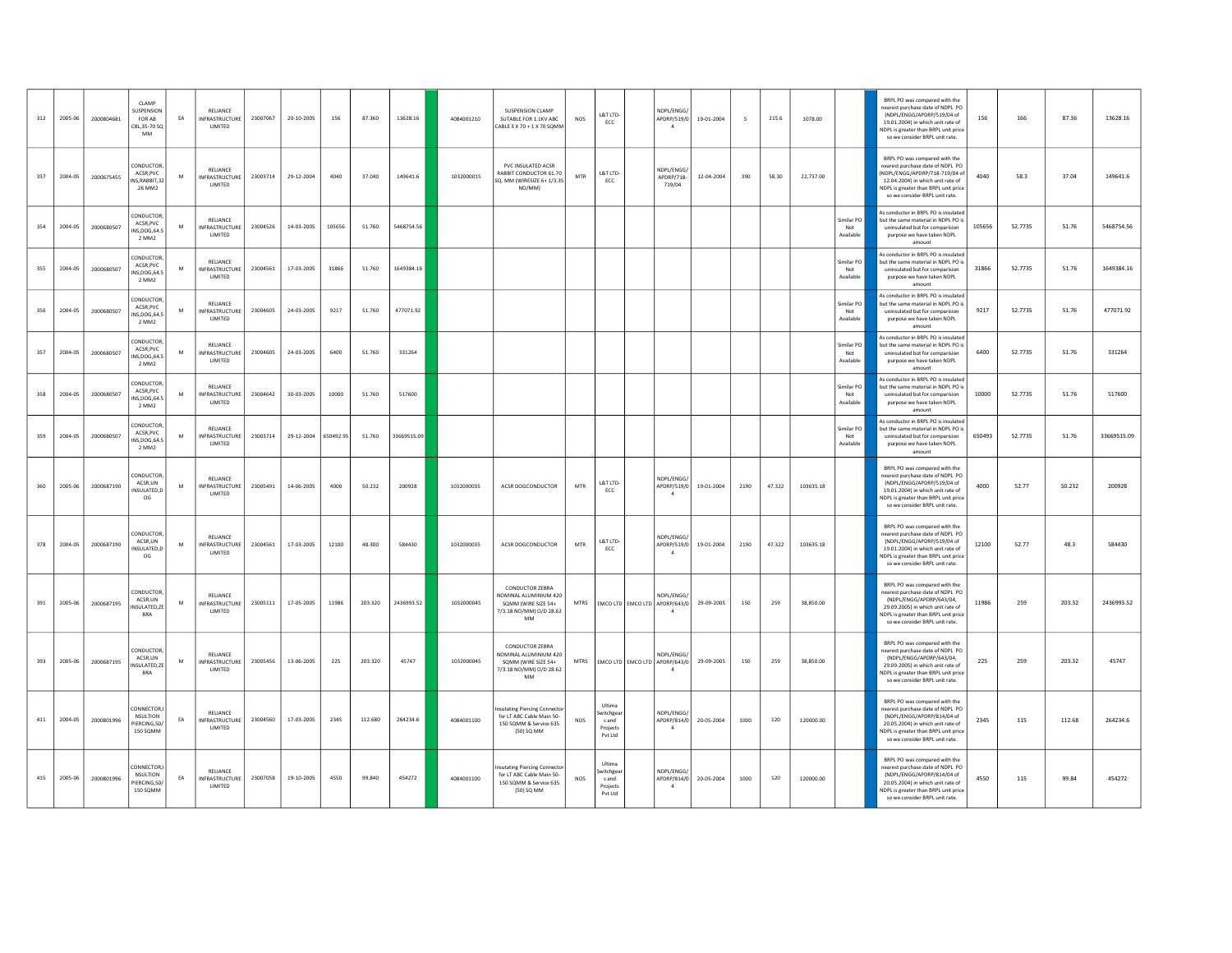| 438 | 2004-05 | 2000680420 | <b>RANSFORME</b><br>R.CT.66KV.80<br>$0 - 400/1 - 1 - 1$<br><b>1A</b> | EA        | RELIANCE<br><b>INFRASTRUCTURE</b><br>LIMITED | 23003500 | 10-12-2004       | 35                      | 36931.100  | 1292588.5   | 17231001003   | CT 66KV RATIO 800-<br>400/1/1/1/1A                                                                                                                                            | <b>NOS</b>           | M/s Kapco<br>Electric Pvt<br>Ltd                                |                                                                              | NDPL/ENGG/<br>1959/04             | 11-05-2004 | $\,$ 6         | 37888.852 | 227333.11    |                                                                                                                   | BRPL PO was compared with the<br>earest purchase date of NDPL PO<br>(NDPL/ENGG/1959/04 of<br>11.05.2004) in which unit rate of<br>NDPL is greater than BRPL unit price<br>so we consider BRPL unit rate.               | 35                      | 37888.85 | 36931.1     | 1292588.5   |
|-----|---------|------------|----------------------------------------------------------------------|-----------|----------------------------------------------|----------|------------------|-------------------------|------------|-------------|---------------|-------------------------------------------------------------------------------------------------------------------------------------------------------------------------------|----------------------|-----------------------------------------------------------------|------------------------------------------------------------------------------|-----------------------------------|------------|----------------|-----------|--------------|-------------------------------------------------------------------------------------------------------------------|------------------------------------------------------------------------------------------------------------------------------------------------------------------------------------------------------------------------|-------------------------|----------|-------------|-------------|
| 443 | 2004-05 | 2000684097 | TRANSFORME<br>R.PT.66KV/11<br>$0V/V3-$<br>110V/V3,20                 | EA        | RELIANCE<br><b>INFRASTRUCTURE</b><br>LIMITED | 23003500 | $10 - 12 - 2004$ | $20\,$                  | 36800.000  | 736000      | 1806400010000 | <b>66 KV POTENTIAL</b><br>TRANSFORMER                                                                                                                                         | $NOS$                | MEHRU<br><b>ELECTRICA</b><br>L &<br>MECHANIC<br>AL<br>ENGINEERS |                                                                              | NDPL/ENGG/<br>1876/03             | 05-05-2003 | $15\,$         | 37991.2   | 5,69,868.00  |                                                                                                                   | BRPL PO was compared with the<br>nearest purchase date of NDPL PO<br>(NDPL/ENGG/1876/03 of<br>05.05.2003) in which unit rate of<br>NDPL is greater than BRPL unit price<br>so we consider BRPL unit rate.              | 20                      | 37991.2  | 36800       | 736000      |
| 445 | 2005-06 | 2000449897 | OARD.NOT<br>E,DANGER,F/1<br>1KV                                      | EA        | RELIANCE<br>NFRASTRUCTURE<br>LIMITED         | 23008148 | 06-02-2006       | 56                      | 89.685     | 5022.36     | 16171000005   | DANGER BOARD WITH<br>LAMPS (SIZE AS PER IE RULE<br>8"X10") FOR HVDS SYSTEM                                                                                                    | $\mathsf{KG}\xspace$ | L&T LTD-<br>ECC                                                 |                                                                              | NDPL/ENGG<br>APDRP/718-<br>719/04 | 12-04-2004 | 66             | 192.5     | 12,705.00    | NDPL is<br>nurchasing<br>with clams<br>whereas<br><b>BSES</b> is<br>purchasing<br>without<br>clamp                | <b>BRPLPO</b> was compared with the<br>nearest purchase date of NDPL PO<br>(NDPL/ENGG/APDRP/718-719/04.<br>12.04.2004) in which unit rate of<br>NDPL is greater than BRPL unit price<br>so we consider BRPL unit rate. | 56                      | 218.5    | 89.685      | 5022.36     |
| 460 | 2004-05 | 2000767354 | BOARD DANG<br>FR 11KV SIZE:<br>200X250MM                             | EA        | RELIANCE<br><b>INFRASTRUCTURE</b><br>LIMITED | 23004585 | 22-03-2005       | 38                      | 83,510     | 3173.38     | 16171000005   | DANGER ROARD WITH<br>LAMPS (SIZE AS PER IF RULE<br>8"X10") FOR HVDS SYSTEM                                                                                                    | KG                   | L&T LTD-<br>ECC                                                 |                                                                              | NDPL/FNGG<br>APDRP/718-<br>719/04 | 12-04-2004 | 66             | 192.5     | 12,705.00    | NDPL is<br>purchasing<br>with clamp<br>whereas<br><b>BSES</b> is<br>purchasing<br>without<br>clamp                | BRPL PO was compared with the<br>earest purchase date of NDPL PO<br>(NDPL/ENGG/APDRP/718-719/04,<br>12.04.2004) in which unit rate of<br><b>IDPL</b> is greater than BRPL unit price<br>so we consider BRPL unit rate. | 38                      | 217.15   | 83.51       | 3173.38     |
| 475 | 2005-06 | 2000775229 | BOARD.DISTE<br>BUTION,I/C:1-<br>125A, O/G:4-<br>45A                  | EA        | RELIANCE<br><b>INFRASTRUCTURE</b><br>LIMITED | 23005456 | 13-06-2005       | 50                      | 4340.960   | 217048      | 17106000228   | MCCB SIST BOX WITH 100 A<br>25KV TP MCCB & BUS O/G<br>FOR 5 CONNECTIONS O/D<br>WITH IP -55 PROTECTION.<br>AD & PANLE TYPE LOCKING<br>SUITABLE FOR 63/100KVA, 3<br>PH TRANSF.  | <b>NOS</b>           | SHYAM<br><b>INDUS</b><br>POWER<br>SOLUTION                      | SHYAM<br><b>INDUS</b><br>POWER<br>SOLUTION<br>S PVT.LTD. S PVT.LTD.          | NDPL/ENGG/<br>APDRP/1344/<br>05   | 21-07-2005 | 16             | 6095      | 97,520.00    | <b>NDPI</b><br>model is<br>100Amp<br>for 5<br>outgoing<br>whereas<br><b>BSES</b><br>model is<br>125Amp<br>for 4   | BRPL PO was compared with the<br>arest purchase date of NDPL PO<br>(NDPL/ENGG/APDRP/1344/05,<br>21.07.2005) in which unit rate of<br>NDPL is greater than BRPL unit price<br>so we consider BRPL unit rate.            | 50                      | 6095     | 4340.96     | 217048      |
| 476 | 2004-05 | 2000775229 | <b>ROARD DISTE</b><br>UTION,I/C:1<br>125A, O/G:4-<br>45A             | EA        | RELIANCE<br><b>INFRASTRUCTURE</b><br>LIMITED | 23004560 | 17-03-2005       | 5217                    | 4174.330   | 21777479.61 | 17106000228   | MCCB SIST BOX WITH 100 A<br>25KV TP MCCB & BUS O/G<br>FOR 5 CONNECTIONS O/D<br>WITH IP -55 PROTECTION,<br>AD & PANLE TYPE LOCKING,<br>SUITABLE FOR 63/100KVA, 3<br>PH TRANSF. | NOS                  | SHYAM<br><b>INDUS</b><br>POWER                                  | SHYAM<br><b>INDUS</b><br>POWER<br>SOLUTION SOLUTION<br>S PVT.LTD. S PVT.LTD. | NDPL/ENGG/<br>APDRP/1344/<br>05   | 21-07-2005 | 16             | 6095      | 97,520.00    | <b>Kissir</b><br>model is<br>100Amp<br>for 5<br>outgoing<br>whereas<br><b>BSES</b><br>model is<br>125Amp<br>for 4 | BRPL PO was compared with the<br>earest purchase date of NDPL PO<br>(NDPL/ENGG/APDRP/1344/05,<br>21.07.2005) in which unit rate of<br><b>IDPL</b> is greater than BRPL unit price<br>so we consider BRPL unit rate.    | 5217                    | 6095     | 4174.33     | 21777479.61 |
| 493 | 2004-05 | 2000678701 | <b>TRANSFORME</b><br>R,25KVA,11KV<br>/433V, OIL<br>TYPE              | EA        | RELIANCE<br>INFRASTRUCTURE<br>LIMITED        | 23004585 | 22-03-2005       | $\overline{\mathbf{3}}$ | 58492.720  | 175478.16   | 18064000063   | TRANSFORMER 25 KVA, 3<br>PH, 50Hz, 11KV/440V<br>COPPER WOUND OIL TYPE                                                                                                         | <b>NOS</b>           | M/s L&T<br>Ltd.-ECC                                             | L&T                                                                          | NDPL/ENGG/<br>APDRP/514/0         | 09-01-2004 | $\overline{1}$ | 49731     | 49731.00     |                                                                                                                   | BRPL PO was compared with the<br>nearest purchase date of NDPL PO<br>(NDPL/ENGG/APDRP/514/04.<br>09.01.2004) in which unit rate of<br>NDPL is greater than BRPL unit price<br>so we consider BRPL unit rate.           | $\overline{\mathbf{3}}$ | 70725    | 58492.72    | 175478.16   |
| 499 | 2005-06 | 2000678701 | RANSFORME<br>R,25KVA,11KV<br>/433V, OIL<br>TYPE                      | <b>FA</b> | RELIANCE<br>INFRASTRUCTURE<br>LIMITED        | 23005456 | 13-06-2005       | <sup>1</sup>            | 51159.680  | 51159.68    | 18064000063   | TRANSFORMER 25 KVA, 3<br>PH, 50Hz, 11KV/440V<br>COPPER WOUND OIL TYPE                                                                                                         | NOS                  | M/s L&T<br>Ltd.-ECC                                             | L&T                                                                          | NDPL/ENGG/<br>APDRP/514/0         | 09-01-2004 | $\overline{1}$ | 49731     | 49731.00     |                                                                                                                   | BRPL PO was compared with the<br>nearest purchase date of NDPL PO<br>(NDPL/ENGG/APDRP/514/04,<br>09.01.2004) in which unit rate of<br>NDPL is greater than BRPL unit price<br>so we consider BRPL unit rate.           | $\overline{1}$          | 70725    | 51159.68    | 51159.68    |
| 506 | 2004-05 | 2000678701 | <b>RANSFORME</b><br>R,25KVA,11KV<br>/433V, OIL<br>TYPE               | EA        | RELIANCE<br><b>INFRASTRUCTURE</b><br>LIMITED | 23004605 | 24-03-2005       | $\overline{2}$          | 49192.000  | 98384       | 18064000063   | TRANSFORMER 25 KVA, 3<br>PH, 50Hz, 11KV/440V<br>COPPER WOUND OIL TYPE                                                                                                         | <b>NOS</b>           | M/s L&T<br>Ltd.-ECC                                             | L8T                                                                          | NDPL/ENGG/<br>APDRP/514/0         | 09-01-2004 | $\overline{1}$ | 49731     | 49731.00     |                                                                                                                   | BRPL PO was compared with the<br>nearest purchase date of NDPL PO<br>(NDPL/ENGG/APDRP/514/04,<br>09.01.2004) in which unit rate of<br>NDPL is greater than BRPL unit price<br>so we consider BRPL unit rate.           | $\overline{2}$          | 70725    | 49192       | 98384       |
| 513 | 2005-06 | 2000678702 | <b>RANSFORMI</b><br>R.100KVA.11<br>V/433V.OIL<br>TYPE                | EA        | RELIANCE<br><b>INFRASTRUCTURE</b><br>LIMITED | 23007348 | 21-11-2005       | $\overline{1}$          | 102906.340 | 102906.34   | 18064000071   | TRANSFORMER 100 KVA,<br>3PH, 50Hz, 11KV/433 V, OIL<br>IMMERSED NATURAL<br>COOLED CORE TYPE COPPER<br>WOUND CONVENTIONAL<br>TYPE                                               | $NOS$                | $RTTITD -$<br>ECC                                               |                                                                              | NDPL/ENGG<br>APDRP/1404/<br>05    | 18-08-2005 | $_{9}$         | 155250    | 13,97,250.00 |                                                                                                                   | BRPL PO was compared with the<br>nearest purchase date of NDPL PO<br>(NDPL/ENGG/APDRP/1404/04.<br>18.08.2005) in which unit rate of<br>NDPL is greater than BRPL unit price<br>so we consider BRPL unit rate.          |                         | 155250   | 102906.34   | 102906.34   |
| 537 | 2004-05 | 2000443345 | TRIP GL 50X6<br>MM                                                   | KG        | RELIANCE<br><b>INFRASTRUCTURE</b><br>LIMITED | 23003500 | $10 - 12 - 2004$ | 3370.75                 | 52.900     | 178312.68   | 15005000330   | GI FLAT SIZE 50X6MM                                                                                                                                                           | KG                   | ARR<br>Limited                                                  |                                                                              | NDPL/FNGG<br>2517/04              | 09-12-2004 | 4720.16        | 59.32     | 279999.89    |                                                                                                                   | BRPL PO was compared with the<br>nearest nurchase date of NDPL PO<br>(NDPL/FNGG/2517/04 09 12 2004)<br>n which unit rate of NDPL is greater<br>than BRPL unit price so we conside<br>BRPL unit rate.                   | 3370.75                 | 59.32    | 52.90000148 | 178312.68   |
|     |         |            |                                                                      |           |                                              |          |                  |                         |            |             |               |                                                                                                                                                                               |                      |                                                                 |                                                                              |                                   |            |                |           |              |                                                                                                                   |                                                                                                                                                                                                                        |                         |          |             |             |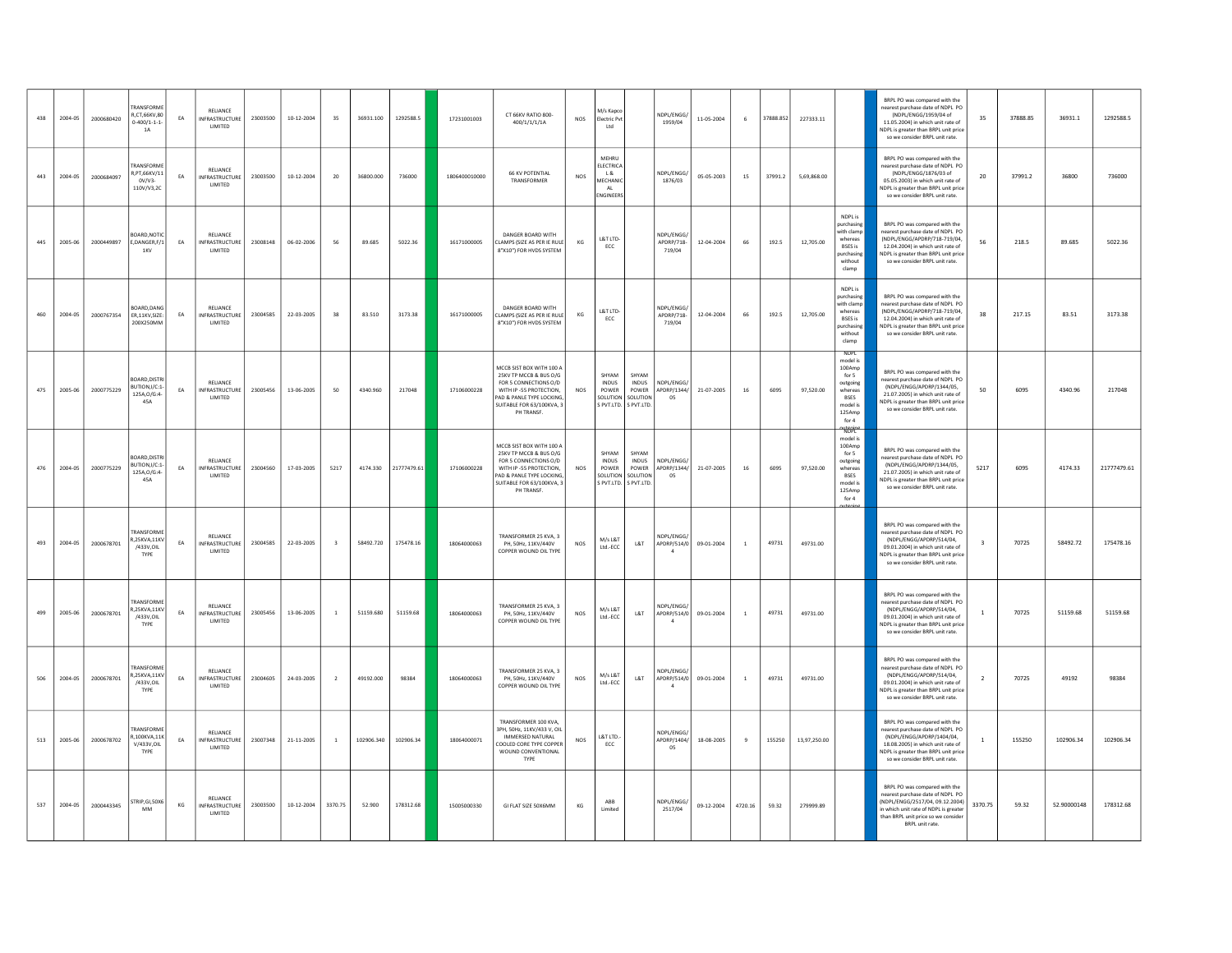| 538  | 2004-05 | 2000443345 | STRIP, GI, 50X6<br>MM                                        | KG         | RELIANCE<br><b>INFRASTRUCTURE</b><br>LIMITED         | 23004561 | 17-03-2005 | 3816.01                 | 38.240    | 145924.22  | 15005000330 | GI FLAT SIZE 50X6MM                                                  | NOS        | M/s ABB<br>LTD                           |         | NDPL/ENGG/<br>2832/05                       | 24-03-2005       | 1180        | 59.32       | 69997.60                                                                             | BRPL PO was compared with the<br>nearest purchase date of NDPL PO<br>(NDPL/ENGG/2832/05, 24.03.2005)<br>n which unit rate of NDPL is greater<br>than BRPL unit price so we consider<br>BRPL unit rate.        | 3816.01        | 59.32  | 38.23999937 | 145924.22  |
|------|---------|------------|--------------------------------------------------------------|------------|------------------------------------------------------|----------|------------|-------------------------|-----------|------------|-------------|----------------------------------------------------------------------|------------|------------------------------------------|---------|---------------------------------------------|------------------|-------------|-------------|--------------------------------------------------------------------------------------|---------------------------------------------------------------------------------------------------------------------------------------------------------------------------------------------------------------|----------------|--------|-------------|------------|
| 541  | 2005-06 | 2000767866 | ELECTRODE,E<br>ARTHING, MS<br>ROD, 20MMX3<br>M LONG          | EA         | RELIANCE<br><b>INFRASTRUCTURE</b><br>LIMITED         | 23008148 | 06-02-2006 | $\overline{4}$          | 319,410   | 1277.64    | 16171000029 | 20 MM DIA 3 MTR LONG<br>GALVANISED M.S. ROD FOR<br>EARTHING          | NOS        | M/s ABB<br>LTD                           |         | NDPL/ENGG/<br>2832/05                       | 24-03-2005       | $\mathbf 0$ | 576         | 0.00                                                                                 | BRPL PO was compared with the<br>nearest purchase date of NDPL PO<br>(NDPL/ENGG/2832/05, 24.03.2005)<br>n which unit rate of NDPL is greater<br>than BRPL unit price so we consider<br>BRPL unit rate.        |                | 576    | 319.41      | 1277.64    |
| 543  | 2004-05 | 2000803110 | EYE HOOK<br>FOR 9 & 11<br>MTR CABLE                          | ${\sf EA}$ | RELIANCE<br>INFRASTRUCTURE<br>LIMITED                | 23004561 | 17-03-2005 | 3560                    | 48.330    | 172054.8   | 4084006006  | AYE HOOK FOR<br>ANCHOR/SUSPENSION<br>CLAMP SIZE 200MM                | NOS        | L&T LTD-<br>ECC                          |         | NDPL/ENGG<br>APDRP/519/0<br>$\overline{4}$  | 19-01-2004       | 351         | 154         | 54,054.00                                                                            | BRPL PO was compared with the<br>nearest nurchase date of NDPL PO<br>(NDPL/ENGG/APDRP/519/04.<br>19.01.2004) in which unit rate of<br>NDPL is greater than BRPL unit price<br>so we consider BRPL unit rate.  | 3560           | 116.15 | 48.33       | 172054.8   |
| 559  | 2004-05 | 2000692879 | FEEDER<br>PILLAR, B-<br>TYPE, I/C:1,0/<br>G:4.W/LINK         | EA         | RELIANCE<br>INFRASTRUCTURE<br>LIMITED                | 23003714 | 29-12-2004 | 61                      | 23000.000 | 1403000    | 17211000030 | LT FEEDER PILLAR TYPE B                                              | NOS        | Shriram<br>iwitchgea<br>Pvt Ltd          |         | NDPL/ENGG/<br>APDRP/969/0<br>$\overline{4}$ | 05-08-2004       |             | 50.00 23490 | Specificatio<br>ns of NDPL<br>11,74,500.00<br>not<br>available                       | BRPL PO was compared with the<br>nearest purchase date of NDPL PO<br>(NDPL/ENGG/APDRP/969/04,<br>05.08.2004) in which unit rate of<br>NDPL is greater than BRPL unit price<br>so we consider BRPL unit rate.  | 61             | 23490  | 23000       | 1403000    |
| 560  | 2004-05 | 2000692879 | <b>FFFDER</b><br>PILLAR.B-<br>TYPE.I/C:1.0/<br>G:4.W/LINK    | EA         | RELIANCE<br>INFRASTRUCTURE<br>LIMITED                | 23003714 | 29-12-2004 | $\overline{2}$          | 23000.000 | 46000      | 17211000030 | LT FEEDER PILLAR TYPE B                                              | NOS        | Shriram<br>Switchgear<br>Pvt Ltd         |         | NDPL/ENGG/<br>APDRP/969/0<br>$\overline{4}$ | 05-08-2004       | 50.00       | 23490       | inecificatio<br>ns of NDPL<br>11,74,500.00<br>not<br>available                       | BRPL PO was compared with the<br>nearest nurchase date of NDPL PO<br>(NDPL/ENGG/APDRP/969/04.<br>05.08.2004) in which unit rate of<br>NDPL is greater than BRPL unit price<br>so we consider BRPL unit rate.  |                | 23490  | 23000       | 46000      |
| 561  | 2005-06 | 2000693091 | SERVICE<br>PILLAR.HOUSE                                      | EA         | RELIANCE<br>INFRASTRUCTURE<br>LIMITED                | 23005118 | 17-05-2005 | 233                     | 13672.880 | 3185781.04 | 17211000040 | LT SERVICE PILLARS                                                   | NOS        | M/s<br>Shriram<br>Switchgea<br>s Pyt Ltd |         | NDPL/ENGG/<br>APDRP/1510/<br>05             | $11 - 10 - 2005$ | 350         | 14500       | 5075000.00                                                                           | BRPL PO was compared with the<br>nearest purchase date of NDPL PO<br>(NDPL/ENGG/APDRP/1510/05<br>11.10.2005) in which unit rate of<br>NDPL is greater than BRPL unit price<br>so we consider BRPL unit rate.  | 233            | 14500  | 13672.88    | 3185781.04 |
| 562  | 2004-05 | 2000693091 | SERVICE<br>PILLAR, HOUSE                                     | EA         | RELIANCE<br>INFRASTRUCTURE<br>LIMITED                | 23003714 | 29-12-2004 | 154                     | 13147.000 | 2024638    | 17211000040 | LT SERVICE PILLARS                                                   | <b>NOS</b> | M/s<br>Shriram<br>iwitchgea<br>s Pvt Ltd |         | NDPL/ENGG/<br>APDRP/1510/<br>05             | 11-10-2005       | 350         | 14500       | 5075000.00                                                                           | BRPL PO was compared with the<br>nearest purchase date of NDPL PO<br>(NDPL/ENGG/APDRP/1510/05,<br>11.10.2005) in which unit rate of<br>NDPL is greater than BRPL unit price<br>so we consider BRPL unit rate. | 154            | 14500  | 13147       | 2024638    |
| 626  | 2004-05 | 2000755218 | <b>ITTING,DOUB</b><br>LE.<br>TENSION.BOL<br>T,F/ACSR<br>GOAT | EA         | RELIANCE<br><b>INFRASTRUCTURE</b><br>LIMITED         | 23003500 | 10-12-2004 | 20                      | 2760.000  | 55200      | 12172000530 | <b>DOUBLE TENSION</b><br>HARDWARE FITTING FOR<br>ACSR GOAT CONDUCTOR | SET        | EMC<br>PROJECTS<br>PVT LTD               |         | NDPL/ENGG/<br>2819/05                       | 13-01-2005       | 40          | 2854.8      | <b>BSES</b><br>naterial<br>per piece<br>1,14,192.00<br>whereas<br>NDPL is per<br>set | BRPL PO was compared with the<br>nearest purchase date of NDPL PO<br>(NDPL/ENGG/2819/05, 13.01.2005)<br>n which unit rate of NDPL is greater<br>than BRPL unit price so we consider<br>BRPL unit rate.        | 20             | 2854.8 | 2760        | 55200      |
| 1031 | 2005-06 | 2000048080 | KIT CBL TERN<br>IND 11KV<br>3CX150MM2<br><b>HS XLPE</b>      | EA         | RELIANCE<br><b>INFRASTRUCTURE</b><br><b>I IMITED</b> | 23005456 | 13-06-2005 | $\overline{\mathbf{3}}$ | 1518.090  | 4554.27    | 4088000230  | Jointing Kit 11KV I/D 3x150<br>SQ MM XLPE HEAT SHRINK                | <b>NOS</b> | Raychem<br>RPG                           | Raychem | NDPL/ENGG/<br>2424/04                       | 04-11-2004       | 200         | 1942        | 388400.00                                                                            | BRPL PO was compared with the<br>nearest purchase date of NDPL PO<br>(NDPL/ENGG/2424/04, 04.11.2004)<br>which unit rate of NDPL is greater<br>than BRPL unit price so we consider<br>BRPL unit rate.          |                | 1942   | 1518.09     | 4554.27    |
| 1032 | 2004-05 | 2000048080 | KIT CBL TERN<br>IND 11KV<br>3CX150MM2<br>HS XLPE             | EA         | RELIANCE<br>INFRASTRUCTURE<br>LIMITED                | 23003714 | 29-12-2004 | $\overline{1}$          | 1459,700  | 1459.7     | 4088000230  | Jointing Kit 11KV I/D 3x150<br>SQ MM XLPE HEAT SHRINK                | NOS        | Ravchem<br>RPG                           | Raychem | NDPL/ENGG/<br>2424/04                       | 04-11-2004       | 200         | 1942        | 388400.00                                                                            | BRPL PO was compared with the<br>nearest purchase date of NDPL PO<br>NDPL/ENGG/2424/04.04.11.2004)<br>which unit rate of NDPL is greater<br>than BRPL unit price so we consider<br>BRPL unit rate.            | $\overline{1}$ | 1942   | 1459.7      | 1459.7     |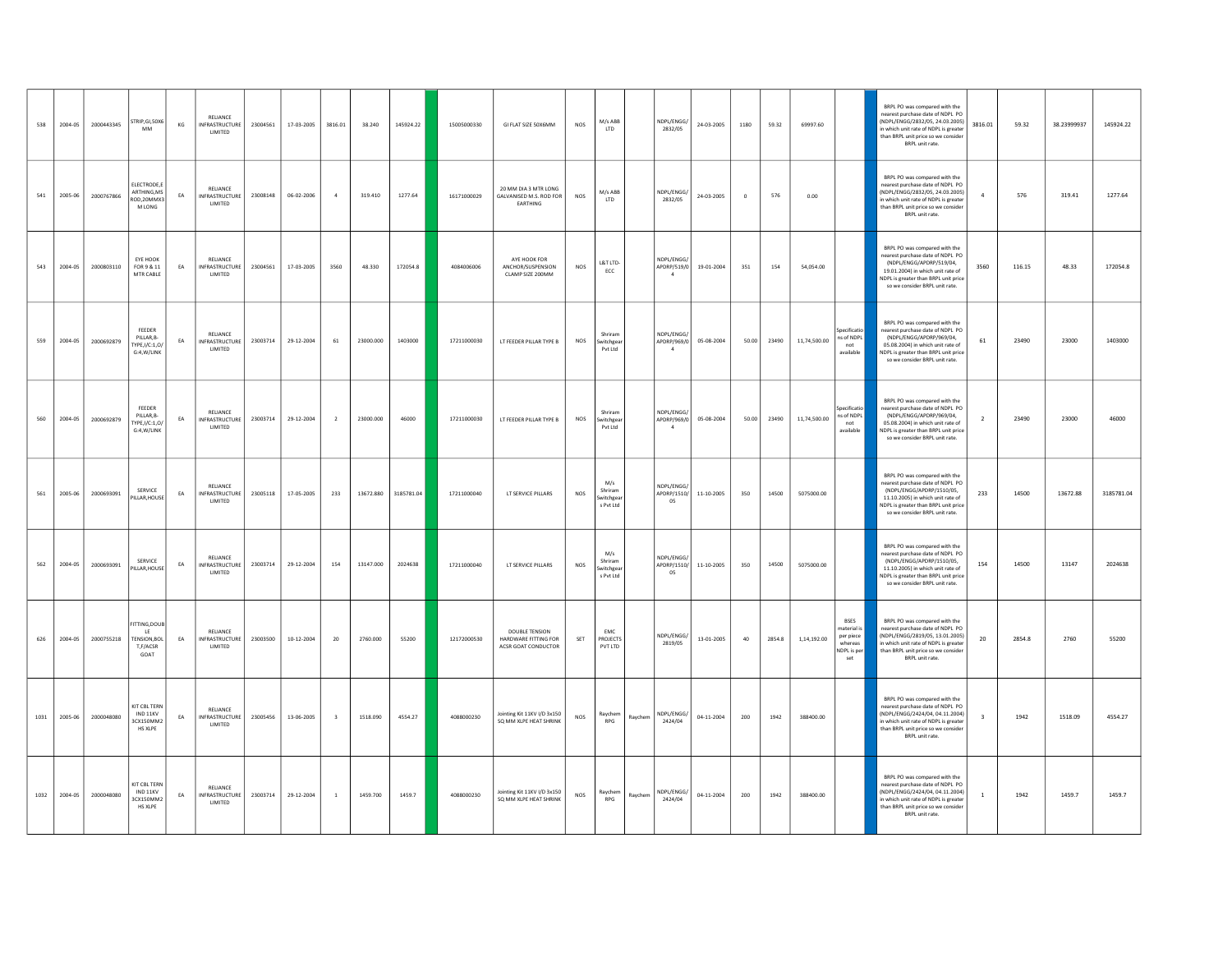|      | 1033 2004-05 | 2000048080 | <b>KIT CBL TERN</b><br>IND 11KV<br>3CX150MM2<br>HS XLPE | EA               | RELIANCE<br>INFRASTRUCTURE<br>LIMITED        | 23003714 | 29-12-2004 | 1142 | 1459.700  | 1666977.4 | 4088000230 | Jointing Kit 11KV I/D 3x150<br>SQ MM XLPE HEAT SHRINK                             | NOS        | Raychem<br>RPG            | Raychem | NDPL/ENGG/<br>2424/04 | 04-11-2004 | 200  | 1942  | 388400.00    |                                                                                               | BRPL PO was compared with the<br>nearest purchase date of NDPL PO<br>(NDPL/ENGG/2424/04, 04.11.2004)<br>n which unit rate of NDPL is greater<br>than BRPL unit price so we consider<br>BRPL unit rate. | 1142 | 1942  | 1459.7  | 1666977.4 |
|------|--------------|------------|---------------------------------------------------------|------------------|----------------------------------------------|----------|------------|------|-----------|-----------|------------|-----------------------------------------------------------------------------------|------------|---------------------------|---------|-----------------------|------------|------|-------|--------------|-----------------------------------------------------------------------------------------------|--------------------------------------------------------------------------------------------------------------------------------------------------------------------------------------------------------|------|-------|---------|-----------|
| 1041 | 2004-05      | 2000680095 | KIT STRT JNT<br>1.1KV<br>3.5X300MM2<br>HS PVC/XLP       | EA               | RELIANCE<br><b>INFRASTRUCTURE</b><br>LIMITED | 23004561 | 17-03-2005 | 80   | 705.100   | 56408     | 4097000310 | Jointing Kit 1.1KV 3.5C x300<br>SO MM STRAIGHT THROUGH<br><b>XLPE HEAT SHRINK</b> | <b>NOS</b> | Raychem<br>RPG            | Raychem | NDPL/ENGG/<br>2424/04 | 04-11-2004 | 1500 | 715   | 1072500.00   |                                                                                               | BRPL PO was compared with the<br>nearest purchase date of NDPL PO<br>(NDPL/ENGG/2424/04, 04.11.2004)<br>which unit rate of NDPL is greater<br>than BRPL unit price so we consider<br>BRPL unit rate.   | 80   | 715   | 705.1   | 56408     |
| 1042 | 2004-05      | 2000680095 | KIT STRT JNT<br>1.1KV<br>3.5X300MM2<br>HS PVC/XLP       | EA               | RELIANCE<br><b>INFRASTRUCTURE</b><br>LIMITED | 23003714 | 29-12-2004 | 862  | 705.100   | 607796.2  | 4097000310 | Jointing Kit 1.1KV 3.5C x300<br>SQ MM STRAIGHT THROUGH<br><b>XLPE HEAT SHRINK</b> | <b>NOS</b> | Raychem<br>RPG            | Raychem | NDPL/ENGG/<br>2424/04 | 04-11-2004 | 1500 | 715   | 1072500.00   |                                                                                               | BRPL PO was compared with the<br>nearest purchase date of NDPL PO<br>(NDPL/ENGG/2424/04, 04.11.2004)<br>n which unit rate of NDPL is greater<br>than BRPL unit price so we consider<br>BRPL unit rate. | 862  | 715   | 705.1   | 607796.2  |
| 1043 | 2004-05      | 2000680098 | KIT STRT JNT<br>33KV<br>3CX400MM2<br>HS XLPE            | $\mathsf{KIT}\,$ | RELIANCE<br>INFRASTRUCTURE<br>LIMITED        | 23003500 | 10-12-2004 | 475  | 18400.000 | 8740000   |            | 33KV, 3X400 XLPE, Straight<br>Through HS                                          | NOS        | Raychem<br>RPG Ltd        | Raychem | NDPL/FNGG<br>527/03   | 20-01-2003 | 75   | 28652 | 21,48,900.00 |                                                                                               | BRPL PO was compared with the<br>nearest purchase date of NDPL PO<br>NDPL/ENGG/527/03. 20.01.2003) in<br>which unit rate of NDPL is greater<br>than BRPL unit price so we consider<br>BRPL unit rate.  | 475  | 28652 | 18400   | 8740000   |
| 1044 | 2005-06      | 2000680444 | KIT PLISH ON<br>IND 11KV<br>3CX150MM2<br>XLPE           | EA               | RELIANCE<br>INFRASTRUCTURE<br>LIMITED        | 23005118 | 17-05-2005 | 18   | 1344.720  | 24204.96  |            | 11 KV, 3X150 XLPE Indoor<br>HS                                                    | NOS        | Raychem<br>RPG Ltd        |         | NDPL/ENGG/<br>1436/03 | 21-10-2003 | 150  | 1942  | 291300.00    | <b>NDPL</b><br>material is<br>eat shrink<br>whereas<br><b>BSES</b><br>naterial i:<br>push on. | BRPL PO was compared with the<br>nearest purchase date of NDPL PO<br>(NDPL/ENGG/1436/03, 21.10.2003)<br>n which unit rate of NDPL is greater<br>than BRPL unit price so we consider<br>BRPL unit rate. | 18   | 1942  | 1344.72 | 24204.96  |
| 1045 | 2005-06      | 2000680444 | KIT PUSH ON<br>IND 11KV<br>3CX150MM2<br>XLPE            | EA               | RELIANCE<br><b>INFRASTRUCTURE</b><br>LIMITED | 23005456 | 13-06-2005 | 70   | 1344.500  | 94115     |            | 11 KV, 3X150 XLPE Indoor<br>$_{\rm HS}$                                           | NOS        | Raychem<br>RPG Ltd        |         | NDPL/ENGG/<br>1436/03 | 21-10-2003 | 150  | 1942  | 291300.00    | <b>NDPL</b><br>naterial is<br>eat shrink<br>whereas<br><b>BSES</b><br>material is<br>push on. | BRPL PO was compared with the<br>nearest purchase date of NDPL PO<br>(NDPL/ENGG/1436/03.21.10.2003)<br>n which unit rate of NDPL is greater<br>than BRPL unit price so we consider<br>BRPL unit rate.  | 70   | 1942  | 1344.5  | 94115     |
| 1046 | 2004-05      | 2000680444 | KIT PUSH ON<br>IND 11KV<br>3CX150MM2<br>XLPE            | EA               | RELIANCE<br>INFRASTRUCTURE<br>LIMITED        | 23004526 | 14-03-2005 | 70   | 1292.720  | 90490.4   |            | 11 KV, 3X150 XLPE Indoor<br>HS                                                    | NOS        | Raychem<br>RPG Ltd        |         | NDPL/ENGG/<br>1436/03 | 21-10-2003 | 150  | 1942  | 291300.00    | <b>NDPI</b><br>naterial is<br>eat shrink<br>whereas<br><b>BSES</b><br>material is<br>push on. | BRPL PO was compared with the<br>nearest purchase date of NDPL PO<br>(NDPL/ENGG/1436/03.21.10.2003)<br>n which unit rate of NDPL is greater<br>than BRPL unit price so we consider<br>BRPL unit rate.  | 70   | 1942  | 1292.72 | 90490.4   |
| 1047 | 2004-05      | 2000680444 | KIT PUSH ON<br>IND 11KV<br>3CX150MM2<br>XLPE            | EA               | RELIANCE<br>INFRASTRUCTURE<br>LIMITED        | 23004585 | 22-03-2005 | 6    | 1292.720  | 7756.32   |            | 11 KV, 3X150 XLPE Indoor -<br><b>HS</b>                                           | NOS        | Raychem<br><b>RPG Ltd</b> |         | NDPL/ENGG/<br>1436/03 | 21-10-2003 | 150  | 1942  | 291300.00    | <b>NDPI</b><br>naterial is<br>eat shrink<br>whereas<br><b>BSES</b><br>material is<br>push on. | BRPL PO was compared with the<br>nearest purchase date of NDPL PO<br>(NDPL/ENGG/1436/03.21.10.2003)<br>n which unit rate of NDPL is greater<br>than BRPL unit price so we consider<br>BRPL unit rate.  |      | 1942  | 1292.72 | 7756.32   |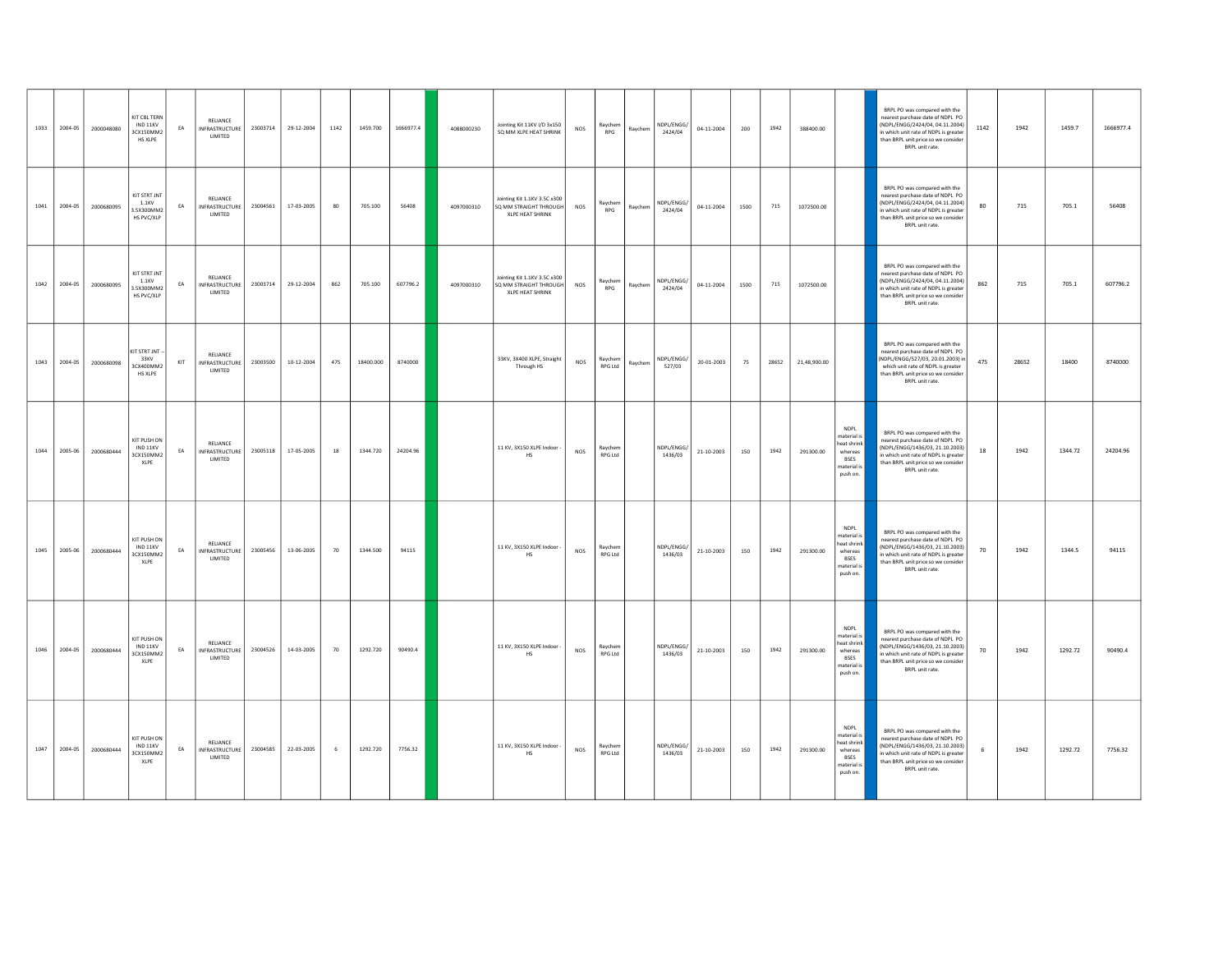| 1048 | 2005-06 | 2000680445 | KIT PLISH ON<br>OUT 11KV<br>3CX150MM2<br>XLPE       | EA | RELIANCE<br>INFRASTRUCTURE<br>LIMITED         | 23005118 | 17-05-2005 | 16         | 1699.360 | 27189.76 | 4088000210 | Jointing Kit 11KV O/D 3x150<br>SQ MM XLPE HEAT SHRINK | NOS        | Raychem<br>RPG        | Raychem | NDPL/ENGG/<br>2424/04 | 04-11-2004 | 500 | 2134 | 1067000.00 | <b>NDPL</b><br>naterial is<br>heat shrink<br>whereas<br><b>BSES</b><br>naterial is<br>push on. | BRPL PO was compared with the<br>nearest purchase date of NDPL PO<br>(NDPL/ENGG/2424/04, 04.11.2004)<br>n which unit rate of NDPL is greater<br>than BRPL unit price so we consider<br>BRPL unit rate.  | 16  | 2134 | 1699.36 | 27189.76 |
|------|---------|------------|-----------------------------------------------------|----|-----------------------------------------------|----------|------------|------------|----------|----------|------------|-------------------------------------------------------|------------|-----------------------|---------|-----------------------|------------|-----|------|------------|------------------------------------------------------------------------------------------------|---------------------------------------------------------------------------------------------------------------------------------------------------------------------------------------------------------|-----|------|---------|----------|
| 1049 | 2004-05 | 2000680445 | KIT PLISH ON<br>OUT 11KV<br>3CX150MM2<br>XLPE       | EA | RELIANCE<br>INFRASTRUCTURE<br>LIMITED         | 23004585 | 22-03-2005 | $\sqrt{4}$ | 1634.480 | 6537.92  | 4088000210 | Jointing Kit 11KV O/D 3x150<br>SQ MM XLPE HEAT SHRINK | <b>NOS</b> | Raychem<br>RPG        | Raychem | NDPL/ENGG/<br>2424/04 | 04-11-2004 | 500 | 2134 | 1067000.00 | <b>NDPL</b><br>naterial is<br>heat shrink<br>whereas<br><b>BSES</b><br>naterial i<br>push on.  | BRPL PO was compared with the<br>nearest purchase date of NDPL PO<br>(NDPL/ENGG/2424/04, 04.11.2004)<br>n which unit rate of NDPL is greater<br>than BRPL unit price so we consider<br>BRPL unit rate.  |     | 2134 | 1634.48 | 6537.92  |
| 1050 | 2005-06 | 2000680451 | KIT PUSH ON<br>IND 11KV<br>3CX300MM2<br>XLPE        | EA | RELIANCE<br>INFRASTRUCTURE<br>LIMITED         | 23005118 | 17-05-2005 | 27         | 1968.720 | 53155.44 | 4088000410 | Jointing Kit 11KV O/D 3x150<br>SQ MM XLPE HEAT SHRINK | NOS        | Raychem<br>RPG        | Raychem | NDPL/ENGG/<br>2424/04 | 04-11-2004 | 500 | 2008 | 1004000.00 | <b>NDPI</b><br>naterial i<br>heat shrink<br>whereas<br><b>BSES</b><br>naterial is<br>push on.  | BRPL PO was compared with the<br>nearest purchase date of NDPL PO<br>(NDPL/ENGG/2424/04, 04.11.2004)<br>which unit rate of NDPL is greater<br>than BRPL unit price so we consider<br>BRPL unit rate.    | 27  | 2008 | 1968.72 | 53155.44 |
| 1051 | 2004-05 | 2000680451 | <b>KIT PUSH ON</b><br>IND 11KV<br>3CX300MM2<br>XLPE | EA | RELIANCE<br>INFRASTRUCTURE<br><b>I IMITED</b> | 23004585 | 22-03-2005 | 25         | 1893.480 | 47337    | 4088000410 | Jointing Kit 11KV O/D 3x150<br>SQ MM XLPE HEAT SHRINK | <b>NOS</b> | Raychem<br>RPG        | Ravchem | NDPL/ENGG/<br>2424/04 | 04-11-2004 | 500 | 2008 | 1004000.00 | <b>NDPL</b><br>naterial is<br>eat shrink<br>whereas<br><b>RSFS</b><br>naterial is<br>push on.  | BRPL PO was compared with the<br>nearest purchase date of NDPL PO<br>(NDPL/ENGG/2424/04, 04.11.2004)<br>n which unit rate of NDPL is greater<br>than BRPL unit price so we consider<br>BRPL unit rate.  | 25  | 2008 | 1893.48 | 47337    |
| 1052 | 2004-05 | 2000680451 | KIT PUSH ON<br>IND 11KV<br>3CX300MM2<br>XLPE        | EA | RELIANCE<br><b>INFRASTRUCTURE</b><br>LIMITED  | 23004526 | 14-03-2005 | 600        | 1893.470 | 1136082  | 4088000410 | Jointing Kit 11KV O/D 3x150<br>SQ MM XLPE HEAT SHRINK | NOS        | Raychem<br>RPG        | Raychem | NDPL/FNGG/<br>2424/04 | 04-11-2004 | 500 | 2008 | 1004000.00 | <b>NDPL</b><br>naterial i<br>heat shrink<br>whereas<br><b>BSES</b><br>naterial is<br>push on.  | BRPL PO was compared with the<br>nearest purchase date of NDPL PO<br>(NDPL/ENGG/2424/04, 04.11.2004)<br>n which unit rate of NDPL is greater<br>than BRPL unit price so we consider<br>BRPL unit rate.  | 600 | 2008 | 1893.47 | 1136082  |
| 1053 | 2005-06 | 2000680451 | KIT PUSH ON<br>IND 11KV<br>3CX300MM2<br>XLPE        | EA | RELIANCE<br>INFRASTRUCTURE<br>LIMITED         | 23005456 | 13-06-2005 | 600        | 1874.530 | 1124718  | 4088000410 | Jointing Kit 11KV O/D 3x150<br>SO MM XLPE HEAT SHRINK | NOS        | Raychem<br><b>RPG</b> | Raychem | NDPL/FNGG/<br>2424/04 | 04-11-2004 | 500 | 2008 | 1004000.00 | <b>NDPI</b><br>naterial is<br>eat shrink<br>whereas<br><b>BSES</b><br>naterial is<br>push on.  | BRPL PO was compared with the<br>nearest purchase date of NDPL PO<br>(NDPL/ENGG/2424/04, 04.11.2004)<br>in which unit rate of NDPL is greater<br>than BRPL unit price so we consider<br>BRPL unit rate. | 600 | 2008 | 1874.53 | 1124718  |
| 1054 | 2004-05 | 2000680451 | KIT PUSH ON<br>IND 11KV<br>3CX300MM2<br>XLPE        | EA | RELIANCE<br><b>INFRASTRUCTURE</b><br>LIMITED  | 23004561 | 17-03-2005 | 80         | 1620.580 | 129646.4 | 4088000410 | Jointing Kit 11KV O/D 3x150<br>SO MM XLPE HEAT SHRINK | NOS        | Ravchem<br>RPG        | Raychem | NDPL/ENGG/<br>2424/04 | 04-11-2004 | 500 | 2008 | 1004000.00 | <b>NDPL</b><br>naterial is<br>eat shrink<br>whereas<br><b>BSES</b><br>naterial is<br>push on.  | BRPL PO was compared with the<br>nearest purchase date of NDPL PO<br>(NDPL/ENGG/2424/04, 04.11.2004)<br>n which unit rate of NDPL is greater<br>than BRPL unit price so we consider<br>BRPL unit rate.  | 80  | 2008 | 1620.58 | 129646.4 |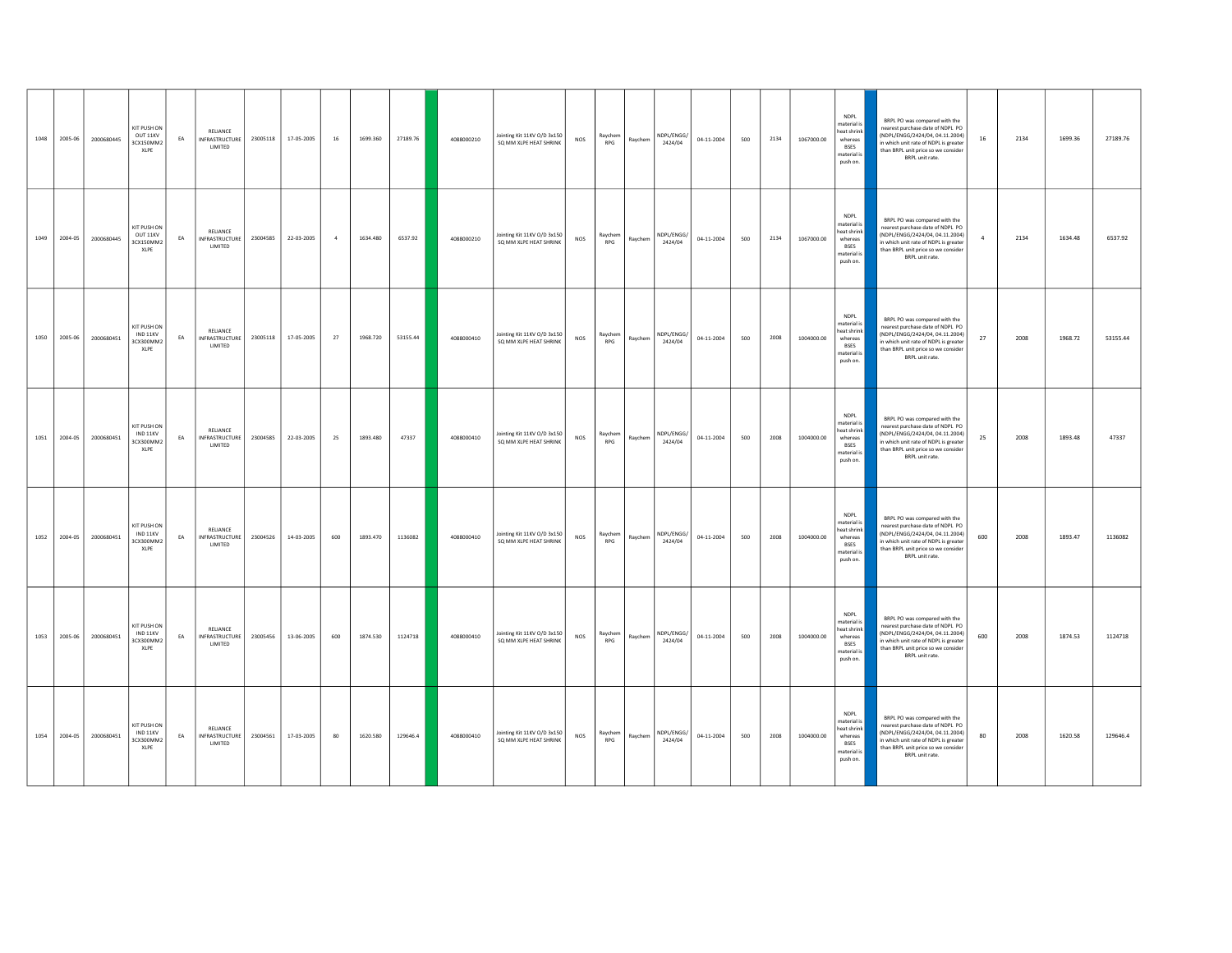| 1055 | 2005-06 | 2000680452 | KIT PUSH ON<br>OUT 11KV<br>3CX300MM2<br>XLPE                          | EA | RELIANCE<br><b>INFRASTRUCTURE</b><br><b>I IMITED</b> | 23005456 | 13-06-2005 | 58             | 1969.080  | 114206.64 | 4088000380 | Jointing Kit 11KV O/D 3x300<br>SQ MM XLPE HEAT SHRINK | Nos        | Raychem<br>RPG        | Raychem | NDPL/ENGG/<br>2424/04 | 04-11-2004 | 500   | 2129  | 1064500.00   | BRPL PO was compared with the<br>nearest purchase date of NDPL PO<br>(NDPL/ENGG/2424/04, 04.11.2004)<br>n which unit rate of NDPL is greater<br>than BRPL unit price so we consider<br>BRPL unit rate.  | 58 | 2129  | 1969.08 | 114206.64 |
|------|---------|------------|-----------------------------------------------------------------------|----|------------------------------------------------------|----------|------------|----------------|-----------|-----------|------------|-------------------------------------------------------|------------|-----------------------|---------|-----------------------|------------|-------|-------|--------------|---------------------------------------------------------------------------------------------------------------------------------------------------------------------------------------------------------|----|-------|---------|-----------|
| 1056 | 2005-06 | 2000680452 | KIT PUSH ON<br>OUT 11KV<br>3CX300MM2<br>XI PF                         | EA | RELIANCE<br><b>INFRASTRUCTURE</b><br>LIMITED         | 23005118 | 17-05-2005 | $16\,$         | 1968.720  | 31499.52  | 4088000380 | Ininting Kit 11KV O/D 3x300<br>SQ MM XLPE HEAT SHRINK | Nos        | Raychem<br><b>RPG</b> | Raychem | NDPI/FNGG/<br>2424/04 | 04-11-2004 | 500   | 2129  | 1064500.00   | BRPL PO was compared with the<br>nearest purchase date of NDPL PO<br>[NDPI /FNGG/2424/04 04 11 2004]<br>in which unit rate of NDPL is greater<br>than BRPL unit price so we consider<br>BRPL unit rate. | 16 | 2129  | 1968.72 | 31499.52  |
| 1057 | 2004-05 | 2000680452 | KIT PUSH ON<br>OUT 11KV<br>3CX300MM2<br>XLPE                          | EA | RELIANCE<br><b>INFRASTRUCTURE</b><br>LIMITED         | 23004585 | 22-03-2005 | 15             | 1893.480  | 28402.2   | 4088000380 | Jointing Kit 11KV O/D 3x300<br>SQ MM XLPE HEAT SHRINK | Nos        | Raychem<br>RPG        | Raychem | NDPL/ENGG/<br>2424/04 | 04-11-2004 | 500   | 2129  | 1064500.00   | BRPL PO was compared with the<br>nearest purchase date of NDPL PO<br>(NDPL/ENGG/2424/04, 04.11.2004)<br>n which unit rate of NDPL is greater<br>than BRPL unit price so we consider<br>BRPL unit rate.  | 15 | 2129  | 1893.48 | 28402.2   |
| 1058 | 2004-05 | 2000680452 | KIT PLISH ON<br>OUT 11KV<br>3CX300MM2<br>XLPE                         | EA | RELIANCE<br><b>INFRASTRUCTURE</b><br>LIMITED         | 23004526 | 14-03-2005 | 58             | 1893.470  | 109821.26 | 4088000380 | Jointing Kit 11KV O/D 3x300<br>SQ MM XLPE HEAT SHRINK | Nos        | Raychem<br>RPG        | Raychem | NDPL/ENGG/<br>2424/04 | 04-11-2004 | 500   | 2129  | 1064500.00   | BRPL PO was compared with the<br>nearest purchase date of NDPL PO<br>(NDPL/ENGG/2424/04.04.11.2004)<br>n which unit rate of NDPL is greater<br>than BRPL unit price so we consider<br>BRPL unit rate.   | 58 | 2129  | 1893.47 | 109821.26 |
| 1061 | 2004-05 | 2000680480 | KIT STRT JNT<br>66KV<br>1CX630MM2<br><b>HS XLPE</b>                   | EA | RELIANCE<br><b>INFRASTRUCTURE</b><br>LIMITED         | 23003500 | 10-12-2004 | 30             | 58650.000 | 1759500   |            | 66KV, 1X630 XLPE, Straight<br>Through HS              | NOS        | Raychem<br>RPG Ltd    | Racyhem | NDPL/ENGG/<br>527/03  | 20-01-2003 | 25.00 | 69160 | 17,29,000.00 | BRPL PO was compared with the<br>nearest purchase date of NDPL PO<br>NDPL/ENGG/527/03. 20.01.2003) is<br>which unit rate of NDPL is greater<br>than BRPL unit price so we consider<br>BRPL unit rate.   | 30 | 69160 | 58650   | 1759500   |
| 1062 | 2004-05 | 2000680480 | KIT STRT JNT<br>66KV<br>1CX630MM2<br><b>HS XLPE</b>                   | EA | RELIANCE<br>INFRASTRUCTURE<br>LIMITED                | 23004642 | 30-03-2005 | 30             | 58650.000 | 1759500   |            | 66KV, 1X630 XLPE, Straight<br>Through HS              | NOS        | Raychem<br>RPG Ltd    | Racyhem | NDPL/ENGG/<br>527/03  | 20-01-2003 | 25.00 | 69160 | 17,29,000.00 | BRPL PO was compared with the<br>nearest purchase date of NDPL PO<br>(NDPL/ENGG/527/03. 20.01.2003) i<br>which unit rate of NDPL is greater<br>than BRPL unit price so we consider<br>BRPL unit rate.   | 30 | 69160 | 58650   | 1759500   |
| 1063 | 2005-06 | 2000680491 | KIT CBL TERN<br>$\textsf{IND}\,11\textsf{KV}$<br>3CX300MM2<br>HS XLPE | EA | RELIANCE<br><b>INFRASTRUCTURE</b><br>LIMITED         | 23005118 | 17-05-2005 | $\overline{1}$ | 1772.160  | 1772.16   |            | 11KV, 3X300 XLPE Indoor<br>$_{\rm HS}$                | <b>Nos</b> | Raychem<br>RPG Ltd    |         | NDPL/ENGG/<br>1436/03 | 21-10-2003 | 200   | 2008  | 401600.00    | BRPL PO was compared with the<br>nearest purchase date of NDPL PO<br>(NDPL/ENGG/1436/03, 21.10.2003)<br>in which unit rate of NDPL is greater<br>than BRPL unit price so we consider<br>BRPL unit rate. |    | 2008  | 1772.16 | 1772.16   |
| 1064 | 2004-05 | 2000680491 | KIT CBL TERN<br>IND 11KV<br>3CX300MM2<br>HS XLPE                      | EA | RELIANCE<br>INFRASTRUCTURE<br>LIMITED                | 23004585 | 22-03-2005 | $\overline{1}$ | 1703.900  | 1703.9    |            | 11KV, 3X300 XLPE Indoor<br>$_{\rm HS}$                | Nos        | Raychem<br>RPG Ltd    |         | NDPL/ENGG/<br>1436/03 | 21-10-2003 | 200   | 2008  | 401600.00    | BRPL PO was compared with the<br>nearest purchase date of NDPL PO<br>(NDPL/ENGG/1436/03, 21.10.2003)<br>n which unit rate of NDPL is greater<br>than BRPL unit price so we consider<br>BRPL unit rate.  |    | 2008  | 1703.9  | 1703.9    |
| 1065 | 2005-06 | 2000680491 | KIT CBL TERN<br>IND 11KV<br>3CX300MM2<br>HS XLPE                      | EA | RELIANCE<br><b>INFRASTRUCTURE</b><br>LIMITED         | 23005456 | 13-06-2005 | 13             | 1603.080  | 20840.04  |            | 11KV, 3X300 XLPE Indoor<br>$_{\rm HS}$                | Nos        | Raychem<br>RPG Ltd    |         | NDPL/ENGG/<br>1436/03 | 21-10-2003 | 200   | 2008  | 401600.00    | BRPL PO was compared with the<br>nearest purchase date of NDPL PO<br>(NDPL/ENGG/1436/03, 21.10.2003)<br>which unit rate of NDPL is greater<br>than BRPL unit price so we consider<br>BRPL unit rate.    | 13 | 2008  | 1603.08 | 20840.04  |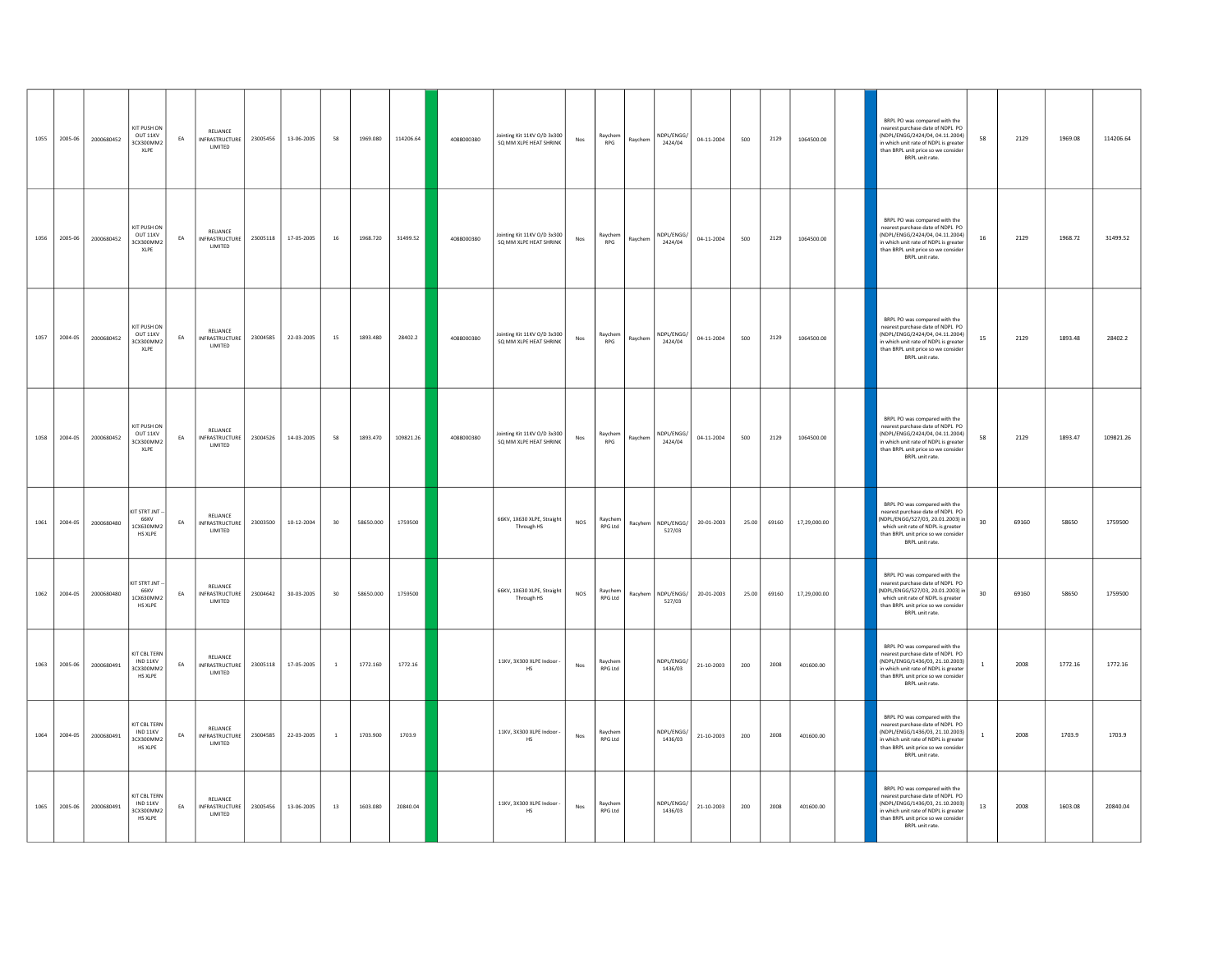| 1066 | 2004-05 | 2000680491 | KIT CBL TERN<br>IND 11KV<br>3CX300MM2<br>HS XLPE  | EA | RELIANCE<br><b>INFRASTRUCTURE</b><br>LIMITED | 23003714 | 29-12-2004 | 1468           | 1541.420 | 2262804.56 |            | 11KV, 3X300 XLPE Indoor -<br>HS                           | Nos                   | Raychem<br><b>RPG Ltd</b> |     | NDPL/ENGG/<br>1436/03                | 21-10-2003 | 200    | 2008   | 401600.00   |                               | BRPL PO was compared with the<br>nearest purchase date of NDPL PO<br>(NDPL/ENGG/1436/03, 21.10.2003)<br>in which unit rate of NDPL is greater<br>than BRPL unit price so we consider<br>BRPL unit rate. | 1468           | 2008   | 1541.42   | 2262804.56 |
|------|---------|------------|---------------------------------------------------|----|----------------------------------------------|----------|------------|----------------|----------|------------|------------|-----------------------------------------------------------|-----------------------|---------------------------|-----|--------------------------------------|------------|--------|--------|-------------|-------------------------------|---------------------------------------------------------------------------------------------------------------------------------------------------------------------------------------------------------|----------------|--------|-----------|------------|
| 1067 | 2004-05 | 2000680491 | KIT CBL TERN<br>IND 11KV<br>3CX300MM2<br>HS XLPE  | EA | RELIANCE<br>INFRASTRUCTURE<br>LIMITED        | 23003714 | 29-12-2004 | $\overline{1}$ | 1541.420 | 1541.42    |            | 11KV, 3X300 XLPE Indoor<br><b>HS</b>                      | $\mathsf{Nos}\xspace$ | Raychem<br><b>RPG Ltd</b> |     | NDPL/ENGG/<br>1436/03                | 21-10-2003 | 200    | 2008   | 401600.00   |                               | BRPL PO was compared with the<br>nearest purchase date of NDPL PO<br>(NDPL/ENGG/1436/03, 21.10.2003)<br>in which unit rate of NDPL is greater<br>than BRPL unit price so we consider<br>BRPL unit rate. | $\overline{1}$ | 2008   | 1541.42   | 1541.42    |
| 1068 | 2004-05 | 2000680491 | KIT CBL TERN<br>IND 11KV<br>3CX300MM2<br>HS XLPE  | EA | RELIANCE<br>INFRASTRUCTURE<br>LIMITED        | 23004560 | 17-03-2005 | 278            | 1541.420 | 428514.76  |            | 11KV, 3X300 XLPE Indoor<br>HS                             | Nos                   | Raychem<br>RPG I td       |     | NDPL/ENGG/<br>1436/03                | 21-10-2003 | 200    | 2008   | 401600.00   |                               | BRPL PO was compared with the<br>nearest purchase date of NDPL PO<br>(NDPL/ENGG/1436/03, 21.10.2003)<br>in which unit rate of NDPL is greater<br>than BRPL unit price so we consider<br>BRPL unit rate. | 278            | 2008   | 1541.42   | 428514.76  |
| 1069 | 2004-05 | 2000680491 | KIT CBL TERN<br>IND 11KV<br>3CX300MM2<br>HS XLPE  | EA | RELIANCE<br>INFRASTRUCTURE<br>LIMITED        | 23004605 | 24-03-2005 | 75             | 1541.200 | 115590     |            | 11KV, 3X300 XLPE Indoor<br><b>HS</b>                      | $\mathsf{Nos}\xspace$ | Raychem<br>RPG Ltd        |     | NDPL/ENGG/<br>1436/03                | 21-10-2003 | 200    | 2008   | 401600.00   |                               | BRPL PO was compared with the<br>nearest purchase date of NDPL PO<br>(NDPL/ENGG/1436/03, 21.10.2003)<br>in which unit rate of NDPL is greater<br>than BRPL unit price so we consider<br>BRPL unit rate. | 75             | 2008   | 1541.2    | 115590     |
| 1070 | 2004-05 | 2000680491 | KIT CBL TERN<br>IND 11KV<br>3CX300MM2<br>HS XLPE  | EA | RELIANCE<br>INFRASTRUCTURE<br>LIMITED        | 23004605 | 24-03-2005 | $\overline{1}$ | 1541.200 | 1541.2     |            | 11KV, 3X300 XLPE Indoor -<br>HS                           | Nos                   | Raychem<br>RPG I td       |     | NDPL/ENGG/<br>1436/03                | 21-10-2003 | 200    | 2008   | 401600.00   |                               | BRPL PO was compared with the<br>nearest purchase date of NDPL PO<br>(NDPL/ENGG/1436/03, 21.10.2003)<br>in which unit rate of NDPL is greater<br>than BRPL unit price so we consider<br>BRPL unit rate. |                | 2008   | 1541.2    | 1541.2     |
| 1071 | 2005-06 | 2000680493 | KIT CBL TERN<br>IND 33KV<br>3CX400MM2<br>HS XLPE  | EA | RELIANCE<br>INFRASTRUCTURE<br>LIMITED        | 23008148 | 06-02-2006 | 25             | 6664.612 | 166615.31  |            | 33 KV 3 X 400 SQMM XLPE<br><b>INDOOR</b>                  | <b>NOS</b>            | RPG                       | RPG | RAYCHEM RAYCHEM NDPL/ENGG/<br>680/03 | 26-02-2003 | 30     | 9245.6 | 2,77,368.00 | NDPL type<br>not<br>nentioned | BRPL PO was compared with the<br>nearest purchase date of NDPL PO<br>(NDPL/ENGG/680/03.26.02.2003) in<br>which unit rate of NDPL is greater<br>than BRPL unit price so we consider<br>BRPL unit rate.   | 25             | 9245.6 | 6664.6124 | 166615.31  |
| 1075 | 2005-06 | 2000680498 | KIT CBL TERN<br>IND 11KV<br>1CX1000MM2<br>HS XLPE | EA | RELIANCE<br><b>INFRASTRUCTURE</b><br>LIMITED | 23005111 | 17-05-2005 | 36             | 1532.960 | 55186.56   | 4088000480 | JOINTING KIT 11KV I/D<br>1X1000 SQ MM XLPE HEAT<br>SHRINK | NOS                   | M/s ABB<br><b>ITD</b>     |     | NDPL/ENGG/<br>2832/05                | 24-03-2005 | 12     | 3350   | 40200.00    |                               | BRPL PO was compared with the<br>nearest purchase date of NDPL PO<br>(NDPL/ENGG/2832/05, 24.03.2005)<br>in which unit rate of NDPL is greater<br>than BRPL unit price so we consider<br>BRPL unit rate. | 36             | 3350   | 1532.96   | 55186.56   |
| 1077 | 2004-05 | 2000680498 | KIT CBL TERN<br>IND 11KV<br>1CX1000MM2<br>HS XLPE | EA | RELIANCE<br>INFRASTRUCTURE<br>LIMITED        | 23003500 | 10-12-2004 | 50             | 1437.500 | 71875      | 4088000480 | JOINTING KIT 11KV I/D<br>1X1000 SQ MM XLPE HEAT<br>SHRINK | NOS                   | M/s ABB<br>LTD            |     | NDPL/ENGG/<br>2832/05                | 24-03-2005 | 12     | 3350   | 40200.00    |                               | BRPL PO was compared with the<br>nearest purchase date of NDPL PO<br>(NDPL/ENGG/2832/05.24.03.2005)<br>in which unit rate of NDPL is greater<br>than BRPL unit price so we consider<br>BRPL unit rate.  | 50             | 3350   | 1437.5    | 71875      |
| 1079 | 2005-06 | 2000680499 | KIT CBL TERN<br>OUT 11KV<br>1CX1000MM2<br>HS XLPE | EA | RELIANCE<br><b>INFRASTRUCTURE</b><br>LIMITED | 23005111 | 17-05-2005 | 54             | 1937.520 | 104626.08  | 4088000560 | JOINTING KIT 11KV O/D<br>1X1000 SQ MM XLPE HEAT<br>SHRINK | NOS                   | M/s ABB<br><b>ITD</b>     |     | NDPL/ENGG/<br>2832/05                | 24-03-2005 | $12\,$ | 4213   | 50556.00    |                               | BRPL PO was compared with the<br>nearest purchase date of NDPL PO<br>(NDPL/ENGG/2832/05, 24.03.2005)<br>in which unit rate of NDPL is greater<br>than BRPL unit price so we consider<br>BRPL unit rate. | 54             | 4213   | 1937.52   | 104626.08  |
| 1081 | 2004-05 | 2000680499 | KIT CBL TERN<br>OUT 11KV<br>1CX1000MM2<br>HS XLPE | EA | RELIANCE<br>INFRASTRUCTURE<br>LIMITED        | 23003500 | 10-12-2004 | 50             | 1863.000 | 93150      | 4088000560 | JOINTING KIT 11KV O/D<br>1X1000 SQ MM XLPE HEAT<br>SHRINK | NOS                   | M/s ABB<br>LTD            |     | NDPL/ENGG/<br>2832/05                | 24-03-2005 | 12     | 4213   | 50556.00    |                               | BRPL PO was compared with the<br>nearest purchase date of NDPL PO<br>(NDPL/ENGG/2832/05.24.03.2005)<br>n which unit rate of NDPL is greater<br>than BRPL unit price so we consider<br>BRPL unit rate.   | 50             | 4213   | 1863      | 93150      |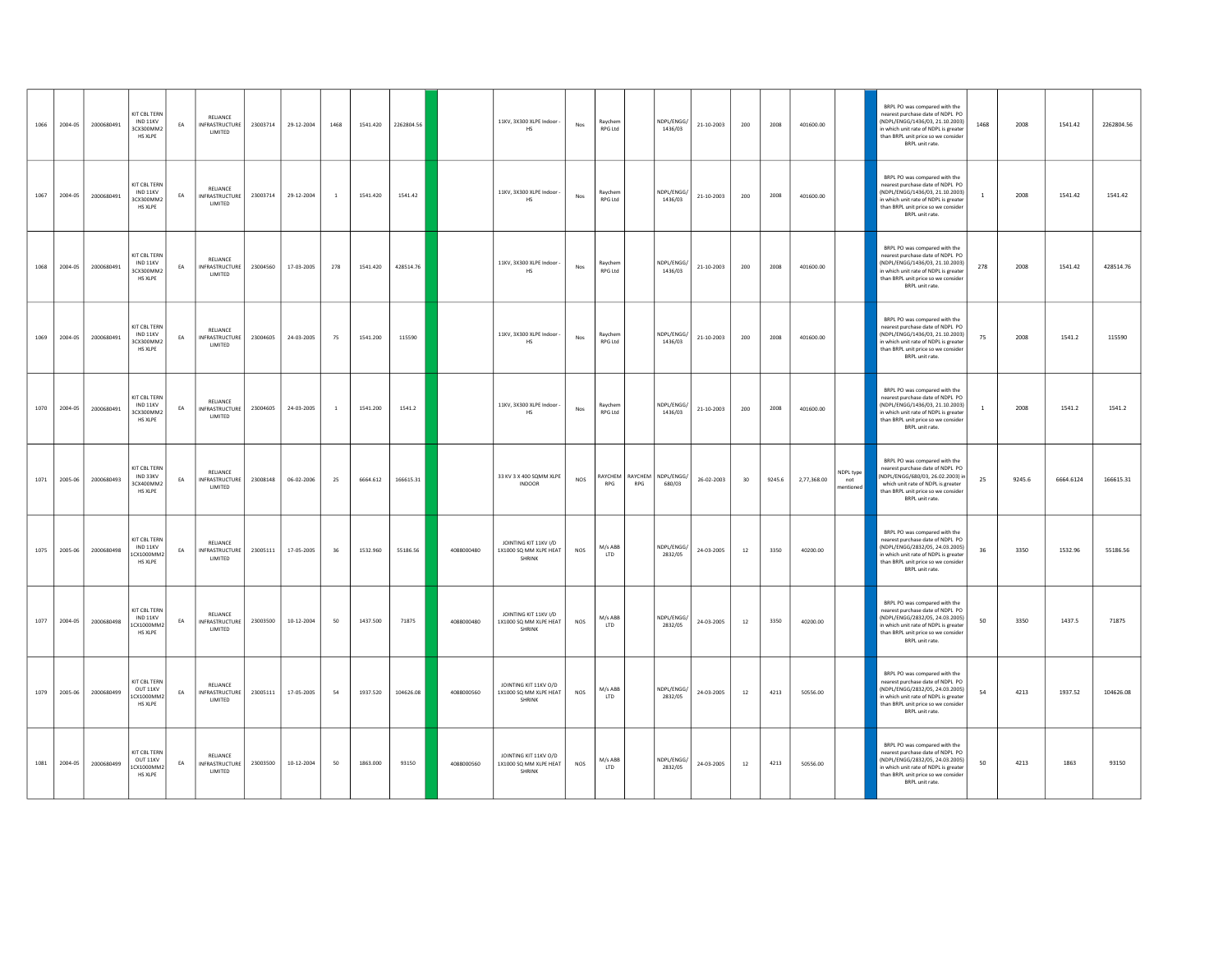| 1085 | 2005-06 | 2000681122 | KIT TRNSN JNT<br>11KV<br>3CX300MM2<br>HS                | EA | RELIANCE<br><b>INFRASTRUCTURE</b><br>LIMITED | 23007348 | 21-11-2005 | $\overline{\mathbf{3}}$ | 3318.750 | 9956.25    | 4088000370 | Jointing Kit 11KV ST TH<br>Transitional 3x300 SQ MM<br><b>HEAT SHRINK</b> | NOS                           | Raychem<br><b>RPG</b>     | Raychem | NDPI/FNGG/<br>2424/04 | 04-11-2004       | 1275 | 4041 | 5152275.00 | BRPL PO was compared with the<br>nearest purchase date of NDPL PO<br>NDPL/FNGG/2424/04 04 11 2004)<br>$\overline{\mathbf{z}}$<br>n which unit rate of NDPL is greater<br>than BRPL unit price so we consider<br>BRPL unit rate. | 4041 | 3318.75 | 9956.25    |
|------|---------|------------|---------------------------------------------------------|----|----------------------------------------------|----------|------------|-------------------------|----------|------------|------------|---------------------------------------------------------------------------|-------------------------------|---------------------------|---------|-----------------------|------------------|------|------|------------|---------------------------------------------------------------------------------------------------------------------------------------------------------------------------------------------------------------------------------|------|---------|------------|
| 1086 | 2005-06 | 2000681122 | KIT TRNSN JNT<br>11KV<br>3CX300MM2<br>HS                | EA | RELIANCE<br><b>INFRASTRUCTURE</b><br>LIMITED | 23005456 | 13-06-2005 | $\overline{1}$          | 3068.000 | 3068       | 4088000370 | Jointing Kit 11KV ST TH<br>Transitional 3x300 SQ MM<br><b>HEAT SHRINK</b> | NOS                           | Raychem<br><b>RPG</b>     | Raychem | NDPL/ENGG/<br>2424/04 | 04-11-2004       | 1275 | 4041 | 5152275.00 | BRPL PO was compared with the<br>nearest purchase date of NDPL PO<br>NDPL/ENGG/2424/04.04.11.2004)<br>n which unit rate of NDPL is greater<br>than BRPL unit price so we consider<br>BRPL unit rate.                            | 4041 | 3068    | 3068       |
| 1092 | 2005-06 | 2000692693 | KIT CBL TERN<br>OUT 11KV<br>3CX300MM2<br>XLPE           | EA | RELIANCE<br><b>INFRASTRUCTURE</b><br>LIMITED | 23005456 | 13-06-2005 | $\overline{4}$          | 1771.940 | 7087.76    | 4088000380 | Jointing Kit 11KV O/D 3x300<br>SQ MM XLPE HEAT SHRINK                     | $NOS$                         | Raychem<br><b>RPG</b>     | Raychem | NDPL/ENGG/<br>2424/04 | $04 - 11 - 2004$ | 500  | 2129 | 1064500.00 | BRPL PO was compared with the<br>nearest purchase date of NDPL PO<br>NDPL/ENGG/2424/04.04.11.2004)<br>n which unit rate of NDPL is greater<br>than BRPL unit price so we consider<br>BRPL unit rate.                            | 2129 | 1771.94 | 7087.76    |
| 1093 | 2004-05 | 2000692693 | KIT CBL TERN<br>OUT 11KV<br>3CX300MM2<br>HS XLPE        | EA | RELIANCE<br><b>INFRASTRUCTURE</b><br>LIMITED | 23003714 | 29-12-2004 | 2761                    | 1703.790 | 4704164.19 | 4088000380 | Jointing Kit 11KV O/D 3x300<br>SO MM XLPE HEAT SHRINK                     | NOS                           | Ravchem<br><b>RPG</b>     | Raychem | NDPL/ENGG/<br>2424/04 | 04-11-2004       | 500  | 2129 | 1064500.00 | BRPL PO was compared with the<br>nearest purchase date of NDPL PO<br>NDPL/ENGG/2424/04.04.11.2004)<br>2761<br>in which unit rate of NDPL is greater<br>than BRPL unit price so we consider<br>BRPL unit rate.                   | 2129 | 1703.79 | 4704164.19 |
| 1094 | 2004-05 | 2000692693 | KIT CBL TERN<br>OUT 11KV<br>3CX300MM2<br>HS XLPE        | EA | RELIANCE<br>INFRASTRUCTURE<br>LIMITED        | 23004560 | 17-03-2005 | 270                     | 1703.790 | 460023.3   | 4088000380 | Jointing Kit 11KV O/D 3x300<br>SQ MM XLPE HEAT SHRINK                     | $NOS$                         | Raychem<br><b>RPG</b>     | Raychem | NDPL/ENGG/<br>2424/04 | 04-11-2004       | 500  | 2129 | 1064500.00 | BRPL PO was compared with the<br>nearest purchase date of NDPL PO<br>NDPL/ENGG/2424/04.04.11.2004)<br>270<br>n which unit rate of NDPL is greater<br>than BRPL unit price so we consider<br>BRPL unit rate.                     | 2129 | 1703.79 | 460023.3   |
| 1095 | 2004-05 | 2000692693 | KIT CBL TERN<br>OUT 11KV<br>3CX300MM2<br><b>HS XLPE</b> | EA | RELIANCE<br><b>INFRASTRUCTURE</b><br>LIMITED | 23004605 | 24-03-2005 | 26                      | 1703.790 | 44298.54   | 4088000380 | lointing Kit 11KV O/D 3x300<br>SQ MM XLPE HEAT SHRINK                     | NOS                           | Raychem<br><b>RPG</b>     | Raychem | NDPI/FNGG/<br>2424/04 | 04-11-2004       | 500  | 2129 | 1064500.00 | BRPL PO was compared with the<br>nearest purchase date of NDPL PO<br>NDPL/FNGG/2424/04 04:11 2004)<br>26<br>n which unit rate of NDPL is greater<br>than BRPL unit price so we consider<br>BRPL unit rate.                      | 2129 | 1703.79 | 44298.54   |
| 1098 | 2005-06 | 2000734084 | KIT CBL TERN<br>OUT 11KV<br>3CX150MM2<br>HS XLPE        | EA | RELIANCE<br><b>INFRASTRUCTURE</b><br>LIMITED | 23005456 | 13-06-2005 | 48                      | 1719.430 | 82532.64   |            | 11KV, 3X150 XLPE Outdoor<br>HS                                            | Nos                           | Ravchem<br>RPG Ltd        |         | NDPL/ENGG/<br>1436/03 | 21-10-2003       | 250  | 2134 | 533500.00  | BRPL PO was compared with the<br>nearest purchase date of NDPL PO<br>NDPL/ENGG/1436/03.21.10.2003)<br>48<br>in which unit rate of NDPL is greater<br>than BRPL unit price so we consider<br>BRPL unit rate.                     | 2134 | 1719.43 | 82532.64   |
| 1099 | 2004-05 | 2000734084 | KIT CBL TERN<br>OUT 11KV<br>3CX150MM2<br><b>HS XLPE</b> | EA | RELIANCE<br><b>INFRASTRUCTURE</b><br>LIMITED | 23003714 | 29-12-2004 | 249                     | 1653.300 | 411671.7   |            | 11KV, 3X150 XLPE Outdoor<br>HS                                            | $\mathsf{Nos}\xspace$         | Raychem<br><b>RPG Ltd</b> |         | NDPL/ENGG/<br>1436/03 | $21 - 10 - 2003$ | 250  | 2134 | 533500.00  | BRPL PO was compared with the<br>nearest purchase date of NDPL PO<br>NDPL/ENGG/1436/03.21.10.2003)<br>249<br>n which unit rate of NDPL is greater<br>than BRPL unit price so we consider<br>BRPL unit rate.                     | 2134 | 1653.3  | 411671.7   |
| 1100 | 2004-05 | 2000734084 | KIT CBL TERN<br>OUT 11KV<br>3CX150MM2<br>HS XLPE        | EA | RELIANCE<br><b>INFRASTRUCTURE</b><br>LIMITED | 23004585 | 22-03-2005 | 12                      | 1653.300 | 19839.6    |            | 11KV, 3X150 XLPE Outdoor<br>HS                                            | Nos                           | Ravchem<br>RPG Ltd        |         | NDPL/ENGG/<br>1436/03 | 21-10-2003       | 250  | 2134 | 533500.00  | BRPL PO was compared with the<br>nearest purchase date of NDPL PO<br>NDPL/ENGG/1436/03.21.10.2003)<br>12<br>in which unit rate of NDPL is greater<br>than BRPL unit price so we consider<br>BRPL unit rate.                     | 2134 | 1653.3  | 19839.6    |
| 1101 | 2004-05 | 2000734084 | <b>KIT CBL TERN</b><br>OUT 11KV<br>3CX150MM2<br>HS XLPE | EA | RELIANCE<br>INFRASTRUCTURE<br>LIMITED        | 23004585 | 22-03-2005 | $\overline{\mathbf{3}}$ | 1653.300 | 4959.9     |            | 11KV, 3X150 XLPE Outdoor<br>HS                                            | $\operatorname{\mathsf{Nos}}$ | Ravchem<br>RPG Ltd        |         | NDPL/ENGG/<br>1436/03 | 21-10-2003       | 250  | 2134 | 533500.00  | BRPL PO was compared with the<br>nearest purchase date of NDPL PO<br>NDPL/ENGG/1436/03.21.10.2003)<br>$\overline{\mathbf{3}}$<br>n which unit rate of NDPL is greater<br>than BRPL unit price so we consider<br>BRPL unit rate. | 2134 | 1653.3  | 4959.9     |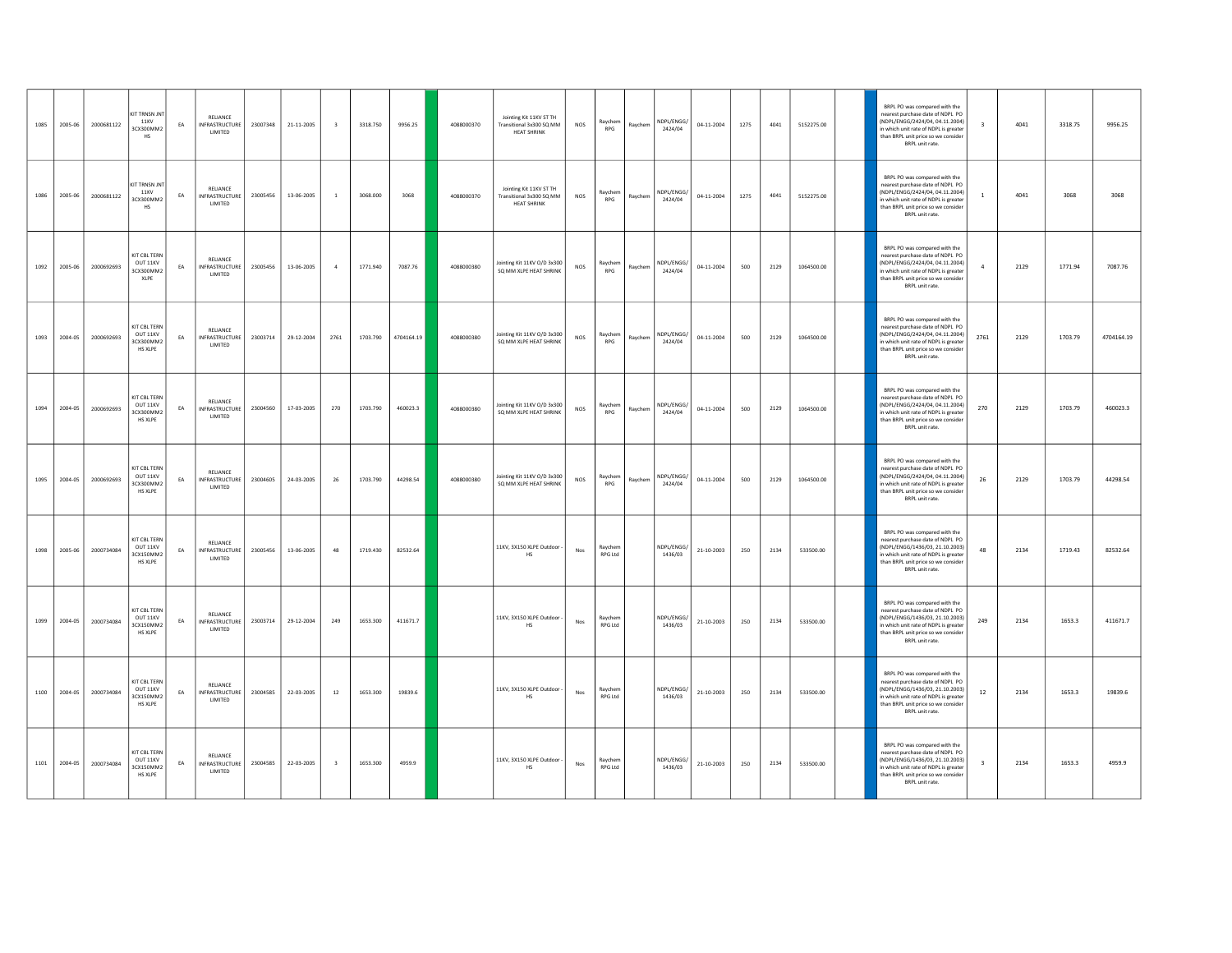| 1102 | 2004-05      | 2000734084 | KIT CBL TERN<br>OUT 11KV<br>3CX150MM2<br>HS XLPE              | EA | RELIANCE<br><b>INFRASTRUCTURE</b><br>LIMITED | 23004605 | 24-03-2005 | 20              | 1653.300 | 33066     |            | 11KV, 3X150 XLPE Outdoor -<br>HS                                                                                 | Nos | Raychem<br>RPG Ltd        |          | NDPL/ENGG/<br>1436/03              | 21-10-2003 | 250 | 2134   | 533500.00 |                                                                                                              | BRPL PO was compared with the<br>nearest purchase date of NDPL PO<br>NDPL/ENGG/1436/03, 21.10.2003)<br>n which unit rate of NDPL is greater<br>than BRPL unit price so we consider<br>BRPL unit rate.         | 20             | 2134   | 1653.3   | 33066     |
|------|--------------|------------|---------------------------------------------------------------|----|----------------------------------------------|----------|------------|-----------------|----------|-----------|------------|------------------------------------------------------------------------------------------------------------------|-----|---------------------------|----------|------------------------------------|------------|-----|--------|-----------|--------------------------------------------------------------------------------------------------------------|---------------------------------------------------------------------------------------------------------------------------------------------------------------------------------------------------------------|----------------|--------|----------|-----------|
|      | 1103 2004-05 | 2000734084 | KIT CRI TERN<br>OUT 11KV<br>3CX150MM2<br>HS XLPE              | EA | RELIANCE<br>INFRASTRUCTURE<br>LIMITED        | 23004561 | 17-03-2005 | 39              | 1554.800 | 60637.2   |            | 11KV, 3X150 XLPE Outdoor -<br>HS                                                                                 | Nos | Raychem<br>RPG Ltd        |          | NDPL/ENGG/<br>1436/03              | 21-10-2003 | 250 | 2134   | 533500.00 |                                                                                                              | BRPL PO was compared with the<br>nearest nurchase date of NDPL PO<br>(NDPL/ENGG/1436/03, 21.10.2003)<br>n which unit rate of NDPL is greater<br>than BRPL unit price so we consider<br>BRPL unit rate.        | 39             | 2134   | 1554.8   | 60637.2   |
| 1104 | 2004-05      | 2000734084 | KIT CRI TERN<br>OUT 11KV<br>3CX150MM2<br>HS XLPE              | EA | RELIANCE<br><b>INFRASTRUCTURE</b><br>LIMITED | 23004561 | 17-03-2005 | $\overline{4}$  | 1554.800 | 6219.2    |            | 11KV, 3X150 XLPE Outdoor -<br>HS                                                                                 | Nos | Raychem<br>RPG Ltd        |          | NDPL/ENGG/<br>1436/03              | 21-10-2003 | 250 | 2134   | 533500.00 |                                                                                                              | BRPL PO was compared with the<br>nearest nurchase date of NDPL PO<br>(NDPL/ENGG/1436/03, 21.10.2003)<br>n which unit rate of NDPL is greater<br>than BRPL unit price so we consider<br>BRPL unit rate.        | $\overline{4}$ | 2134   | 1554.8   | 6219.2    |
|      | 1109 2004-05 | 2000734491 | KIT TERN<br>INDOOR 11KV<br>3CX150MM2                          | EA | RELIANCE<br>INFRASTRUCTURE<br>LIMITED        | 23004585 | 22-03-2005 | 19              | 1459.700 | 27734.3   |            | 11 KV, 3X150 XLPE Indoor -<br>PM                                                                                 | Nos | Vee Em<br>Associates      | Mahindra | NDPL/ENGG/<br>1437/03              | 21-10-2003 | 150 | 1942   | 291300.00 | Specificatio<br>n is<br>different.<br>NDPL is Pre<br>Moulded<br>whereas<br><b>BSES</b> is<br>heat<br>shrink. | BRPL PO was compared with the<br>nearest nurchase date of NDPLPO<br>(NDPL/ENGG/1437/03.21.10.2003)<br>in which unit rate of NDPL is greate<br>than BRPL unit price so we consider<br>BRPL unit rate.          | 19             | 1942   | 1459.7   | 27734.3   |
|      | 1110 2005-06 | 2000734492 | <b>KIT TERN</b><br><b>NDOOR 11KV</b><br>3CX300MM2<br>XLPE     | EA | RELIANCE<br>INFRASTRUCTURE<br>LIMITED        | 23007348 | 21-11-2005 | $5\overline{5}$ | 1648.126 | 8240.63   |            | 11KV, 3X300 XLPE Indoor -<br><b>HS</b>                                                                           | Nos | Raychem<br>RPG I td       |          | NDPL/ENGG/<br>1436/03              | 21-10-2003 | 200 | 2008   | 401600.00 |                                                                                                              | BRPL PO was compared with the<br>nearest purchase date of NDPL PO<br>NDPL/ENGG/1436/03, 21.10.2003)<br>in which unit rate of NDPL is greater<br>than BRPL unit price so we consider<br>BRPL unit rate.        | -5             | 2008   | 1648.126 | 8240.63   |
|      | 1111 2004-05 | 2000734492 | KIT TERN<br>INDOOR 11KV<br>3CX300MM2<br>XLPE                  | EA | RELIANCE<br>INFRASTRUCTURE<br>LIMITED        | 23004561 | 17-03-2005 | $\overline{2}$  | 1465.100 | 2930.2    |            | 11KV, 3X300 XLPE Indoor -<br>HS                                                                                  | Nos | Ravchem<br><b>RPG Ltd</b> |          | NDPL/ENGG/<br>1436/03              | 21-10-2003 | 200 | 2008   | 401600.00 |                                                                                                              | BRPL PO was compared with the<br>nearest purchase date of NDPL PO<br>NDPL/ENGG/1436/03, 21.10.2003)<br>in which unit rate of NDPL is greater<br>than BRPL unit price so we consider<br>BRPL unit rate.        | $\overline{2}$ | 2008   | 1465.1   | 2930.2    |
| 1176 | 2005-06      | 2000678787 | ARRESTOR, LIG<br>HTNING.ZINC<br>OXIDE, 9KV, 5K<br>A           | EA | RELIANCE<br>INFRASTRUCTURE<br>LIMITED        | 23005118 | 17-05-2005 | 1261            | 475.280  | 599328.08 | 6013000010 | <b>LIGHTING ARRESTOR RATED</b><br>9KV, 5KA SUITABLE FOR<br>11KV SOLIDTY GROUND<br>NEUTRAL SYSTEM TYPE<br>ZODIVER | NOS | L&T LTD-<br>ECC           |          | NDPL/ENGG/<br>APDRP/718-<br>719/04 | 12-04-2004 | 78  | 550.00 | 42,900.00 |                                                                                                              | BRPL PO was compared with the<br>nearest purchase date of NDPL PO<br>(NDPL/ENgg/APDRP/1344/05,<br>21.07.2005) in which unit rate of<br>NDPL is greater than BRPL unit price<br>so we consider BRPL unit rate. | 1261           | 488.75 | 475.28   | 599328.08 |
|      | 1192 2004-05 | 2000678787 | ARRESTOR.LIG<br>HTNING.ZINC<br>OXIDE, 9KV, 5K<br>$\mathsf{A}$ | EA | RELIANCE<br>INFRASTRUCTURE<br>LIMITED        | 23003714 | 29-12-2004 | 810             | 456.780  | 369991.8  | 6013000010 | LIGHTING ARRESTOR RATED<br>9KV, 5KA SUITABLE FOR<br>11KV SOLIDTY GROUND<br>NEUTRAL SYSTEM TYPE<br>ZODIVER        | NOS | L&T LTD-<br>ECC           |          | NDPL/ENGG/<br>APDRP/718-<br>719/04 | 12-04-2004 | 78  | 550.00 | 42,900.00 |                                                                                                              | BRPL PO was compared with the<br>nearest purchase date of NDPL PO<br>(NDPL/ENgg/APDRP/830/04) in<br>which unit rate of NDPL is greater<br>than BRPL unit price so we consider<br>BRPL unit rate.              | 810            | 550    | 456.78   | 369991.8  |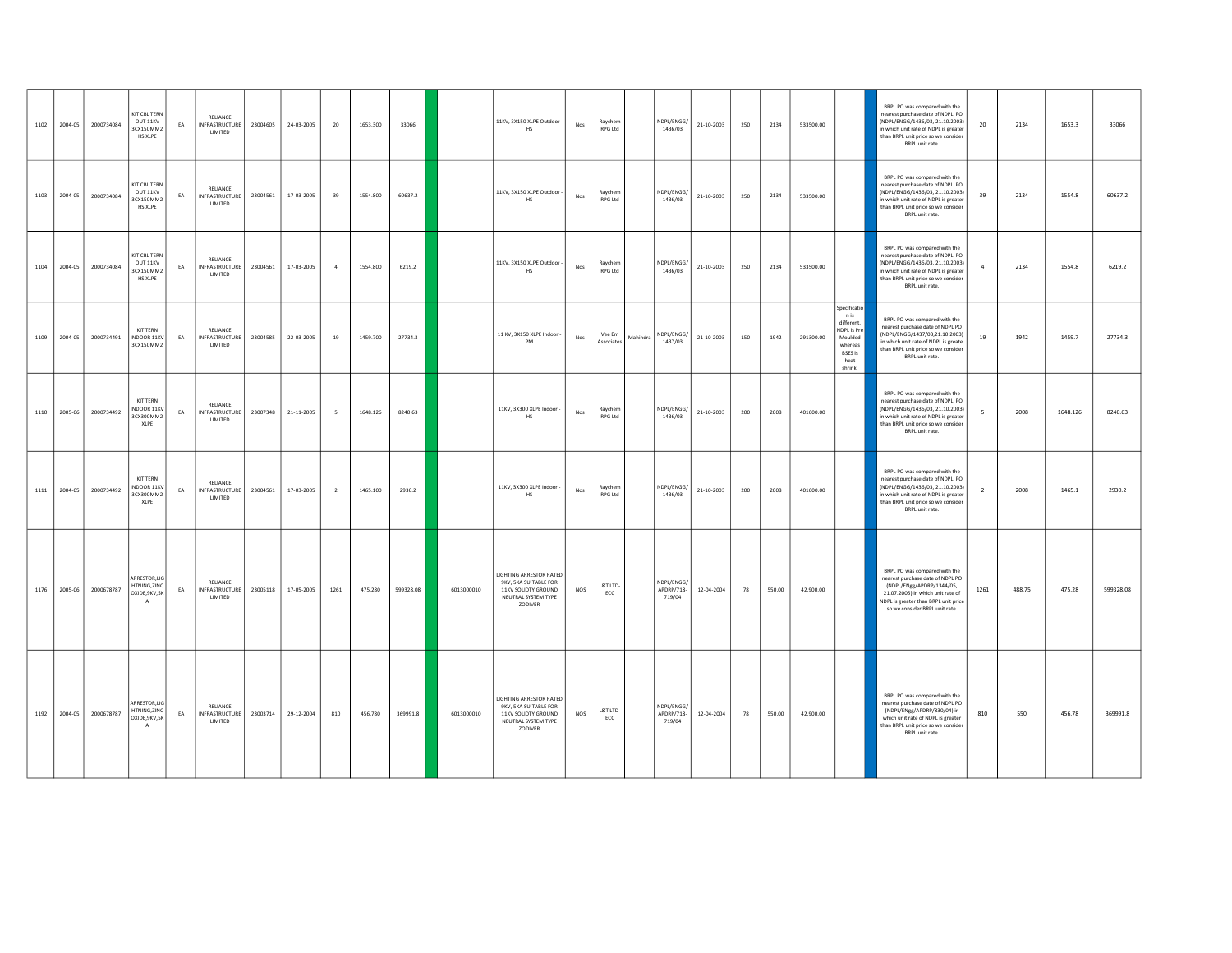| 1211 | 2004-05 | 2000678790 | ARRESTOR,LIG<br>HTNING ZINC<br>OXIDE, 66KV, 1<br><b>OKA</b> | EA | RELIANCE<br>INFRASTRUCTURE<br>LIMITED        | 23003500 | 10-12-2004 | 80   | 18400.000 | 1472000  | 6016000060 | 60 KV 10 KA LA                                                                         | NOS        | M/s ABB<br>LTD                             | NDPL/ENGG/<br>2832/05                                | 24-03-2005 | 18  | 21775 | 3,91,950.00 | BRPL PO was compared with the<br>nearest purchase date of NDPL PO<br>(NDPL/ENGG/2832/05.24-03-05) in<br>which unit rate of NDPL is greater<br>than BRPL unit price so we consider<br>BRPL unit rate.       | 80   | 21775 | 18400       | 1472000  |
|------|---------|------------|-------------------------------------------------------------|----|----------------------------------------------|----------|------------|------|-----------|----------|------------|----------------------------------------------------------------------------------------|------------|--------------------------------------------|------------------------------------------------------|------------|-----|-------|-------------|------------------------------------------------------------------------------------------------------------------------------------------------------------------------------------------------------------|------|-------|-------------|----------|
| 1214 | 2004-05 | 2000678790 | ARRESTOR LIG<br>HTNING.ZINC<br>OXIDE, 66KV, 1<br><b>OKA</b> | EA | RELIANCE<br>INFRASTRUCTURE<br>LIMITED        | 23003714 | 29-12-2004 | 15   | 17249.760 | 258746.4 | 6016000060 | 60 KV 10 KA LA                                                                         | NOS        | M/s ABB<br><b>LTD</b>                      | NDPL/ENGG/<br>2832/05                                | 24-03-2005 | 18  | 21775 | 3,91,950.00 | BRPL PO was compared with the<br>nearest nurchase date of NDPLPO<br>(NDPL/ENGG/2832/05,24-03-05) in<br>which unit rate of NDPL is greater<br>than BRPL unit price so we consider<br>BRPL unit rate.        | 15   | 21775 | 17249.76    | 258746.4 |
| 1220 | 2005-06 | 2000047411 | CONN CBL<br>CRP TUBU<br>COMP AL<br>95MM2 ALS-<br>227        | EA | RELIANCE<br><b>INFRASTRUCTURE</b><br>LIMITED | 23007348 | 21-11-2005 | 425  | 6.469     | 2749.22  | 4085000096 | ALU LUG SOCKET CRIMPING<br>TYPE SIZE 95 SQMM FOR<br>XLPE SINGLE HOLE TUBE<br>TERMINAL  | NOS        | SHYAM<br>INDUS<br>POWER<br>SOLUTION        | NDPI/FNGG/<br>APDRP/499/0<br>$\overline{\mathbf{3}}$ | 29-10-2004 | 72  | 11    | 792.00      | BRPL PO was compared with the<br>nearest purchase date of NDPL PO<br>NDPL/ENGG/APDRP/499/03,29-10-<br>04) in which unit rate of NDPL is<br>greater than BRPL unit price so we<br>consider BRPL unit rate.  | 425  | 11    | 6.468752941 | 2749.22  |
| 1221 | 2004-05 | 2000047411 | CONN CBL<br>CRP TUBU<br>COMP<br>SMM2 ALS-<br>227            | EA | RELIANCE<br><b>INFRASTRUCTURE</b><br>LIMITED | 23004561 | 17-03-2005 | 78   | 5.750     | 448.5    | 4085000096 | ALU LUG SOCKET CRIMPING<br>TYPE SIZE 95 SQMM FOR<br>XLPE SINGLE HOLE TUBE<br>TERMINAL  | <b>NOS</b> | SHYAM<br>INDUS<br>POWER<br>SOLUTION        | NDPL/ENGG/<br>APDRP/499/0<br>$\overline{\mathbf{3}}$ | 29-10-2004 | 72  | 11    | 792.00      | BRPL PO was compared with the<br>nearest purchase date of NDPL PO<br>NDPL/ENGG/APDRP/499/03,29-10-<br>04) in which unit rate of NDPL is<br>greater than BRPL unit price so we<br>consider BRPL unit rate.  | 78   | 11    | 5.75        | 448.5    |
| 1227 | 2004-05 | 2000161629 | CONN CBL<br>CRP SING.<br>COMP<br>95MM2 ALS-<br>228          | EA | RELIANCE<br><b>INFRASTRUCTURE</b><br>LIMITED | 23004561 | 17-03-2005 | 60   | 10.410    | 624.6    | 4085000096 | ALU LUG SOCKET CRIMPING<br>TYPE SIZE 95 SQMM FOR<br>XLPE SINGLE HOLE TUBE<br>TERMINAL  | NOS        | SHYAM<br>INDUS<br>POWER<br>SOLUTION        | NDPL/ENGG/<br>APDRP/499/0<br>$\overline{\mathbf{3}}$ | 29-10-2004 | 72  | 11    | 792.00      | BRPL PO was compared with the<br>nearest purchase date of NDPL PO<br>NDPL/ENGG/APDRP/499/03,29-10-<br>04) in which unit rate of NDPL is<br>greater than BRPL unit price so we<br>consider BRPL unit rate.  | 60   | 11    | 10.41       | 624.6    |
| 1228 | 2004-05 | 2000161629 | CONN CBL<br>CRP SING.<br>COMP<br>95MM2 ALS<br>228           | EA | RELIANCE<br><b>INFRASTRUCTURE</b><br>LIMITED | 23004585 | 22-03-2005 | 100  | 9.950     | 995      | 4085000096 | ALU LUG SOCKET CRIMPING<br>TYPE SIZE 95 SQMM FOR<br>XLPE SINGLE HOLE TUBE<br>TERMINAL  | <b>NOS</b> | SHYAM<br><b>INDUS</b><br>POWER<br>SOLUTION | NDPL/ENGG/<br>APDRP/499/0<br>$\overline{\mathbf{3}}$ | 29-10-2004 | 72  | 11    | 792.00      | BRPL PO was compared with the<br>nearest purchase date of NDPL PO<br>NDPL/ENGG/APDRP/499/03,29-10-<br>04) in which unit rate of NDPL is<br>greater than BRPL unit price so we<br>consider BRPL unit rate.  | 100  | 11    | 9.95        | 995      |
| 1229 | 2005-06 | 2000161636 | CONN CBL<br>CRP SOCKET<br>-21A SMM005<br>300                | EA | RELIANCE<br>INFRASTRUCTURE<br>LIMITED        | 23008148 | 06-02-2006 | 548  | 25.313    | 13871.25 | 4085000311 | ALU LUG SOCKET CRIMPING<br>TYPE SIZE 300 SQMM FOR<br>XLPE SINGLE HOLE TUBE<br>TERMINAL | <b>NOS</b> | SHYAM<br>INDUS<br>POWER<br>SOLUTION        | NDPL/FNGG.<br>APDRP/499/0<br>$\overline{\mathbf{3}}$ | 29-10-2004 | 128 | 33    | 4,224.00    | BRPL PO was compared with the<br>nearest purchase date of NDPL PO<br>NDPL/ENGG/APDRP/499/03,29-10-<br>04) in which unit rate of NDPL is<br>greater than BRPL unit price so we<br>consider BRPL unit rate.  | 548  | 33    | 25.3125     | 13871.25 |
| 1233 | 2005-06 | 2000380864 | CONN CBL<br>CRP SOCKET<br>TYP 95MM2 -                       | EA | RELIANCE<br><b>INFRASTRUCTURE</b><br>LIMITED | 23008148 | 06-02-2006 | 3337 | 10.755    | 35889.44 | 4085000096 | ALU LUG SOCKET CRIMPING<br>TYPE SIZE 95 SOMM FOR<br>XLPE SINGLE HOLE TUBE<br>TERMINAL  | NOS        | SHYAM<br><b>INDUS</b><br>POWER<br>SOLUTION | NDPL/ENGG/<br>APDRP/499/0<br>$\overline{\mathbf{3}}$ | 29-10-2004 | 72  | 11    | 792.00      | BRPL PO was compared with the<br>nearest purchase date of NDPL PO<br>(NDPL/ENGG/APDRP/499/03,29-10-<br>04) in which unit rate of NDPL is<br>greater than BRPL unit price so we<br>consider BRPL unit rate. | 3337 | 11    | 10.7550015  | 35889.44 |
| 1246 | 2004-05 | 2000759421 | <b>CONN CBL</b><br>CRP SINGLE<br>CMM005 IOH<br>IS:5082      | EA | RELIANCE<br><b>INFRASTRUCTURE</b><br>LIMITED | 23004561 | 17-03-2005 | 635  | 23.320    | 14808.2  | 4085000311 | ALU LUG SOCKET CRIMPING<br>TYPE SIZE 300 SQMM FOR<br>XLPE SINGLE HOLE TUBE<br>TERMINAL | NOS        | SHYAM<br>INDUS<br>POWER<br>SOLUTION        | NDPL/ENGG/<br>APDRP/499/0<br>$\overline{\mathbf{3}}$ | 29-10-2004 | 128 | 33    | 4,224.00    | BRPL PO was compared with the<br>nearest purchase date of NDPL PO<br>NDPL/ENGG/APDRP/499/03,29-10-<br>04) in which unit rate of NDPL is<br>greater than BRPL unit price so we<br>consider BRPL unit rate.  | 635  | 33    | 23.32       | 14808.2  |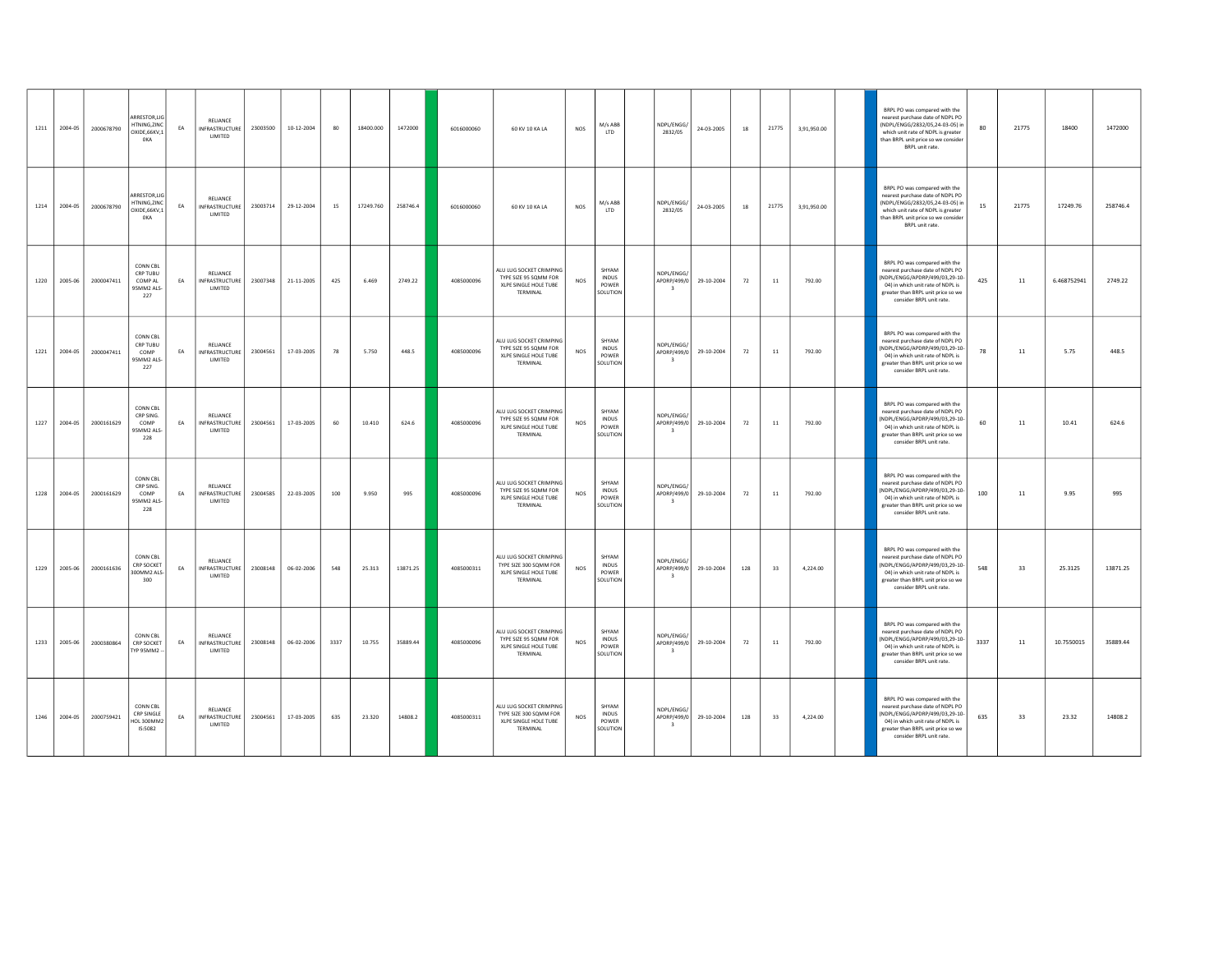| 1269 | 2004-05      | 2000678986 | ENERGY<br>METER;1PH,2<br>WIRE, 10-<br>60A, STATIC       | EA | RELIANCE<br><b>INFRASTRUCTURE</b><br>LIMITED | 23003741 | 31-12-2004 | 50800  | 1148.160 | 58326528             | 21077000005 | STATIC ENERGY METER<br>SINGLE PHASE 240V, 10-60<br>AMPS CLASS A LCD DISPLAY<br>COMMUNICATION PORT              | <b>NOS</b> | M/S<br><b>GENUS</b><br>OVERSEAS<br>ELECTRON<br>CS LTD.         | GENUS        | NDPL/FNGG/<br>$\overline{a}$                 | APDRP/858/0 24-06-2004 | 10000           |           | 1149.0008 11490008.00       | Theres are<br>$\overline{2}$<br>communi<br>ation port<br>in our<br>meter.  | BRPL PO was compared with the<br>nearest purchase date of NDPL PO<br>(NDPL/ENGG/APDRP/858/04,24-06-<br>04) in which unit rate of NDPL is<br>greater than BRPL unit price so we<br>consider BRPL unit rate. | 50800  | 1149 | 1148.16  | 58326528    |
|------|--------------|------------|---------------------------------------------------------|----|----------------------------------------------|----------|------------|--------|----------|----------------------|-------------|----------------------------------------------------------------------------------------------------------------|------------|----------------------------------------------------------------|--------------|----------------------------------------------|------------------------|-----------------|-----------|-----------------------------|----------------------------------------------------------------------------|------------------------------------------------------------------------------------------------------------------------------------------------------------------------------------------------------------|--------|------|----------|-------------|
| 1270 | 2004-05      | 2000678986 | <b>FNFRGY</b><br>MFTFR-1PH 2<br>WIRE.10-<br>60A.STATIC  | EA | RELIANCE<br><b>INFRASTRUCTURE</b><br>LIMITED | 23003714 | 29-12-2004 | 12605  | 1148.000 | 14470540             | 21077000005 | <b>STATIC ENERGY METER</b><br>SINGLE PHASE 240V 10-60<br>AMPS CLASS A LCD DISPLAY<br><b>COMMUNICATION PORT</b> | NOS        | M/S<br>GENUS<br>OVERSEAS<br>ELECTRON<br>CS LTD.                | GENUS        | NDPL/ENGG/<br>APDRP/858/0<br>$\overline{4}$  | 24-06-2004             | 10000           | 1149.0008 | 11490008.00                 | Theres are<br>$\overline{2}$<br>ommuni<br>ation port<br>in our<br>meter.   | BRPL PO was compared with the<br>nearest nurchase date of NDPLPO<br>(NDPL/ENGG/APDRP/858/04.24-06<br>04) in which unit rate of NDPL is<br>greater than BRPL unit price so we<br>consider BRPL unit rate.   | 12605  | 1149 | 1148     | 14470540    |
|      | 1271 2004-05 | 2000678986 | ENERGY<br>AETER;1PH,2<br>WIRE, 10-<br>60A, STATIC       | EA | RELIANCE<br><b>INFRASTRUCTURE</b><br>LIMITED | 23004560 | 17-03-2005 | 3402   | 1148,000 | 3905496              | 21077000005 | STATIC ENERGY METER<br>SINGLE PHASE 240V, 10-60<br>AMPS CLASS A LCD DISPLAY<br><b>COMMUNICATION PORT</b>       | $NOS$      | M/S<br><b>GENUS</b><br>OVERSEAS<br><b>FLECTRONI</b><br>CS LTD. | GENUS        | NDPI /FNGG/<br>APDRP/858/0<br>$\overline{4}$ | 24-06-2004             | 10000 1149.0008 |           | 11490008.00                 | Theres are<br>$\overline{2}$<br>communi<br>ation port<br>in our<br>meter.  | BRPL PO was compared with the<br>nearest purchase date of NDPL PO<br>NDPL/ENGG/APDRP/858/04,24-06-<br>04) in which unit rate of NDPL is<br>greater than BRPL unit price so we<br>consider BRPL unit rate.  | 3402   | 1149 | 1148     | 3905496     |
| 1272 | 2005-06      | 2000678986 | <b>FNFRGY</b><br>METER;1PH,2<br>WIRE.10-<br>60A, STATIC | EA | RELIANCE<br><b>INFRASTRUCTURE</b><br>LIMITED | 23005055 | 11-05-2005 | 18144  |          | 1123.200 20379340.8  | 21077000005 | STATIC ENERGY METER<br>SINGLE PHASE 240V, 10-60<br>AMPS CLASS A LCD DISPLAY<br><b>COMMUNICATION PORT</b>       | NOS        | M/S<br>GENUS<br>OVERSEAS<br>ELECTRON<br>CS LTD.                | GENUS        | NDPL/ENGG/<br>APDRP/858/0                    | 24-06-2004             | 10000           | 1149.0008 | 11490008.00                 | Theres are<br>$\overline{2}$<br>nmmun<br>ation port<br>in our<br>meter.    | BRPL PO was compared with the<br>nearest purchase date of NDPL PO<br>(NDPL/ENGG/APDRP/858/04.24-06-<br>04) in which unit rate of NDPL is<br>greater than BRPL unit price so we<br>consider BRPL unit rate. | 18144  | 1149 | 1123.2   | 20379340.8  |
| 1273 | 2004-05      | 2000678986 | ENERGY<br>METER:1PH.2<br>WIRE.10-<br>60A, STATIC        | EA | RELIANCE<br>INFRASTRUCTURE<br>LIMITED        | 23003633 | 21-12-2004 | 165264 | 1080.000 | 178485120            | 21077000005 | STATIC ENERGY METER<br>SINGLE PHASE 240V, 10-60<br>AMPS CLASS A LCD DISPLAY<br><b>COMMUNICATION PORT</b>       | NOS        | M/S<br><b>GENUS</b><br>OVERSEAS<br><b>FLECTRON</b><br>CS LTD.  | GENUS        | NDPL/ENGG/<br>APDRP/858/0<br>$\overline{a}$  | 24-06-2004             | 10000           | 1149.0008 | 11490008.00                 | Theres are<br>$\overline{2}$<br>communic<br>ation port<br>in our<br>meter. | BRPL PO was compared with the<br>nearest purchase date of NDPL PO<br>(NDPL/ENGG/APDRP/858/04,24-06-<br>04) in which unit rate of NDPL is<br>greater than BRPL unit price so we<br>consider BRPL unit rate. | 165264 | 1149 | 1080     | 178485120   |
| 1274 | 2005-06      | 2000678986 | ENERGY<br>AETER;1PH,2<br>WIRE.10-<br>60A, STATIC        | EA | RELIANCE<br><b>INFRASTRUCTURE</b><br>LIMITED | 23005602 | 22-06-2005 | 81416  | 1079.728 | 87907134.85          | 21077000005 | STATIC ENERGY METER<br>SINGLE PHASE 240V, 10-60<br>AMPS CLASS A LCD DISPLAY<br><b>COMMUNICATION PORT</b>       | NOS        | M/S<br><b>GENUS</b><br>OVERSEAS<br><b>ELECTRON</b><br>CS LTD.  | <b>GENUS</b> | NDPL/ENGG/<br>APDRP/858/0<br>$\overline{4}$  | 24-06-2004             |                 |           | 10000 1149.0008 11490008.00 | Theres are<br>$\overline{2}$<br>communic<br>ation port<br>in our<br>meter. | BRPL PO was compared with the<br>nearest purchase date of NDPL PO<br>(NDPL/ENGG/APDRP/858/04,24-06-<br>04) in which unit rate of NDPL is<br>greater than BRPL unit price so we<br>consider BRPL unit rate. | 81416  | 1149 | 1079.728 | 87907134.85 |
| 1275 | 2005-06      | 2000678986 | ENERGY<br>METER:1PH.2<br>WIRE.10-<br>60A.STATIC         | EA | RELIANCE<br>INFRASTRUCTURE<br>LIMITED        | 23005063 | 12-05-2005 | 378562 |          | 1079.728 408743991.1 | 21077000005 | STATIC ENERGY METER<br>SINGLE PHASE 240V, 10-60<br>AMPS CLASS A LCD DISPLAY<br><b>COMMUNICATION PORT</b>       | $NOS$      | M/S<br>GENUS<br>OVERSEAS<br>ELECTRON<br>CS LTD.                | GENUS        | NDPL/ENGG/<br>APDRP/858/0                    | 24-06-2004             | 10000           | 1149.0008 | 11490008.00                 | Theres are<br>$\overline{2}$<br>communi<br>ation port<br>in our<br>meter.  | BRPL PO was compared with the<br>nearest purchase date of NDPL PO<br>(NDPL/ENGG/APDRP/858/04.24-06-<br>04) in which unit rate of NDPL is<br>greater than BRPL unit price so we<br>consider BRPL unit rate. | 378562 | 1149 | 1079.728 | 408743991.1 |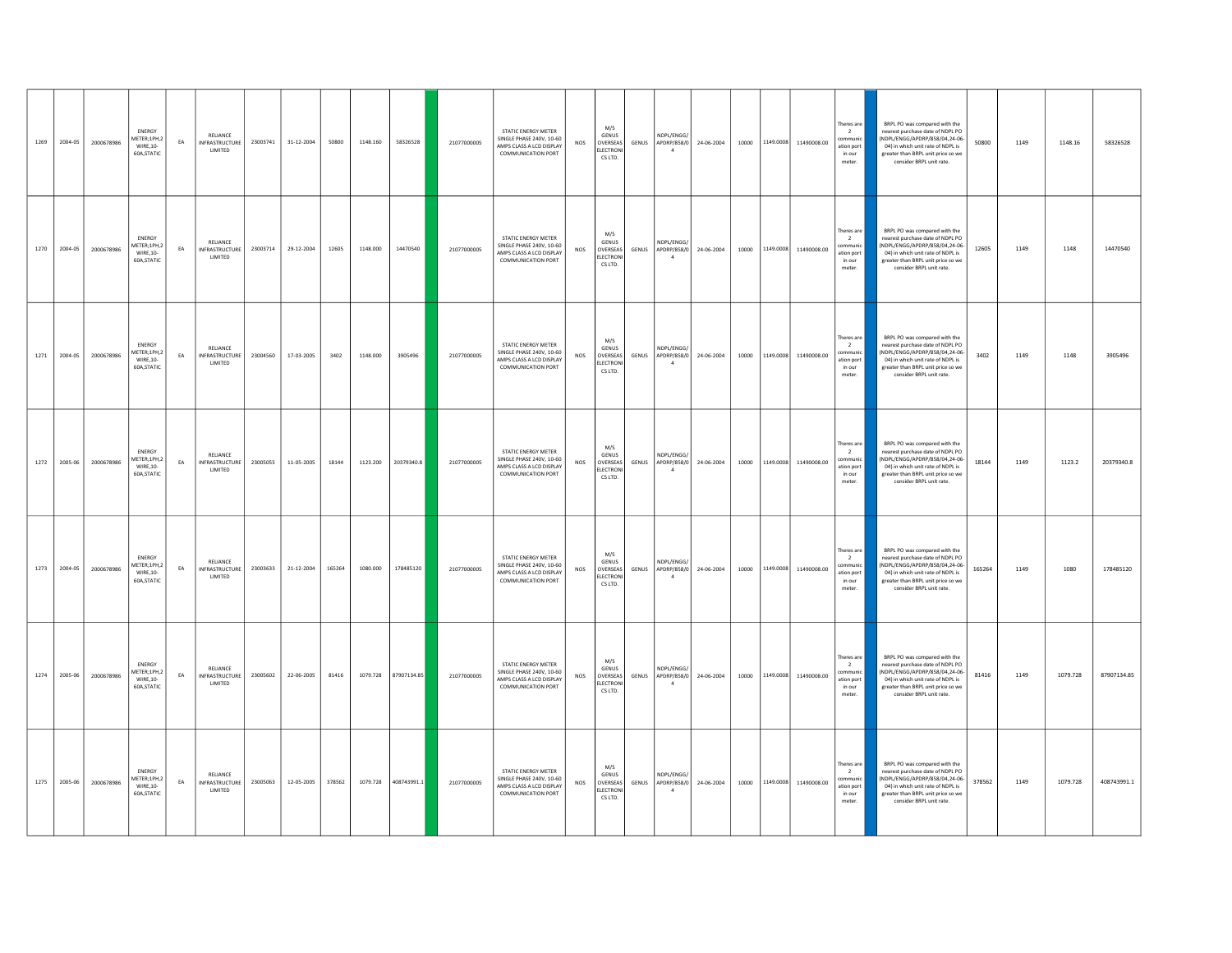| 1279 | 2004-05      | 2000767049 | BOX, METER, 3<br>PHASE, ELECTR<br>ONIC         | EA | RELIANCE<br><b>INFRASTRUCTURE</b><br>LIMITED | 23004561 | 17-03-2005 | 636  | 414.750 | 263781    | 10109000101 | <b>ENERGY METER BOX</b><br>SUITABLE FOR ABB MAKE 3<br>PHASE METER                                             | <b>NOS</b> | M/S DELHI<br>CONTROL<br>DEVICE (P)<br>LTD.       | <b>DCD</b>              | NDPL/ENGG/<br>APDRP/554/0<br>$\overline{4}$                       | 30-01-2004 | 600   | 454.024 | 2,72,414.40           | BSES do<br>not have<br>ABB make<br>meters                                                                                            | BRPL PO was compared with the<br>nearest purchase date of NDPL PO<br>NDPL/ENGG/APDRP/554/04,30-01-<br>04) in which unit rate of NDPL is<br>greater than BRPL unit price so we<br>consider BRPL unit rate.  | 636  | 454.02 | 414.75 | 263781    |
|------|--------------|------------|------------------------------------------------|----|----------------------------------------------|----------|------------|------|---------|-----------|-------------|---------------------------------------------------------------------------------------------------------------|------------|--------------------------------------------------|-------------------------|-------------------------------------------------------------------|------------|-------|---------|-----------------------|--------------------------------------------------------------------------------------------------------------------------------------|------------------------------------------------------------------------------------------------------------------------------------------------------------------------------------------------------------|------|--------|--------|-----------|
|      | 1280 2004-05 | 2000767859 | METER BOX<br>F/1PH,10-<br>60A, ENERGY<br>METER | EA | RELIANCE<br>INFRASTRUCTURE<br>LIMITED        | 23004560 | 17-03-2005 | 3238 | 189,490 | 613568.62 | 10109000062 | BOX FOR 1 PHASE METER,<br>TAMPER PROOF MOULDED<br>PLASTIC FIRE RETARDANT<br>WITH VIEWING WINDOW 80<br>X 80 MM | <b>NOS</b> | M/S<br>GENUS<br>OVERSEAS<br>ELECTRONI<br>CS LTD. |                         | NDPL/ENGG/<br>GENUS APDRP/858/0<br>$\overline{4}$                 | 24-06-2004 | 80000 |         | 197.00 1,57,59,648.16 |                                                                                                                                      | BRPL PO was compared with the<br>nearest purchase date of NDPL PO<br>NDPL/ENGG/APDRP/858/04,24-06-<br>04) in which unit rate of NDPL is<br>greater than BRPL unit price so we<br>consider BRPL unit rate.  | 3238 | 197    | 189.49 | 613568.62 |
| 1285 | 2004-05      | 2000677082 | <b>RITHEXMS</b><br><b>MC 175MM</b><br>M16      | KG | RELIANCE<br>INFRASTRUCTURE<br>LIMITED        | 23003714 | 29-12-2004 | 1818 | 43.930  | 79864.74  | 7066016175  | STEP BOLT & NUT G.I. SIZE<br>16 MM DIA X 175 MM LONG<br>HEX HD WITH 2 HEX NUT                                 | KG         | <b>STEEL</b><br>FASTNERS FASTNERS<br>(INDIA)     | <b>STEEL</b><br>(INDIA) | NDPL/ENGG/<br>2939/05                                             | 12-03-2005 | 900   | 56.992  | 51,292.80             | <b>NDPI</b><br>purchase<br>nut and<br>bolt in a<br>common<br>code<br>whereas<br><b>BSES</b><br>purchase<br>nut and<br>holt<br>norath | BRPL PO was compared with the<br>nearest purchase date of NDPL PO<br>(NDPL/Engg/2939/05, 12.03.05) in<br>which unit rate of NDPL is greater<br>than BRPL unit price so we consider<br>BRPL unit rate.      | 1818 | 56.992 | 43.93  | 79864.74  |
| 1299 | 2004-05      | 2000691729 | P G<br>CLAMP,F/ZEB<br>RA<br>CONDUCTOR          | EA | RELIANCE<br><b>INFRASTRUCTURE</b><br>LIMITED | 23003500 | 10-12-2004 | 2500 | 345.000 | 862500    | 12092000120 | PG CLAMP FOR ACSR ZEBRA<br>CONDUCTOR                                                                          | <b>NOS</b> |                                                  |                         | NDPL/ENGG/<br>EMCO LTD   EMCO LTD   APDRP/643/0<br>$\overline{4}$ | 29-09-2005 | 24    | 432     | 10,368.00             |                                                                                                                                      | BRPL PO was compared with the<br>nearest nurchase date of NDPLPO<br>(NDPL/Engg/APDRP/643/04.<br>29.09.05) in which unit rate of NDPL<br>s greater than BRPL unit price so we<br>consider BRPL unit rate.   | 2500 | 432    | 345    | 862500    |
| 1301 | 2005-06      | 2000700375 | P.G.CLAMP<br>F/DOG<br>CONDUCTOR                | EA | RELIANCE<br>INFRASTRUCTURE<br>LIMITED        | 23005118 | 17-05-2005 | 383  | 44.720  | 17127.76  | 12092000080 | P.G. CLAMP FOR ACSR DOG<br>CONDUCTOR                                                                          | NOS        | L&T LTD-<br>ECC                                  |                         | NDPL/ENGG/<br>APDRP/718-<br>719/04                                | 12-04-2004 | 746   | 77.00   | 57,442.00             |                                                                                                                                      | BRPL PO was compared with the<br>nearest purchase date of NDPL PO<br>(NDPL/Engg/APDRP/1091/04,<br>29.08.05) in which unit rate of NDPL<br>s greater than BRPL unit price so we<br>consider BRPL unit rate. | 383  | 77     | 44.72  | 17127.76  |
| 1310 | 2004-05      | 2000700375 | P.G.CLAMP<br>F/DOG<br>CONDUCTOR                | EA | RELIANCE<br>INFRASTRUCTURE<br>LIMITED        | 23003714 | 29-12-2004 | 400  | 43,290  | 17316     | 12092000080 | P.G. CLAMP FOR ACSR DOG<br>CONDUCTOR                                                                          | NOS        | L&T LTD-<br>ECC                                  |                         | NDPL/ENGG/<br>APDRP/718-<br>719/04                                | 12-04-2004 | 746   | 77.00   | 57,442.00             |                                                                                                                                      | BRPL PO was compared with the<br>nearest purchase date of NDPL PO<br>(NDPL/Engg/APDRP/1091/04,<br>29.08.05) in which unit rate of NDPL<br>s greater than BRPL unit price so we<br>consider BRPL unit rate. | 400  | 77     | 43.29  | 17316     |
| 1345 | 2005-06      | 2000680395 | PIPE, CONDUIT<br>,GI;40MM                      | M  | RELIANCE<br>INFRASTRUCTURE<br>LIMITED        | 23005456 | 13-06-2005 | 60.5 | 154,440 | 9343.62   | 14075000041 | PEPE G.I.'A' CLASS SIZE 40<br>$\mathsf{MM}$                                                                   | MTR        | L&T LTD-<br>ECC                                  |                         | NDPL/FNGG/<br>APDRP/718-<br>719/04                                | 12-04-2004 | 390   | 154.00  | 60,060.00             |                                                                                                                                      | BRPL PO was compared with the<br>nearest purchase date of NDPL PO<br>(NDPL/Engg/APDRP/1344/05,<br>21.07.05) in which unit rate of NDPL<br>s greater than BRPL unit price so we<br>consider BRPL unit rate. | 60.5 | 161    | 154.44 | 9343.62   |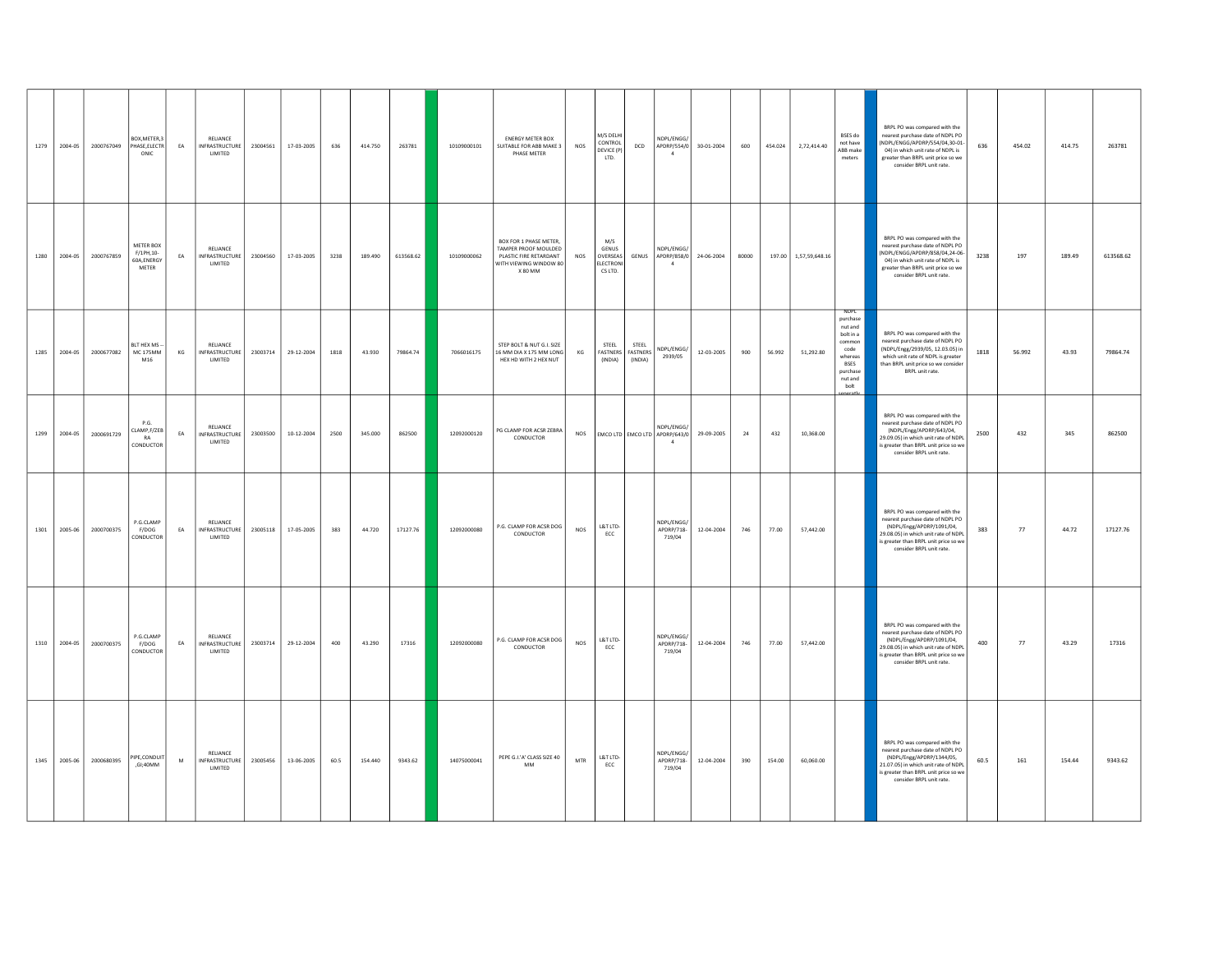| 1359 | 2004-05      | 2000680395 | PIPE, CONDUIT<br>,GI;40MM                           | M  | RELIANCE<br><b>INFRASTRUCTURE</b><br>LIMITED | 23004523 | 14-03-2005 | 42.25          | 148.500    | 6274.13   | 14075000041 | PEPE G.I.'A' CLASS SIZE 40<br>MM                                           | MTR | L&T LTD-<br>ECC                   |     | NDPL/ENGG/<br>APDRP/718-<br>719/04          | 12-04-2004 | 390            | 154.00   | 60,060.00    |                                                                                                      | BRPL PO was compared with the<br>nearest purchase date of NDPL PO<br>(NDPL/Engg/APDRP/1344/05,<br>42.25<br>21.07.05) in which unit rate of NDPL<br>is greater than BRPL unit price so we<br>consider BRPL unit rate.   | 161    | 148.5001183 | 6274.13   |
|------|--------------|------------|-----------------------------------------------------|----|----------------------------------------------|----------|------------|----------------|------------|-----------|-------------|----------------------------------------------------------------------------|-----|-----------------------------------|-----|---------------------------------------------|------------|----------------|----------|--------------|------------------------------------------------------------------------------------------------------|------------------------------------------------------------------------------------------------------------------------------------------------------------------------------------------------------------------------|--------|-------------|-----------|
| 1374 | 2004-05      | 2000680395 | <b>IPE.CONDUIT</b><br>,GI;40MM                      | M  | RELIANCE<br>INFRASTRUCTURE<br>LIMITED        | 23003714 | 29-12-2004 | 4207           | 148.500    | 624739.5  | 14075000041 | PEPE G.I.'A' CLASS SIZE 40<br>$\mathsf{MM}$                                | MTR | L&T LTD-<br>ECC                   |     | NDPL/ENGG/<br>APDRP/718-<br>719/04          | 12-04-2004 | 390            | 154.00   | 60,060.00    |                                                                                                      | BRPL PO was compared with the<br>nearest purchase date of NDPL PO<br>(NDPL/Engg/APDRP/718-719/04,<br>4207<br>12.04.04) in which unit rate of NDPL<br>is greater than BRPL unit price so we<br>consider BRPL unit rate. | 154    | 148.5       | 624739.5  |
| 1388 | 2004-05      | 2000680395 | PIPE.CONDUIT<br>.GI:40MM                            | M  | RELIANCE<br>INFRASTRUCTURE<br>LIMITED        | 23004560 | 17-03-2005 | 8338           | 148.500    | 1238193   | 14075000041 | PEPE G.I.'A' CLASS SIZE 40<br>MM                                           | MTR | L&T LTD-<br>ECC                   |     | NDPL/ENGG/<br>APDRP/718-<br>719/04          | 12-04-2004 | 390            | 154.00   | 60,060.00    |                                                                                                      | BRPL PO was compared with the<br>nearest purchase date of NDPL PO<br>(NDPL/Engg/APDRP/1344/05,<br>8338<br>21.07.05) in which unit rate of NDPL<br>s greater than BRPL unit price so we<br>consider BRPL unit rate.     | 161    | 148.5       | 1238193   |
|      | 1419 2004-05 | 2000443351 | WIRE, GI, 4SW                                       | KG | RELIANCE<br><b>INFRASTRUCTURE</b><br>LIMITED | 23003714 | 29-12-2004 | 13407          | 40.550     | 543653.85 | 1014000013  | GI WIRE 4 SWG HAVING<br>TENSILE STRENGTH 32 TO 55<br>KG/SQMM               | KG  | ABSOLUTE<br>PROJECTS<br>PVT. LTD. |     | NDPL/ENGG/<br>APDRP/1091/<br>04             | 29-08-2005 | 200            | 38.5     | 7,700.00     |                                                                                                      | BRPL PO was compared with the<br>nearest purchase date of NDPL PO<br>(NDPL/Engg/APDRP/1346/05,<br>13407<br>19.09.05) in which unit rate of NDPL<br>is greater than BRPL unit price so we<br>consider BRPL unit rate.   | 42.55  | 40.55       | 543653.85 |
| 1437 | 2004-05      | 2000870042 | POLE, PCC, 11<br>MTR<br>LG, WORKING<br>LOAD:365KG   | EA | RELIANCE<br>INFRASTRUCTURE<br>LIMITED        | 23003714 | 29-12-2004 | $\overline{4}$ | 3385.800   | 13543.2   | 12095000020 | PCC POLE OF SIZE 11 MTRS<br>LONG CONF TO IS 1678/80                        | NOS | DEV<br>DENSO<br>POWER<br>LTD      |     | NDPL/ENGG/<br>APDRP/545/0<br>$\overline{4}$ | 29-01-2004 | $\overline{2}$ | 2,970.00 | 5,940.00     | Working<br>load not<br>defined by<br><b>NDPL</b>                                                     | BRPL PO was compared with the<br>nearest purchase date of NDPL PO<br>(NDPL/Engg/Apdrp/1006/04) in<br>$\overline{4}$<br>which unit rate of NDPL is greater<br>than BRPL unit price so we consider<br>BRPL unit rate.    | 3400   | 3385.8      | 13543.2   |
| 1489 | 2004-05      | 2000796029 | RMU,11KV,35<br>OMVA.SF6.I/D<br>,EXTENSIBLE,4<br>WAY | EA | RELIANCE<br><b>INFRASTRUCTURE</b><br>LIMITED | 23003714 | 29-12-2004 | 19             | 635000.000 | 12065000  |             | RMU 11 KV 4 WAY NON<br>EXTINCIBLE FOR NETWORK (<br>2X630A LBS + 2X630A CB) | NOS | ABB<br>Limited                    | ABB | NDPL/ENGG/<br>1363/03                       | 04-09-2003 | 10.00          | 670000   | 67,00,000.00 | The only<br>difference<br>is NDPL is<br>non<br>extensible<br>whereas<br><b>BSES</b> is<br>extensible | BRPL PO was compared with the<br>nearest purchase date of NDPL PO<br>(NDPL/ENGG/1363/03 04.09.2003)<br>19<br>in which unit rate of NDPL is greater<br>than BRPL unit price so we consider<br>BRPL unit rate.           | 670000 | 635000      | 12065000  |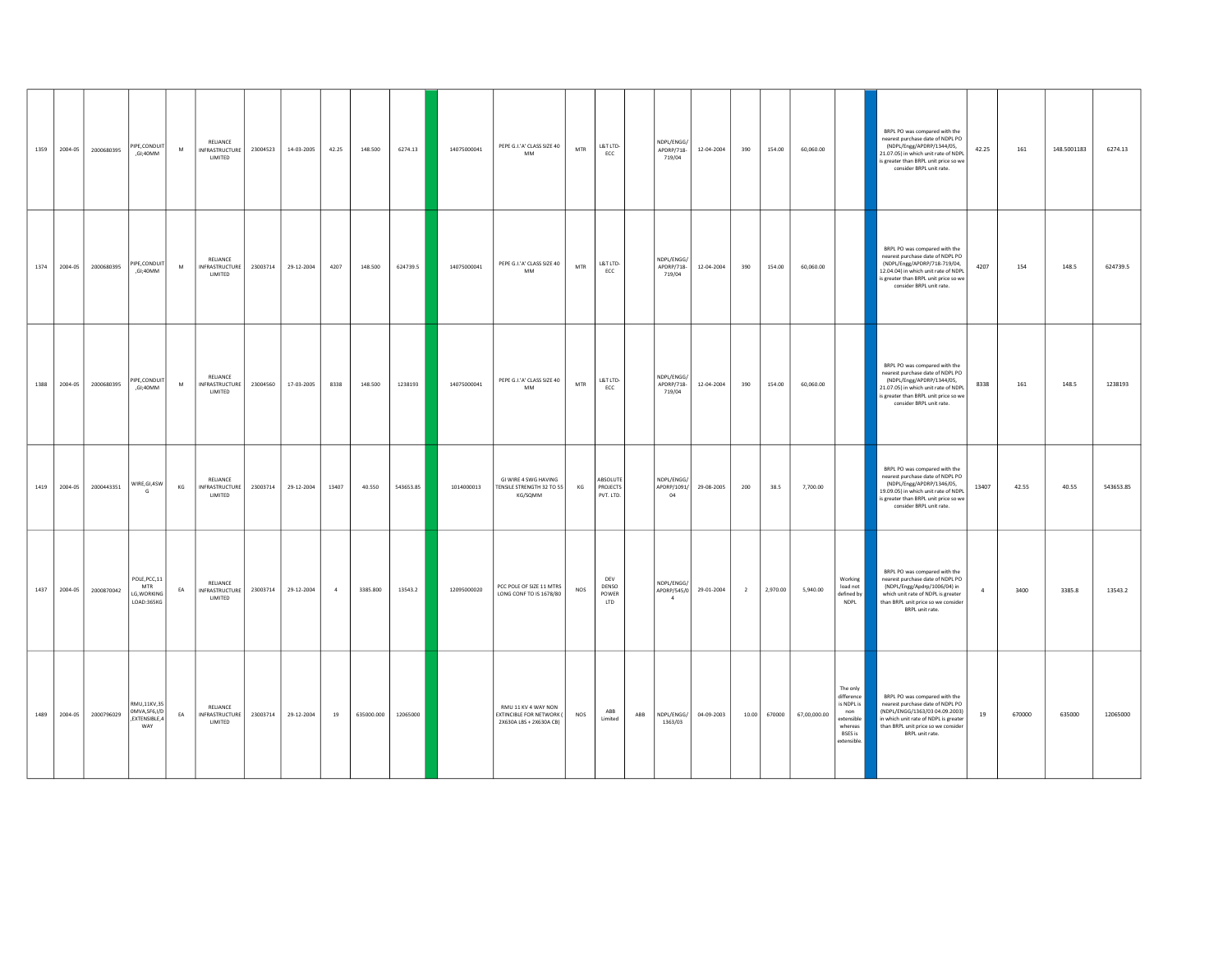| 1498 | 2005-06      | 2000777135 | TURN<br><b>BUCKLE GL45</b><br>KN.F/1CX95M<br>M2 AB CABLE      | EA | RELIANCE<br><b>INFRASTRUCTURE</b><br>LIMITED         | 23006994 | 13-10-2005 | 300     | 113.235 | 33970.56 |             | TURN BUCKLE FOR ABC.                                                                                                                       | NOS                  | PVT. LTD.                         | ABSOLUTE ABSOLUTE<br>PROJECTS PROJECTS<br>PVT. LTD.           | NDPI/FNGG/<br>PDRP/368/03                   | 26-09-2003 | 10             | 330    | 0.00     |                                            | BRPL PO was compared with the<br>nearest purchase date of NDPL PO<br>INDPL/FNGG/APDRP/368/03 26-09<br>03) in which unit rate of NDPL is<br>greater than BRPL unit price so we<br>consider BRPL unit rate.        | 300     | 330   | 113.2352    | 33970.56 |
|------|--------------|------------|---------------------------------------------------------------|----|------------------------------------------------------|----------|------------|---------|---------|----------|-------------|--------------------------------------------------------------------------------------------------------------------------------------------|----------------------|-----------------------------------|---------------------------------------------------------------|---------------------------------------------|------------|----------------|--------|----------|--------------------------------------------|------------------------------------------------------------------------------------------------------------------------------------------------------------------------------------------------------------------|---------|-------|-------------|----------|
| 1499 | 2005-06      | 2000777136 | TURN<br>BUCKLE.GI.60<br><b>KN F/3CX150</b><br>MM2 AR<br>CABLE | EA | RELIANCE<br><b>INFRASTRUCTURE</b><br><b>I IMITED</b> | 23006994 | 13-10-2005 | 300     | 301.943 | 90582.96 |             | TURN BUCKLE FOR ABC.                                                                                                                       | <b>NOS</b>           |                                   | ABSOLUTE ABSOLUTE<br>PROJECTS PROJECTS<br>PVT. LTD. PVT. LTD. | NDPL/ENGG/<br>PDRP/368/03                   | 26-09-2003 | 10             | 330    | 0.00     |                                            | BRPL PO was compared with the<br>nearest purchase date of NDPL PO<br>(NDPL/ENGG/APDRP/368/03,26-09-<br>03) in which unit rate of NDPL is<br>greater than BRPL unit price so we<br>consider BRPL unit rate.       | 300     | 330   | 301.9432    | 90582.96 |
| 1504 | 2005-06      | 2000803350 | ROD:GS.ANCH<br>OR, FOR STAY                                   | EA | RELIANCE<br><b>INFRASTRUCTURE</b><br>LIMITED         | 23005118 | 17-05-2005 | 227     | 307.840 | 69879.68 | 12168000840 | (DUMMY CODE) HT STAY SET<br>WITH BASE PLATE 75MM<br>THICK ANCHOR ROD<br><b>FENSION SCREW 20MM DIA</b><br>AND STAY COLLAR ALL<br>GALVANISED | SET                  | LARSEN &<br>TOUBRO<br>LTD         |                                                               | NDPL/ENGG/<br>APDRP/792/0                   | 17-05-2004 | 7              | 632.5  | 4,427.50 | Specificatio<br>ns of NDPL<br>is different | BRPL PO was compared with the<br>nearest purchase date of NDPL PO<br>(NDPL/ENGG/APDRP/792/04.<br>17.05.2004) in which unit rate of<br>NDPL is greater than BRPL unit price<br>so we consider BRPL unit rate.     | 227     | 713   | 307.84      | 69879.68 |
|      | 1510 2004-05 | 2000803350 | ROD;GS,ANCH<br>OR, FOR STAY                                   | EA | RELIANCE<br><b>INFRASTRUCTURE</b><br>LIMITED         | 23004561 | 17-03-2005 | 91      | 295,550 | 26895.05 | 12168000840 | (DUMMY CODE) HT STAY SET<br>WITH BASE PLATE 75MM<br>THICK ANCHOR ROD<br>ENSION SCREW 20MM DIA<br>AND STAY COLLAR ALL<br>GALVANISED         | SET                  | LARSEN &<br><b>TOUBRO</b><br>LTD  |                                                               | NDPL/ENGG/<br>APDRP/792/0<br>$\overline{4}$ | 17-05-2004 | $\overline{7}$ | 632.5  | 4.427.50 | specificatio<br>ns of NDPL<br>is different | BRPL PO was compared with the<br>nearest purchase date of NDPL PO<br>(NDPL/ENGG/APDRP/792/04,<br>17.05.2004) in which unit rate of<br>NDPL is greater than BRPL unit price<br>so we consider BRPL unit rate.     | 91      | 713   | 295.55      | 26895.05 |
| 1537 | 2005-06      | 2000443351 | WIRE, GI, 4SW<br>G                                            | KG | RELIANCE<br><b>INFRASTRUCTURE</b><br>LIMITED         | 23005118 | 17-05-2005 | 283     | 42.172  | 11934.68 | 1014000013  | <b>GI WIRE 4 SWG HAVING</b><br>TENSILE STRENGTH 32 TO 55<br>KG/SOMM                                                                        | KG                   | ABSOLUTE<br>PROJECTS<br>PVT, LTD. |                                                               | NDPL/ENGG/<br>APDRP/1091/<br>04             | 29-08-2005 | 200            | 38.5   | 7,700.00 |                                            | BRPL PO was compared with the<br>earest purchase date of NDPL PO<br>(NDPL/ENGG/APDRP/1091/04,<br>29.08.2005) in which unit rate of<br>NDPL is greater than BRPL unit price<br>so we consider BRPL unit rate.     | 283     | 42.55 | 42.17201413 | 11934.68 |
| 1541 | 2005-06      | 2000443351 | WIRE.GI.4SW<br>G                                              | KG | RELIANCE<br>INFRASTRUCTURE<br>LIMITED                | 23005118 | 17-05-2005 | 1398.17 | 42.172  | 58963.62 | 1014000013  | GI WIRE 4 SWG HAVING<br>TENSILE STRENGTH 32 TO 55<br>KG/SQMM                                                                               | KG                   | ABSOLUTE<br>PROJECTS<br>PVT. LTD. |                                                               | NDPL/ENGG/<br>APDRP/1091/<br>04             | 29-08-2005 | 200            | 38.5   | 7,700.00 |                                            | BRPL PO was compared with the<br>nearest purchase date of NDPL PO<br>(NDPL/ENGG/APDRP/1091/04.<br>29.08.2005) in which unit rate of<br>NDPL is greater than BRPL unit price<br>so we consider BRPL unit rate.    | 1398.17 | 42.55 | 42.17199625 | 58963.62 |
|      | 1545 2004-05 | 2000443351 | VIRE, GI, 4SW                                                 | KG | RELIANCE<br>INFRASTRUCTURE<br>LIMITED                | 23004561 | 17-03-2005 | 494.8   | 40.550  | 20064.14 | 1014000013  | <b>GI WIRE 4 SWG HAVING</b><br>TENSILE STRENGTH 32 TO 55<br>KG/SOMM                                                                        | KG                   | ABSOLUTE<br>PROJECTS<br>PVT, LTD. |                                                               | NDPL/ENGG/<br>APDRP/1091/<br>04             | 29-08-2005 | 200            | 38.5   | 7,700.00 |                                            | BRPL PO was compared with the<br>nearest purchase date of NDPL PO<br>(NDPL/ENGG/APDRP/1091/04,<br>29.08.2005) in which unit rate of<br>NDPL is greater than BRPL unit price<br>so we consider BRPL unit rate.    | 494.8   | 42.55 | 40.55       | 20064.14 |
| 1549 | 2005-06      | 2000443352 | WIRE, GI, 8SW<br>G                                            | KG | RELIANCE<br><b>INFRASTRUCTURE</b><br>LIMITED         | 23005118 | 17-05-2005 | 2136.3  | 42.328  | 90425.31 | 1014000008  | <b>GI WIRE 8 SWG HAVING</b><br>ENSILE STRENGHT 32 TO 35<br>KG/SQMM                                                                         | $\mathsf{KG}\xspace$ | L&T LTD-<br>ECC                   |                                                               | NDPL/ENGG/<br>APDRP/523-<br>524/04          | 22-01-2004 | 160            | 37.015 | 5922.40  |                                            | BRPL PO was compared with the<br>nearest purchase date of NDPL PO<br>(NDPL/ENGG/APDRP/523-524/04,<br>22.01.2004) in which unit rate of<br>NDPL is greater than BRPL unit price<br>so we consider BRPL unit rate. | 2136.3  | 42.55 | 42.32800169 | 90425.31 |
| 1561 | 2005-06      | 2000443352 | VIRE, GI, 8SW<br>G                                            | KG | RELIANCE<br><b>INFRASTRUCTURE</b><br>LIMITED         | 23005118 | 17-05-2005 | 190     | 42.328  | 8042.32  | 1014000008  | GI WIRE 8 SWG HAVING<br>TENSILE STRENGHT 32 TO 35<br>KG/SOMM                                                                               | KG                   | L&T LTD-<br>$\mathsf{ECC}$        |                                                               | NDPL/ENGG/<br>APDRP/523-<br>524/04          | 22-01-2004 | 160            | 37.015 | 5922.40  |                                            | BRPL PO was compared with the<br>earest purchase date of NDPL PO<br>(NDPL/ENGG/APDRP/523-524/04,<br>22.01.2004) in which unit rate of<br>NDPL is greater than BRPL unit price<br>so we consider BRPL unit rate.  | 190     | 42.55 | 42.328      | 8042.32  |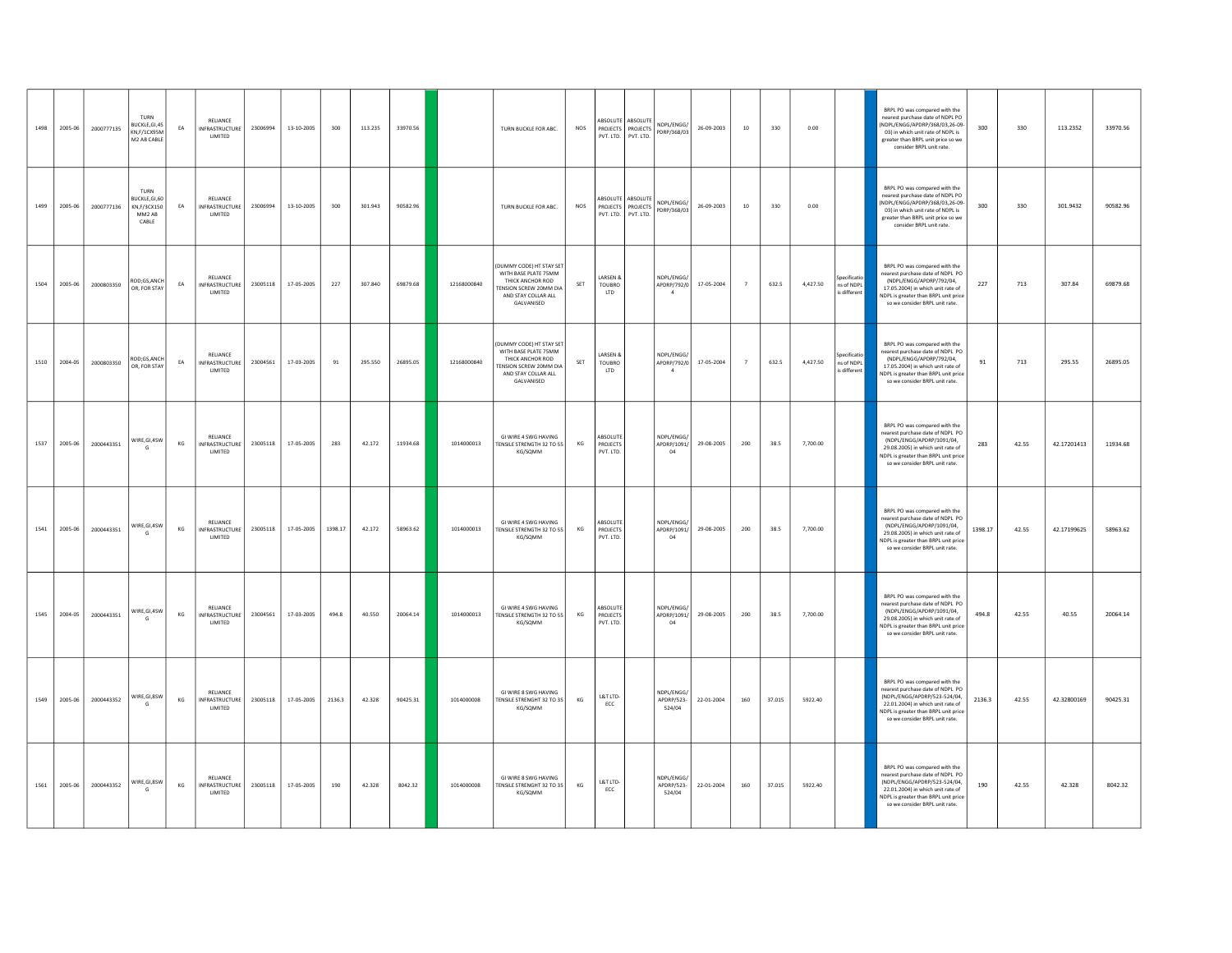| 1573         | 2004-05 | 2000443352 | WIRE, GI, 8SW<br>G                                                             | KG                     | RELIANCE<br>INFRASTRUCTURE<br>LIMITED        | 23003714 | 29-12-2004 | 16089.28       | 40.700      | 654833.7   | 1014000008 | GI WIRE 8 SWG HAVING<br>TENSILE STRENGHT 32 TO 35<br>KG/SQMM | KG | L&T LTD-<br>ECC | NDPL/ENGG/<br>APDRP/523-<br>524/04 | 22-01-2004 | 160 | 37.015      | 5922.40 |                                | BRPL PO was compared with the<br>nearest purchase date of NDPL PO<br>(NDPL/ENGG/APDRP/523-524/04,<br>22.01.2004) in which unit rate of<br>NDPL is greater than BRPL unit price<br>so we consider BRPL unit rate. | 16089.28 | 42.55       | 40.70000025 | 654833.7   |
|--------------|---------|------------|--------------------------------------------------------------------------------|------------------------|----------------------------------------------|----------|------------|----------------|-------------|------------|------------|--------------------------------------------------------------|----|-----------------|------------------------------------|------------|-----|-------------|---------|--------------------------------|------------------------------------------------------------------------------------------------------------------------------------------------------------------------------------------------------------------|----------|-------------|-------------|------------|
| 1585         | 2004-05 | 2000443352 | WIRE, GI, 8SW<br>G                                                             | KG                     | RELIANCE<br><b>INFRASTRUCTURE</b><br>LIMITED | 23004560 | 17-03-2005 | 29878          | 40,700      | 1216034.6  | 1014000008 | GI WIRE 8 SWG HAVING<br>TENSILE STRENGHT 32 TO 35<br>KG/SQMM | KG | L&T LTD-<br>ECC | NDPL/ENGG/<br>APDRP/523-<br>524/04 | 22-01-2004 | 160 | 37.015      | 5922.40 |                                | BRPL PO was compared with the<br>nearest purchase date of NDPL PO<br>(NDPL/ENGG/APDRP/523-524/04,<br>22.01.2004) in which unit rate of<br>NDPL is greater than BRPL unit price<br>so we consider BRPL unit rate. | 29878    | 42.55       | 40.7        | 1216034.6  |
| $\mathbf{1}$ | 2005-06 | 2000766814 | CIR BR AIR 3P<br>415VAC 400A<br>W/STEEL ENCL                                   | EA                     | RELIANCE<br>INFRASTRUCTURE<br>LIMITED        | 23005118 | 17-05-2005 | 159            | 25415.52    | 4041067.68 |            |                                                              |    |                 |                                    |            |     |             |         | Similar PO<br>Not<br>Available | Material Found in GRN sheet                                                                                                                                                                                      | 159      | 25929       | 25415.52    | 4041067.68 |
| 19           | 2005-06 | 2000262574 | ANGL MTL EQ<br>MS.<br>75X75X6MM                                                | MT                     | RELIANCE<br>INFRASTRUCTURE<br>LIMITED        | 23005458 | 13-06-2005 | 5.635          | 31493.2795  | 177464.63  |            |                                                              |    |                 | <b>NA</b>                          |            |     | $\circ$     | 0.00    | Similar PO<br>Not<br>Available | Material Found in GRN sheet                                                                                                                                                                                      | 5.635    | 37000       | 31493.2795  | 177464.63  |
| 32           | 2005-06 | 2000688172 | BASE<br>PLATE, RCC, SIZ<br>E:18X18X2"                                          | EA                     | RELIANCE<br><b>INFRASTRUCTURE</b><br>LIMITED | 23005118 | 17-05-2005 | 54             | 117.52      | 6346.08    |            |                                                              |    |                 | <b>NA</b>                          |            |     | $\circ$     | 0.00    | Similar PO<br>Not<br>Available | Material Found in GRN sheet                                                                                                                                                                                      | 54       | 121.5       | 117.52      | 6346.08    |
| 33           | 2005-06 | 2000688172 | BASE<br>PLATE, RCC, SIZ<br>E:18X18X2"                                          | $\mathsf{E}\mathsf{A}$ | RELIANCE<br><b>INFRASTRUCTURE</b><br>LIMITED | 23005118 | 17-05-2005 | $\overline{7}$ | 117.52      | 822.64     |            |                                                              |    |                 | $_{\sf NA}$                        |            |     | $\mathbf 0$ | 0.00    | Similar PO<br>Not<br>Available | Material Found in GRN sheet                                                                                                                                                                                      |          | 121.5       | 117.52      | 822.64     |
| 34           | 2005-06 | 2000688172 | <b>RASE</b><br>PLATE, RCC, SIZ<br>E:18X18X2"                                   | EA                     | RELIANCE<br><b>INFRASTRUCTURE</b><br>LIMITED | 23005491 | 14-06-2005 | 46             | $117\,$     | 5382       |            |                                                              |    |                 | NA                                 |            |     | $\mathbf 0$ | 0.00    | Similar PO<br>Not<br>Available | Material Found in GRN sheet                                                                                                                                                                                      | $\bf 46$ | 121.5       | $117\,$     | 5382       |
| 35           | 2004-05 | 2000688172 | BASE<br>PLATE.RCC.SIZ<br>E:18X18X2"                                            | EA                     | RELIANCE<br><b>INFRASTRUCTURE</b><br>LIMITED | 23003714 | 29-12-2004 | 212            | 112.5       | 23850      |            |                                                              |    |                 | <b>NA</b>                          |            |     | $\theta$    | 0.00    | Similar PO<br>Not<br>Available | Material Found in GRN sheet                                                                                                                                                                                      | 212      | 121.5       | 112.5       | 23850      |
| 68           | 2005-06 | 2000827052 | CHAMBER.BU<br>S BAR, F/8<br>METER, VERTI<br>$\ensuremath{\mathsf{CAL}}\xspace$ | EA                     | RELIANCE<br><b>INFRASTRUCTURE</b><br>LIMITED | 23005036 | 11-05-2005 | 1355           | 4158.96     | 5635390.8  |            |                                                              |    |                 | $_{\sf NA}$                        |            |     | $\,$ 0      | 0.00    | Similar PO<br>Not<br>Available | Material Found in GRN sheet                                                                                                                                                                                      | 1355     | 4311.857724 | 4158.96     | 5635390.8  |
| 69           | 2005-06 | 2000827052 | CHAMBER.BU<br>S BAR.F/8<br>METER.VERTI<br>$\ensuremath{\mathsf{CAL}}\xspace$   | EA                     | RELIANCE<br><b>INFRASTRUCTURE</b><br>LIMITED | 23005616 | 23-06-2005 | 3645           | 4158.96     | 15159409.2 |            |                                                              |    |                 | NA                                 |            |     | $\mathbf 0$ | 0.00    | Similar PO<br>Not<br>Available | Material Found in GRN sheet                                                                                                                                                                                      | 3645     | 4311.857724 | 4158.96     | 15159409.2 |
| 86           | 2005-06 | 2000259868 | CBL ELEC ARM<br>1.1KV PVC CU<br>5C 2.5MM2                                      | M                      | RELIANCE<br>INFRASTRUCTURE<br>LIMITED        | 23008148 | 06-02-2006 | 800            | 65.5408     | 52432.64   |            |                                                              |    |                 | <b>NA</b>                          |            |     | $\theta$    | 0.00    | Similar PO<br>Not<br>Available | Material Found in GRN sheet                                                                                                                                                                                      | 800      | 145.6       | 65,5408     | 52432.64   |
| 130          | 2005-06 | 2000675350 | CBL ELEC ARM<br>1.1KV XLPE AL<br>3.5C 300MM2                                   | M                      | RELIANCE<br>INFRASTRUCTURE<br>LIMITED        | 23005118 | 17-05-2005 | 30             | 706.3473333 | 21190.42   |            |                                                              |    |                 | <b>NA</b>                          |            |     | $\Omega$    | 0.00    | similar PO<br>Not<br>Available | Material Found in GRN sheet                                                                                                                                                                                      | 30       | 740.958     | 706.3473333 | 21190.42   |
| 131          | 2005-06 | 2000675350 | CBL ELEC ARM<br>1.1KV XLPE AL<br>3.5C 300MM2                                   | ${\sf M}$              | RELIANCE<br><b>INFRASTRUCTURE</b><br>LIMITED | 23005118 | 17-05-2005 | 62500          | 706.3472    | 44146700   |            |                                                              |    |                 | $_{\sf NA}$                        |            |     | $\,$ 0 $\,$ | 0.00    | Similar PO<br>Not<br>Available | Material Found in GRN sheet                                                                                                                                                                                      | 62500    | 740.958     | 706.3472    | 44146700   |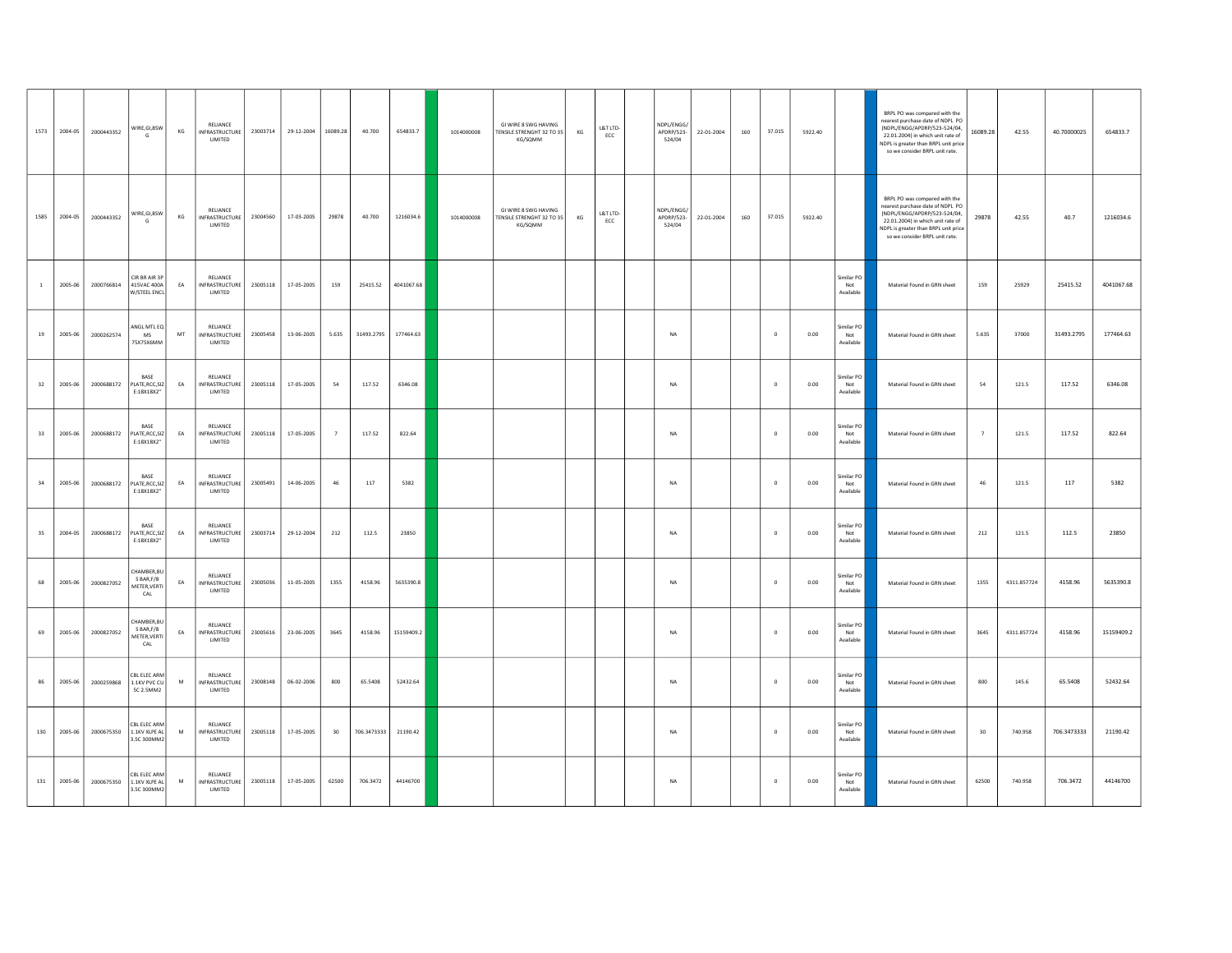| 132  | 2005-06 | 2000675350 | CBL ELEC ARM<br>650/1100V<br>XLPE AL 3.50<br>300     | M         | RELIANCE<br><b>INFRASTRUCTURE</b><br>LIMITED | 23005118 | 17-05-2005 | 18970          | 706.3471998 13399406.38 |             |  |  | NA          | $\overline{0}$ | 0.00 | Similar PO<br>Not<br>Available                          | Material Found in GRN sheet | 18970   | 740.958     | 706.3471998 | 13399406.38 |
|------|---------|------------|------------------------------------------------------|-----------|----------------------------------------------|----------|------------|----------------|-------------------------|-------------|--|--|-------------|----------------|------|---------------------------------------------------------|-----------------------------|---------|-------------|-------------|-------------|
| 133  | 2004-05 | 2000675350 | CBL ELEC ARM<br>650/1100V<br>XLPE AL 3.5C<br>300     | M         | RELIANCE<br><b>INFRASTRUCTURE</b><br>LIMITED | 23003714 | 29-12-2004 | 119990         | 679.18                  | 81494808.2  |  |  | $_{\sf NA}$ | $\mathbf 0$    | 0.00 | Similar PO<br>Not<br>Available                          | Material Found in GRN sheet | 119990  | 740.958     | 679.18      | 81494808.2  |
| 134  | 2004-05 | 2000675350 | CBL ELEC ARM<br>1.1KV XLPE AL<br>3.5C 300MM2         | M         | RELIANCE<br><b>INFRASTRUCTURE</b><br>LIMITED | 23003714 | 29-12-2004 | $10\,$         | 679.18                  | 6791.8      |  |  | $_{\sf NA}$ | $\theta$       | 0.00 | Similar PO<br>Not<br>Available                          | Material Found in GRN sheet | $10\,$  | 740.958     | 679.18      | 6791.8      |
| 135  | 2004-05 | 2000675350 | CBL ELEC ARM<br>650/1100V<br>XLPE AL 3.5C<br>300     | M         | RELIANCE<br><b>INFRASTRUCTURE</b><br>LIMITED | 23004526 | 14-03-2005 | 22122          | 679.18                  | 15024819.96 |  |  | NA          | $\mathbf 0$    | 0.00 | imilar PO<br>Not<br>Available                           | Material Found in GRN sheet | 22122   | 740.958     | 679.18      | 15024819.96 |
| 136  | 2004-05 | 2000675350 | CBL ELEC ARM<br>650/1100V<br>XLPE AL 3.50<br>300     | M         | RELIANCE<br><b>INFRASTRUCTURE</b><br>LIMITED | 23004560 | 17-03-2005 | 148787         | 679.18                  | 101053154.7 |  |  | $_{\sf NA}$ | $\mathbf{0}$   | 0.00 | imilar PO<br>Not<br>Available                           | Material Found in GRN sheet | 148787  | 740.958     | 679.18      | 101053154.7 |
| 137  | 2005-06 | 2000675350 | CBL ELEC ARM<br>1.1KV XLPE AL<br>3.5C 300MM2         | M         | RELIANCE<br>INFRASTRUCTURE<br>LIMITED        | 23005456 | 13-06-2005 | 23841          | 615.36                  | 14670797.76 |  |  | NA          | $\mathbf 0$    | 0.00 | Similar PO<br>Not<br>Available                          | Material Found in GRN sheet | 23841   | 740.958     | 615.36      | 14670797.76 |
| 138  | 2005-06 | 2000675352 | CBL ELEC ARM<br>33KV XIPF AL<br>3C400MM2             | M         | RELIANCE<br><b>INFRASTRUCTURE</b><br>LIMITED | 23005456 | 13-06-2005 | 62             | 2152.8                  | 133473.6    |  |  | <b>NA</b>   | $\Omega$       | 0.00 | Similar PO<br>Not<br>Available                          | Material Found in GRN sheet | 62      | 2504.62     | 2152.8      | 133473.6    |
| 139  | 2004-05 | 2000675352 | CBL ELEC<br>ARM(E) 33KV<br>XLPE AL 3C<br>400MM2      | M         | RELIANCE<br><b>INFRASTRUCTURE</b><br>LIMITED | 23003500 | 10-12-2004 | 76072.5        | 2070                    | 157470075   |  |  | <b>NA</b>   | $\mathbf{0}$   | 0.00 | Similar PO<br>Not<br>Available                          | Material Found in GRN sheet | 76072.5 | 2504.62     | 2070        | 157470075   |
| 140  | 2004-05 | 2000675352 | CBL ELEC<br>ARM(E) 33KV<br>XLPE AL 3C<br>400MM2      | ${\sf M}$ | RELIANCE<br><b>INFRASTRUCTURE</b><br>LIMITED | 23004585 | 22-03-2005 | 549            | 2070                    | 1136430     |  |  | $_{\sf NA}$ | $\circ$        | 0.00 | Similar PO<br>Not<br>Available                          | Material Found in GRN sheet | 549     | 2504.62     | 2070        | 1136430     |
| 233  | 2004-05 | 2000781738 | CBL ELEC AR<br>1.1KV PVC in<br>CU 7C<br>2.5MM2       | M         | RELIANCE<br><b>INFRASTRUCTURE</b><br>LIMITED | 23004523 | 14-03-2005 | 9070           | 84.68                   | 768047.6    |  |  | $_{\sf NA}$ | $\mathbf 0$    | 0.00 | Similar PO<br>Not<br>Available                          | Material Found in GRN sheet | 9070    | 85.74491966 | 84.68       | 768047.6    |
| 608  | 2004-05 | 2000675860 | FITTING, INDU<br>STRIAL STREET<br>LIGHT.70W.H<br>PSV | EA        | RELIANCE<br><b>INFRASTRUCTURE</b><br>LIMITED | 23003714 | 29-12-2004 | ${\small 540}$ | 1123.2                  | 606528      |  |  | NA          | $\mathbf 0$    | 0.00 | Similar PO<br>Not<br>Available                          | Material Found in GRN sheet | 540     | 3600        | 1123.2      | 606528      |
| 627  | 2005-06 | 2000758721 | SPACER, BUS<br>BAR, F/ZEBRA<br>CONDUCTOR             | EA        | RELIANCE<br>INFRASTRUCTURE<br>LIMITED        | 23005148 | 19-05-2005 | 300            | 358.8                   | 107640      |  |  | NA          | $\,$ 0         | 0.00 | imilar PO<br>$\operatorname{\mathsf{Not}}$<br>Available | Material Found in GRN sheet | 300     | 604         | 358.8       | 107640      |
| 628  | 2004-05 | 2000758721 | SPACER, BUS<br>BAR, F/ZEBRA<br>CONDUCTOR             | EA        | RELIANCE<br>INFRASTRUCTURE<br>LIMITED        | 23003500 | 10-12-2004 | 800            | 345                     | 276000      |  |  | <b>NA</b>   | $\Omega$       | 0.00 | imilar PO<br>Not<br>Available                           | Material Found in GRN sheet | 800     | 604         | 345         | 276000      |
| 995  | 2004-05 | 2000676993 | INSULATOR,P<br>N,11KV,10KN,<br>CREEP:320/14<br>0MM   | EA        | RELIANCE<br><b>INFRASTRUCTURE</b><br>LIMITED | 23003714 | 29-12-2004 | 142            | 82.5                    | 11715       |  |  | <b>NA</b>   | $\theta$       | 0.00 | Similar PO<br>Not<br>Available                          | Material Found in GRN sheet | 142     | 85.63232    | 82.5        | 11715       |
| 1007 | 2005-06 | 2000777084 | INSULATOR, P<br>N,11KV,10KN,<br>CREEP:280-<br>320MM  | EA        | RELIANCE<br><b>INFRASTRUCTURE</b><br>LIMITED | 23007348 | 21-11-2005 | 147            | 66.9262585              | 9838.16     |  |  | NA          | $\,$ 0 $\,$    | 0.00 | Similar PO<br>Not<br>Available                          | Material Found in GRN sheet | 147     | 85.63232    | 66.9262585  | 9838.16     |